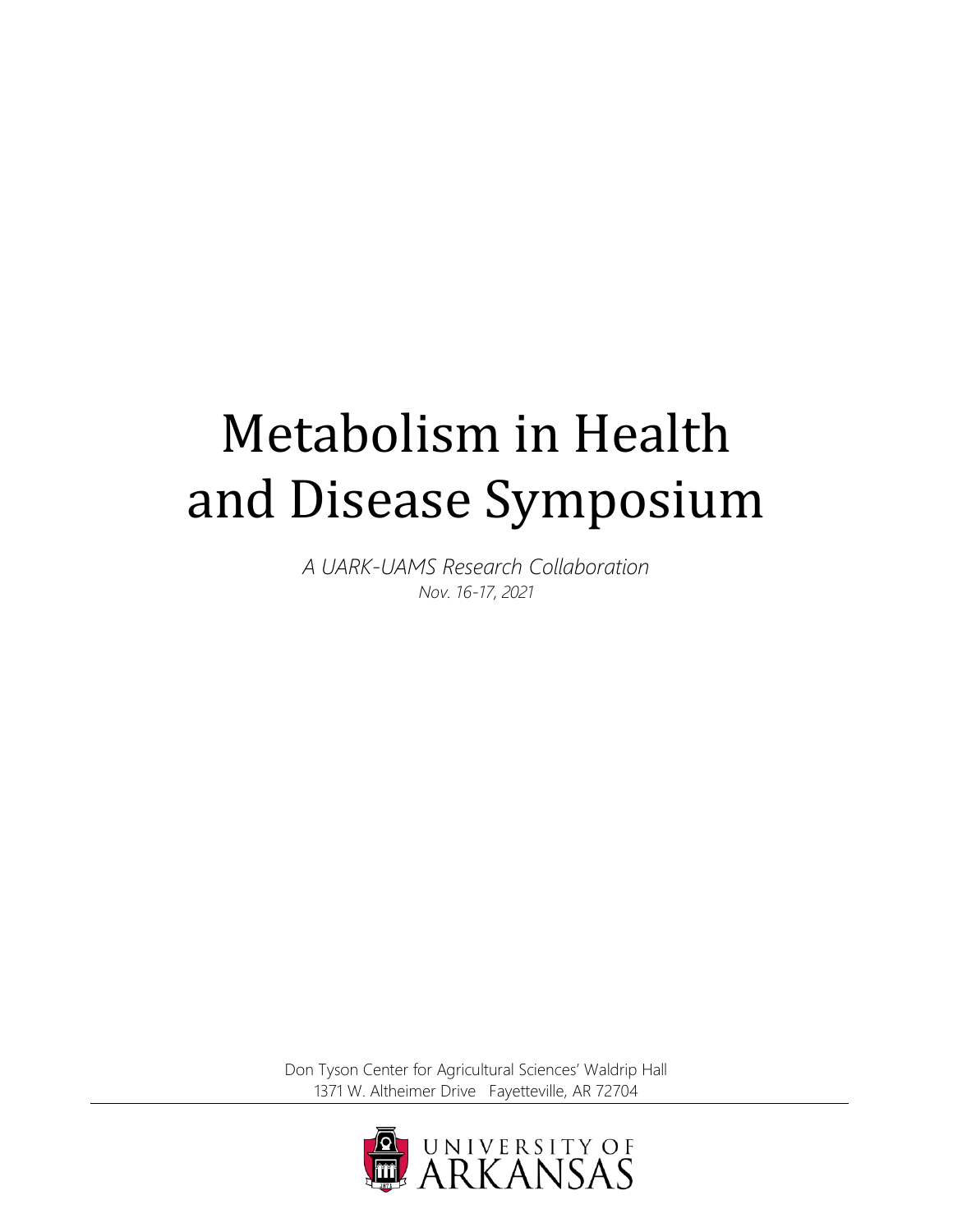# **UARK-UAMS Research Collaboration Metabolism in Health and Disease Symposium Nov 16-17, 2021**

Location - Don Tyson Center for Agricultural Sciences 1371 W. Altheimer Drive, Fayetteville, AR 72704

# • **DAY 1 – Nov. 16, 2021**

- $\circ$  6:00 8:30 p.m. Reception/Meet & Greet
- o Provosts Gardner (UAMS) and Martin (UARK) will welcome everyone

 - 6:00 p.m. - Poster session (all participating UAMS/UAF faculty, administration, postdocs, students)

# • **DAY 2 – Nov. 17, 2021**

- $\circ$  Gather at 8:30 a.m. (All participating UAMS/UAF faculty, administration, postdocs, students)
	- 8:40 9:00 a.m. Welcome and Introductions by Drs. English (UARK) and Ho (UAMS)
	- 9:00 11:00 a.m. 8 presentations (4 from UAF; 4 from UAMS: 10 minutes each; 5 minutes for questions)

(Each presenter will highlight existing collaborations or present opportunities for future collaborations.)

- $11$  a.m.  $-11:15$  a.m. Biobreak
- 11:15 Noon 3-minute talks on selected poster abstracts
- Noon 1pm Lunch at assigned tables  $\mathbf{m}$  .
- 1 p.m. 2:30 p.m. Specific breakout sessions hosted by presenters
- $\blacksquare$  1:30 p.m. Lab visits as desired
- 2:30 p.m. Concluding remarks Drs. English (UARK) and Ho (UAMS)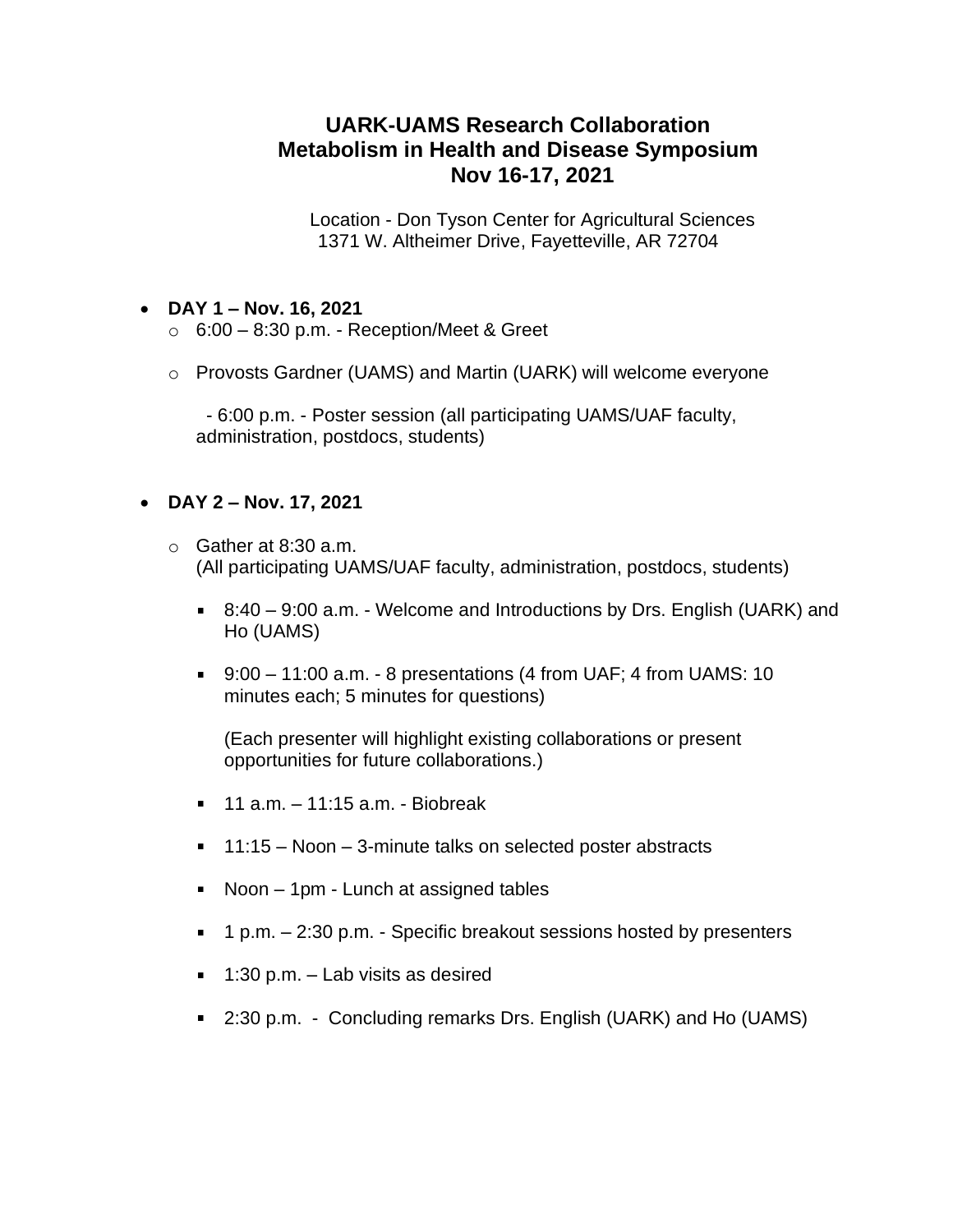# **UAMS-UARK Metabolism Symposium participants**

Nov. 16-17, 2021

# **10 minute talks**

- Mario Ferruzzi, PhD, Professor, Pediatrics, UAMS
- Kyle Quinn, PhD, Associate Professor, Biomedical Engineering, UARK
- Marjan Boerma, PhD, Professor, Pharmaceutical Sciences, UAMS
- Shilpa Iyer, Assistant Professor, Biological Sciences, UARK
- Robert Griffin, PhD Professor, Radiation Oncology, UAMS
- Nicholas Greene, PhD, Associate Professor, Health, Human Performance and Recreation, UARK
- Isabelle Racine-Miousse, PhD, Assistant Professor, Biochemistry and Molecular Biology, UAMS
- Narasimhan Rajaram, PhD, Associate Professor, Biomedical Engineering, UARK

# **3 minute talks**

- Justin Leung, PhD, UAMS
- Xuan Zhang, PhD, Biological Sciences, UARK
- Ruud Dings, PhD, UAMS
- Jamie Baum, PhD, Food Science, UARK
- Elijah Bolin, MD, UAMS
- Alison Ramser, Student, UARK
- Jesus Delgado-Calle, PhD, UAMS
- Chenguang Fan, PhD, Biochemistry, UARK

# **Posters**

- Michael Thomsen, PhD (Director of the Center for the Study of Obesity CoPH)
- Haven Griffin (Grad student Baldini lab)
- Gunnar Boysen, PhD
- Amy Sato. PhD (Bellido Postdoc) 3 posters from Bellido lab
- Mario Ferruzzi, PhD (Director of ACH Nutrition Center) 2 posters
- Young Hye Song, PhD, Biomedical Engineering- 2 posters
- Ishita Tandon- Student/Kartik Balachandran, PhD, Associate Professor, Biomedical Engineering- 1 poster
- Shilpa Iyer, PhD, Assistant Professor, Biological Sciences, 1 poster
- Fibi Meshrkey- Student, Biological Sciences, 1 poster
- Laura Gray, PhD 2 posters
- Marcos Rodriguez- 1 poster
- Kyle Quinn, PhD- 1 poster
- Leonard Harris, PhD- 1 poster
- Ruben Michael Ceballos, PhD- 1 poster
- Ana Regina Cabrera- 1 poster
- Francielly Morena de Silva- 1 poster
- Ryan Tian, PhD, Biochemsirty- 1 poster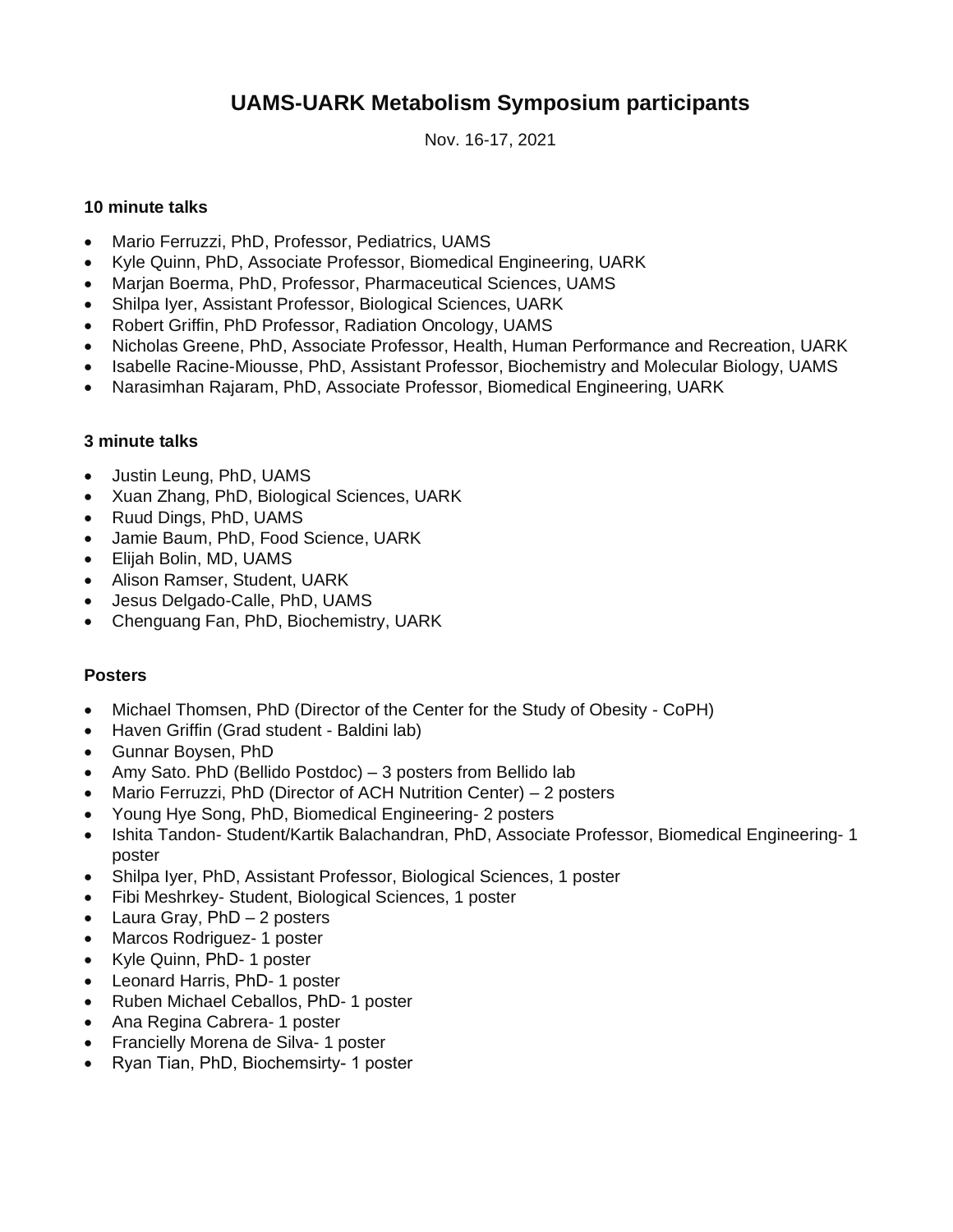#### **Ryan Tian, PhD**, Assoc. Professor, UARK

#### **Abstract Title**

New Metabolomic Nanobiosensing Methodologies for Detecting Live Cells in Real-time

#### **Other Authors and Affiliations**

Chenguang Fan (UARK), Yuchun Du (UARK), Xuming Zhang (UAMS), Roger Pechous (UAMS)

#### **Introduction**

Real-time detections of live viruses and cells have remained grand challenges in general. Here we report two new methodologies, both based on the metabolomics of live cells characteristic interactions with nutrients and with coronaviruses in real-time, all at ultralow cost and simply by someone with a quickly training. The cancer detection was based on the Warburg effect for detecting the cancer cell's sugar metabolites, more for a more aggressive cancer cell type. The same mechanism was proven useful in detecting the bacteria, showing the promise to differentiating the Gram-positive and Gram-negative bacteria using different nutrients and antibiotics. The cell-coronavirus type of specific binding can help differentiate the kinetics at both cell-membrane-binding step and cell-membrane-penetrating step for a coronavirus-variant besides verifying efficacies of both antibodies and virucides.

#### **Materials and Methods**

Tian-lab's patented biocompatible nanowires were used to template the growth of graphene-assembled polycrystalline carbon nanotubes, as patented by Tian-lab. The nanotubes were then transferred on the surface of a commercially available wireless communication sensor platform, dried at ambient pressure and temperature overnight, then integrated with a commercially available small gadget and a home-made antenna, forming a new nano-biosensing system.

#### **Results and Discussions**

The sensitivity for detecting Gam-negative and Gram-positive bacteria is in the single-cell level, that for detecting human breast cancer cells is in the 1,000 cells level, and that for diagnosing clinical nasal swap samples is in the 50 coronavirus particles level which was recognized and appreciated by NIH Director, Dr. Francis Collins. These new nanobiosensors can work wirelessly.

#### **Conclusions**

In comparison with many existing tools in biosensing, nanosensing and wireless sensing fields, this new biosensing methodology has demonstrated for the first time to be truly quick, simple, low-cost, and accurate, which has been long-overdue in clinical, industrial, environmental, and point-of-care settings. The new methodology's wireless communication viability is ideal for integrations with the WiFi tools such as the Bluetooth, 5G- and 6G-cellphones, which is ideal for developing new collaborations involving more labs between UAMS and UARK.

#### **Acknowledgement**

The authors acknowledge the partial support from the Provost Offices of UAMS and UARK.

#### **Existing UA-UAMS Collaboration**

- Two patents, one between UA-UAMS;
- Two major papers are in final revision for Nature or Nature-sister journal(s), one between UA-UAMS.
- A RO1 proposal submitted, and more of the same size will be submitted soon.

#### **Opportunities for Future Collaboration**

- Real-time bioimaging will be involved for verifying the new wireless nano-bio-sensing methodology
- New collaborations with UAMS Cancer Research Institute and Pharmaceutical Sciences will be invited.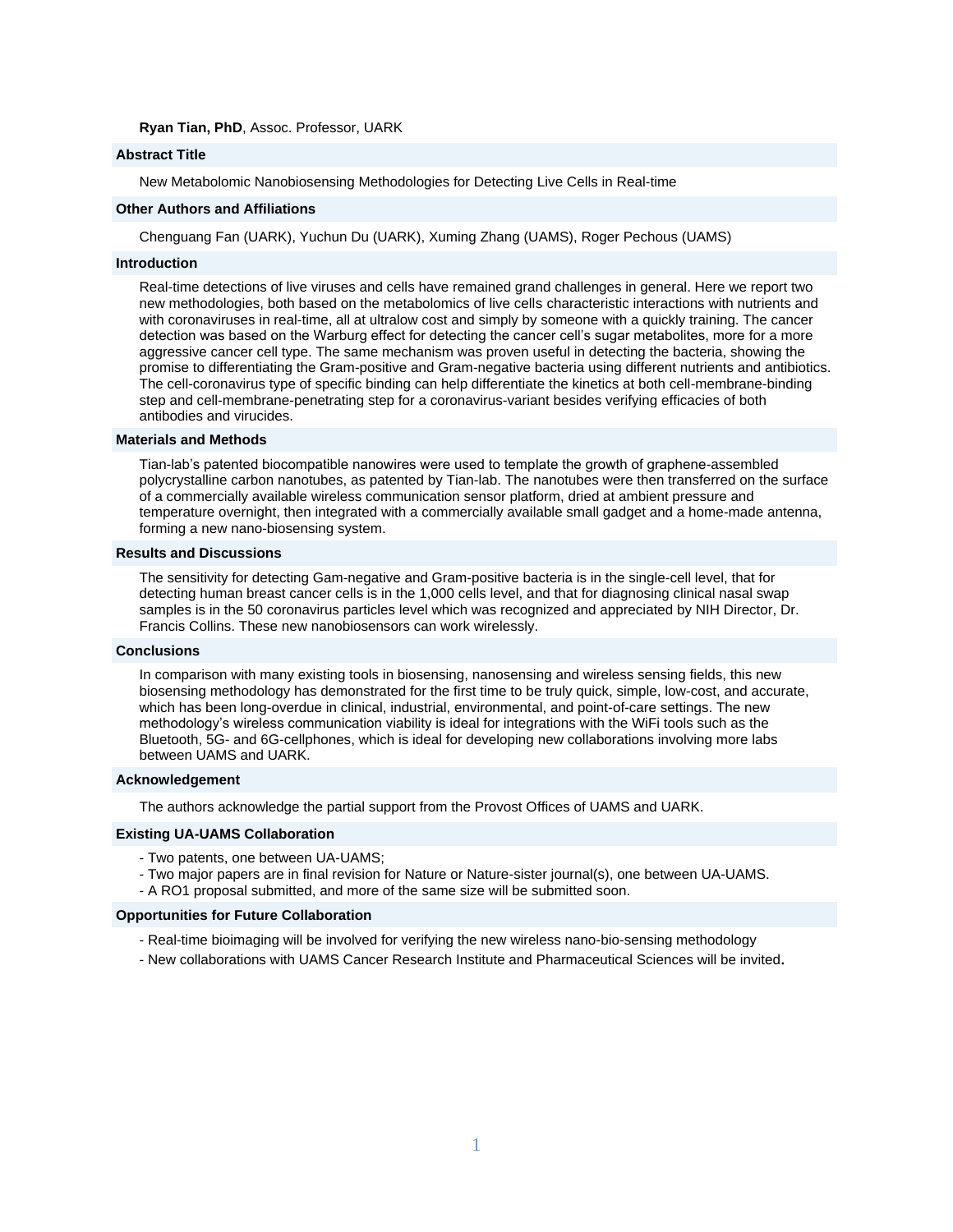**Xuan Zhuang, PhD**, Assistant Professor, Fulbright College of Arts and Sciences, UARK

# **Abstract Title**

Genetic Basis of Variation in Carbohydrate-rich Diet Induced Diabetic-like Traits in *Drosophila*

# **Other Authors and Affiliations**

Fabio Morgante<sup>2</sup>; Michael Ludwig<sup>1</sup>; Soo Young Park<sup>2</sup>; Yang I Li<sup>2</sup>, Matthew Stephens<sup>3</sup>, Graeme Bell<sup>2</sup>; Martin Kreitman<sup>1</sup>- 1) Dept. of Ecology and Evolution; 2) Dept. of Medicine; 3) Dept. of Human Genetics, Univ. of Chicago, IL

#### **Introduction**

Diabetes mellitus is likely to be the biggest epidemic in human history, the proportion of which is estimated to be 1/11 of the world's adult population. Type 2 diabetes (T2D) making up >90% of cases of diabetes, results from a complex interplay between genes and environment, especially diet. Although previous genome-wide association studies in human have identified a bunch of associated loci for T2D, these loci account for only a small portion of the heritable component of the disease. Understanding the nature of gene-environment interactions in T2D susceptibility is an important goal. However, it is not realistic to strictly control the environment for human populations. Drosophila is a well-established model for investigating quantitative traits, and it provides powerful tools for dissecting the contributions of both genes and environment on metabolism.

#### **Materials and Methods**

Previous studies revealed that a high sugar diet (HSD) has profound effects on cellular physiology and metabolism in *Drosophila*, including insulin resistance, lipid metabolism, impaired lifespan, and reduced body size. We developed a fly model with diabetic-like traits induced by HSD, and examined HSD induced phenotypes in larvae and in adults across a subset of Drosophila Genetic Reference Panel (DGRP). Flies under HSD display an increase in whole body glucose and glycogen level, a decrease in developmental rate, survivorship, body weight, and longevity, compared with flies under low sugar diet (LSD). The examined DGRP lines display a continuous and wide range of these phenotypes and large broad-sense heritability, suggesting great potential for quantitative trait loci (QTL) mapping.

#### **Results and Discussions**

We used one of the HSD induced traits (i.e., developmental delay) to perform a bulk segregant mapping analysis in advanced intercross populations we developed. This mapping resource consists of 64 DGRP lines, combined into 16 highly recombinant synthetic populations, each of which is founded by 8 of the inbred lines. Fly embryos from these populations were reared on HSD and LSD. Flies with extreme phenotypes of developmental rate were then individually barcoded and genomes sequenced. Allele frequencies of the extreme phenotypes under each treatment were compared and used to identify single nucleotide polymorphisms (SNPs) associated with the trait. The design of multi-parental advanced intercross populations should greatly increase the power to detect associated variants and provide a greater opportunity for rare variants to be present and for common variants to be represented in the synthetic population, allowing mapping of both rare and common functional variants. We inferred the underlying mosaic founder structure for each sequenced fly using a hidden Markov model (HMM) that takes into account read depth. This allowed us to impute each fly's genotype.

#### **Conclusions**

Preliminary genome-wide association studies (GWAS) with mixed liner model show SNPs with suggestive association with variation in high sugar induced developmental delay, but also imply a prevalence of small-effect QTLs. This project is partially supported by Arkansas Biosciences Institute.

# **Opportunities for Future Collaboration**

My lab uses fruit fly to investigate genetic/environmental factors affecting sugar metabolism (e.g. modeling diabetes) and drug toxicity. We seek collaborators in these fields -- (1) whose lab uses human cell lines (e.g. hiPSC) or other animal models (e.g. mouse) to experimentally test candidate genes identified the fly models; (2) whose lab is interested in looking into genetic modifiers of newly discovered disease-causing mutation in human (not limited to diabetes, and perhaps develop a fly model; (3) whose lab is interested in drug toxicity and pharmacogenomics, and we can take advantage of rich genetic variation in fly populations to investigate that.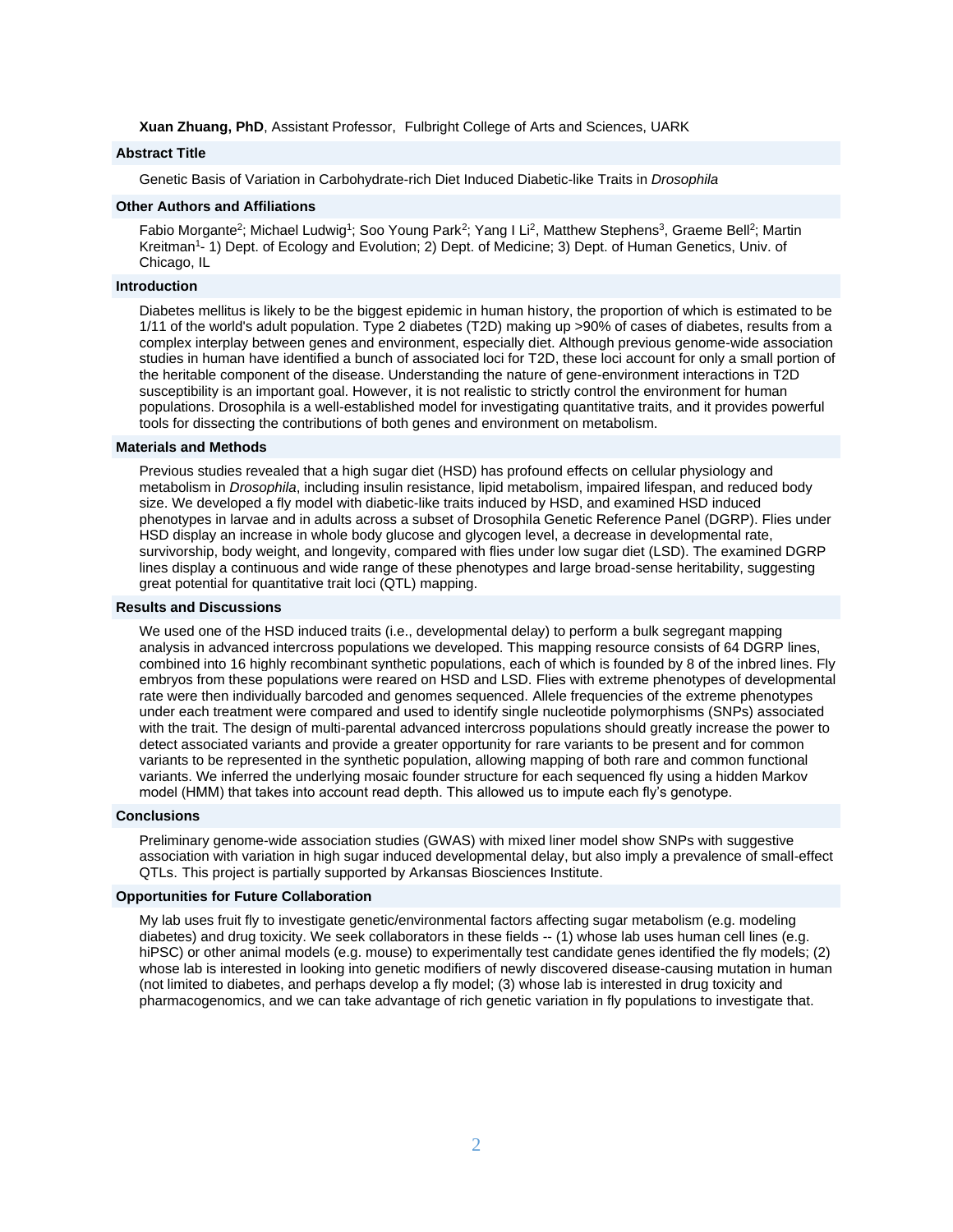**Jamie Baum, PhD**., Associate Professor; Director, Center for Human Nutrition, Bumpers College, UARK

## **Abstract Title**

Breakfast Macronutrient Composition Influences Energy Expenditure and Net Protein Balance, but not Appetite, in Children Ages 7-17 years old

#### **Other Authors and Affiliations**

Jamie I. Baum\*, Elisabet Børsheim+, Angela M. Tacinelli\*, Matthew Cotter+, Aubree L. Hawley\*, Sam Walker\* \*Center for Human Nutrition, Dept. of Food Science, Univ. of Arkansas System Div. of Agriculture/UARK +Arkansas Children's Nutrition Center, Arkansas Children's Research Institute, Dept. of Pediatrics, UAMS

#### **Introduction**

Currently, 1/5 children in the U.S. is considered obese. More specifically, approximately 40% of Arkansas students in public schools are classified as either overweight or obese. Obesity leads to changes in metabolic health due to the shift in body composition and is associated with an increased risk of chronic disease. This research seeks to determine if higher protein intake at breakfast serves as a potential method to combat childhood obesity by increasing energy expenditure, improving appetite and markers of metabolic health in overweight and obese children ages 7-17 years.

#### **Materials and Methods**

This was a 6-week, double-blind, randomized controlled dietary intervention in 7-17 year-old children. A total of 71 participants completed the study (43 males, 28 females). Participants were normal weight (NW; n=35; 22 males, 13 females; 11.5 + 2.5 years) or overweight/obese (OW; n=36; 21 males, 15 females; 13.0 + 2.2 years) and were randomly assigned to either a protein-based breakfast (PRO; 30 g protein) or carbohydrate-based breakfast (CHO; 13 g protein) for 42 days. Participants arrived fasted on day 1 and day 42 to complete two laboratory visit test days. Anthropometrics, metabolic biomarkers, total daily energy expenditure using doubly labeled water, and whole-body protein turner using 15N-alanine were measured at each visit. In a subset of participants (PRO: n=13; 7 male, 6 female; 11.8 + 2.2 years and CHO: n=11; 5 males, 6 females; 12.0 + 2.5 years), energy expenditure, thermic effect of food (TEF), substrate oxidation, and plasma markers were measured at baseline, 30, 60, 120, 180, and 240 minutes postprandial. Appetite was measured at baseline, 15, 30, 60, 90, 120, 180, and 240 minutes postprandial.

#### **Results and Discussions**

After controlling for body weight, there was a significant effect of time (P < 0.05) and diet intervention x time interaction (P  $< 0.01$ ) on resting energy expenditure. There was a significant effect of time (P  $< 0.0001$ ) and diet intervention (P < 0.01) on carbohydrate and fat oxidation. There was no effect of diet on perceived hunger, perceived fullness, perceived desire to eat, and prospective food consumption. There was no effect of diet on metabolic markers. There was an effect of diet (P < 0.05) on plasma cholecystokinin and plasma leucine (P < 0.01). There was an effect of dietary protein intake on net protein balance. And, when controlled for kg fat-free mass, normal weight participants had higher total daily energy expenditure when compared to participants with overweight or obesity.

#### **Conclusions**

Increasing protein intake at breakfast for 6-weeks does not change postprandial meal response in 7-17 year old children who regularly consume breakfast. However, increased protein intake may improve whole body metabolism in 7-17 year-old children. This study was approved by the UAMS IRB and registered as a clinical trial on ClinicalTrials.gov (NCT03602144).

Research reported in this publication was supported by the National Institute of General Medical Sciences of the NIH under Award # P20 GM109096. The content is solely the responsibility of the authors and does not necessarily represent the official views of the National Institutes of Health.

#### **Existing UA-UAMS Collaboration**

With the Center for Human Nutrition, directed by Dr. Baum, there is an opportunity to conduct multi-site dietary intervention trials, clinical trials, and in vitro research related to diet, skeletal muscle, and/or appetite.

#### **Opportunities for Future Collaboration**

With the Center for Human Nutrition, directed by Dr. Baum, there is an opportunity to conduct multi-site dietary intervention trials, clinical trials, and in vitro research related to diet, skeletal muscle, and/or appetite.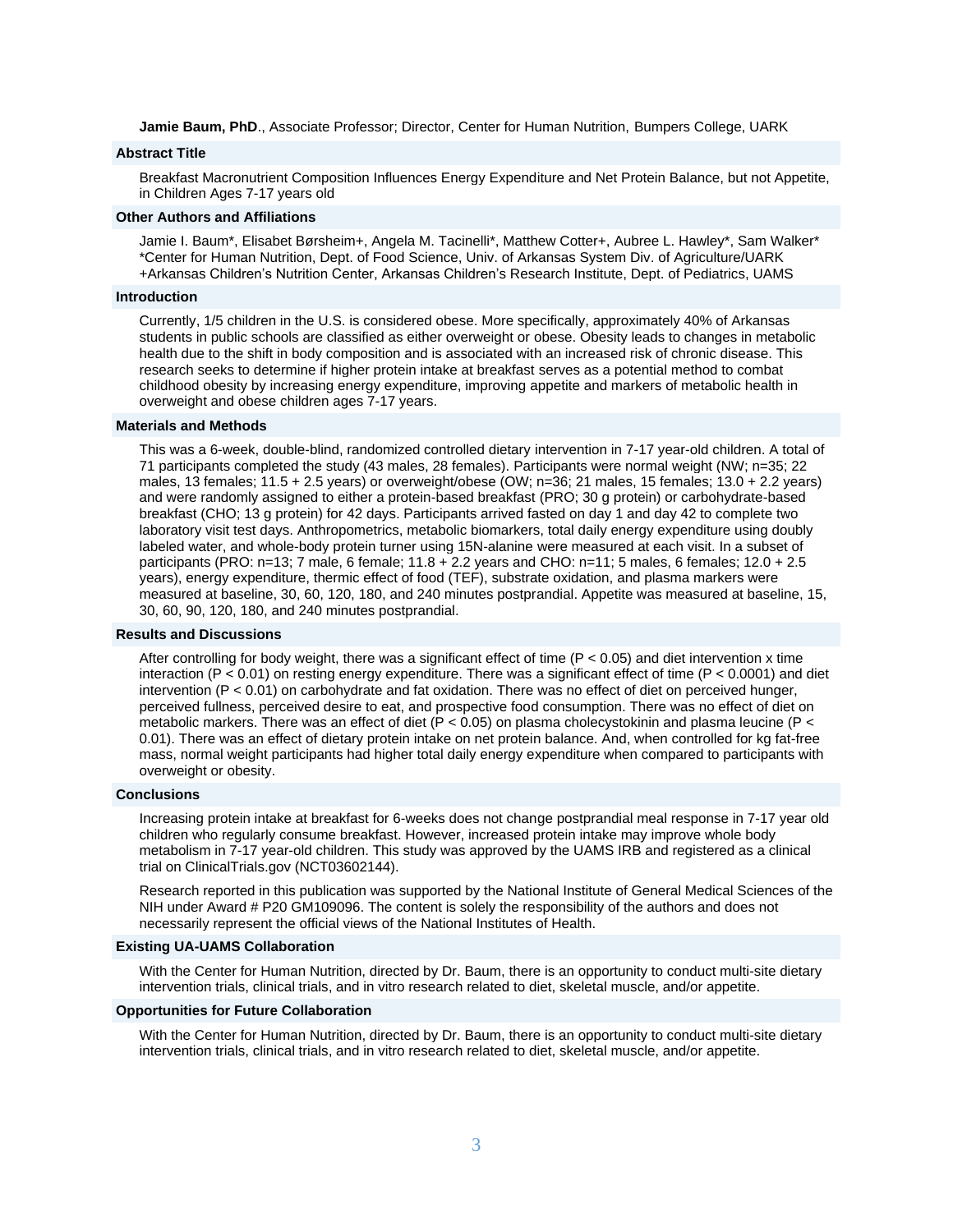#### **Laura Gray, PhD**, Instructor, Fulbright College, UARK

# **Abstract Title**

Patient Medical Narratives

# **Other Authors and Affiliations**

Washington Regional Medical Center

#### **Introduction**

This was first introduced last year in the Health Coaches program to vulnerable patients with lower health literacies in the WRMC system. The purpose was to collect oral health stories from this underrepresented population to learn more about their experiences with health and the medical systems, understandings and correlations with health outcomes.

#### **Materials and Methods**

Personal interviews by phone to record their stories. Linguistic analysis of the oral histories to study language markers alongside their experiences to look for dynamic possibilities.

## **Results and Discussions**

Sensitivity toward diverse patient experiences and some reluctance for some populations to be open to share data requires trust-building over time, especially with the phone as the interview medium rather than person to person interaction necessary for patient safety during the pandemic were challenges. The response rate during COVID via phone was low, as expected. The collection is ongoing, though currently I seek ways to expand patient populations and collection opportunities.

I expect to record qualitative empowerments in individual narratives and chart these. Those markers in language can then be compared as they may or may not correspond with improvements in health or positive experiences in health events. The sample size is small at present, though IRB protocols and approvals remain open and current from UA and WRMC boards.

## **Conclusions**

The study is ongoing. There is currently much interest and scholarship in this area though there are not others published in this same idea that I have found.

#### **Acknowledgement**

WRMC IRB coordinator, Dixie Sharp, for her knowledgeable support.

#### **Opportunities for Future Collaboration**

This might be an excellent partnership project between the humanities/arts and the clinical setting. My servicelearning pedagogical experience, as well as linguistics and writing background supports working alongside a lab, course or program where this could be an additional collection project.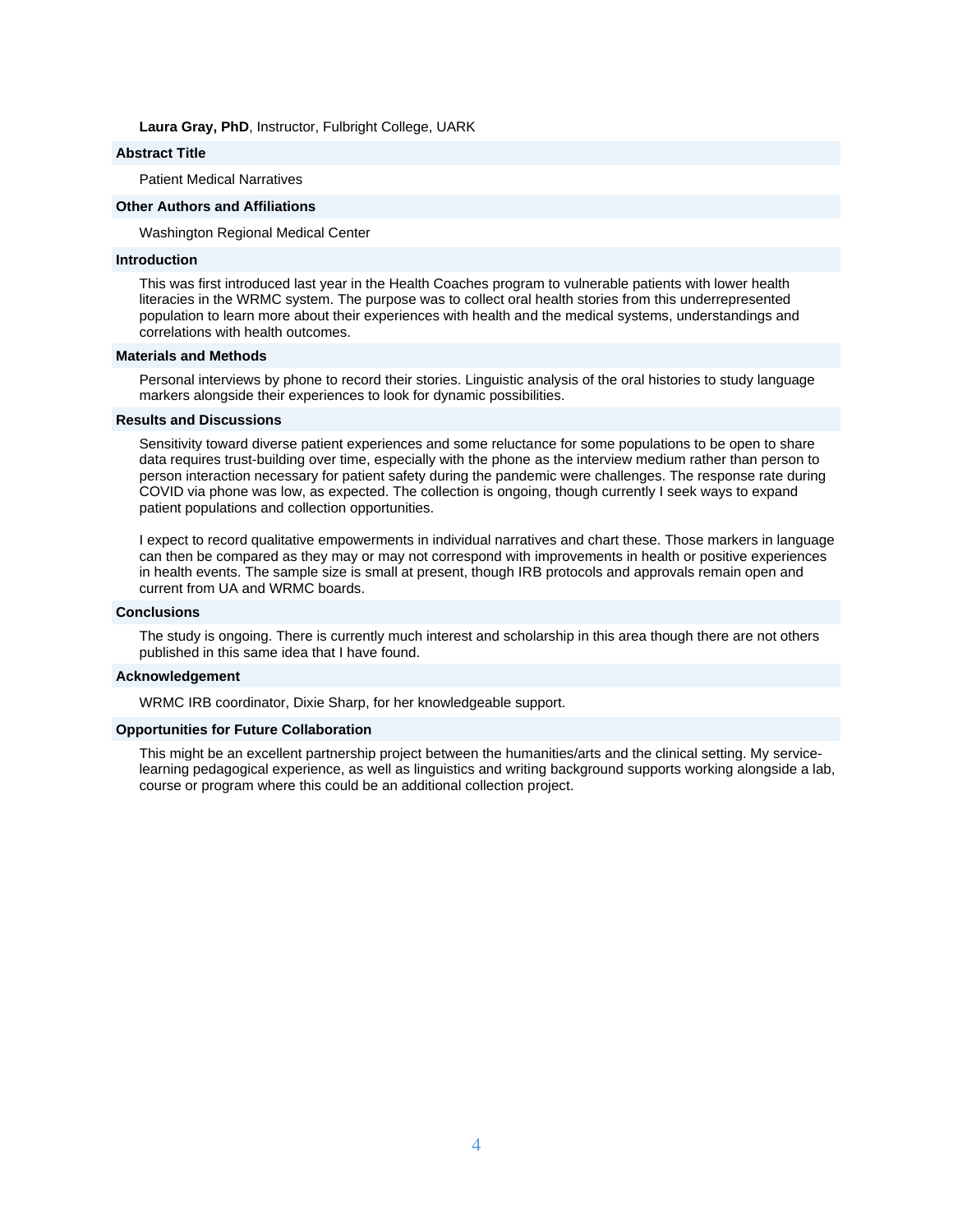**Sami Dridi, Ph.D.**, Univ. of Arkansas, Center of Excellence for Poultry Science

# **Abstract Title**

Bacterial Chondronecrosis with Osteomyelitis in Broilers: Translational Model for Human Osteomyelitis

#### **Other Authors and Affiliations**

Alison Ramser (presenter), Elizabeth Greene, Robert Wideman, Joshua Flees, Ahmed Dhamad, Adnan Alrubaye, Stephen Hennigan, Jason Pleimann, Mark Smeltzer, Sue Murray, Jennifer Kugel, James Goodrich, Avril Robertson, Douglas Rhoads UARK Ctr. of Excellence for Poultry Science and the Cell and Molecular Biology Program; Washington Regional Medical Ctr.; Dept. Microbiology and Immunology, UAMS; Antisense Drug Discovery, IONIS Pharmaceuticals, Carlsbad, CA; Dept. of Chemistry/ Biochemistry, Univ. of Colorado Boulder; and Institute for Molecular Bioscience, Univ. of Queensland, Brisbane, Australia

#### **Introduction**

Inflammatory bone diseases, such as osteomyelitis, are increasingly common and notoriously difficult to treat. Osteomyelitis is characterized by bacterial infection, subsequent inflammation, and bone attrition. Thus far, animal models have been limited in several ways, including their dependence on foreign bodies and bacterial inoculation, as well as their capture of only certain features of acute and chronic osteomyelitis. Our lab has taken the wireflooring model for spontaneous BCO, in conjunction with human bone tissue and cells and shown that several molecular pathways are involved in osteomyelitis and these pathways are conserved across human and chicken. Taken together, these findings demonstrate the complex molecular pathways involved in the bacterial infection, inflammation, and bone loss seen in osteomyelitis and provide potential therapeutic targets while further solidifying the avian model for human disease and vice versa.

#### **Materials and Methods**

BCO-affected tissue and blood from lame birds with severe lesions. Healthy tissue and blood from non-lame chickens without lesions. De-identified human bone samples were collected from age-matched, consenting donor patients with or without osteomyelitis from Washington Regional Medical Center. Plasmid transfection for DICER manipulation. ELISA for dsRNA detection. Human recombinant TNFα, IL-1β and IL-8, chloroquine and 3-MA were used. MTT cell viability assay. Staphylococcus isolates for challenge (MOI of 50:1). Real-time qPCR and Western blot analysis. Statistical analysis, one-way ANOVA, post hoc Student-Newman-Keuls multiple-comparison test, and student t-test, depended on experiment.

#### **Results and Discussions**

dsRNA accumulation, coupled with DICER dysregulation and significantly upregulated NLRP3 inflammasome, was seen in both chicken and human affected bone. In vitro analysis revealed DICER dysregulation under bacterial challenge leading to dsRNA accumulation and decreased cell viability. Several autophagy machineries were shown to be down regulated in affected bone. hFOB cells challenged with a known BCO isolate showed dysregulation of autophagy. Dysregulation alone significantly decreased cell viability. Plasma from BCO-affected birds significantly decreased hFOB cell viability. A distinct circulating and local cyto(chemo)kine signature for BCO was found. hFOB cells challenged with upregulated cyto(chemo)kines showed decreased cell viability.

#### **Conclusions**

Osteomyelitis shows conserved etiological pathways across chicken and human models. This cross-translational model relationship allows for more in-depth analysis given the chicken model's spontaneity and chicken's fast growth. Additionally, these results speak to common means of infection by causative agents across species. Understanding of the pathways involved and molecular signatures present, make BCO more easily detected, and potential therapeutic targets evident for human medicine and animal welfare.

#### **Acknowledgement**

Dr. Charles O'Brien (UAMS) for Ob-6 cells; and Drs. Ronald N. Germain and Naeha Subramanian (Institute for Systems Biology, Seattle, WA) for plasmid NLRP3.

#### **Existing UA-UAMS Collaboration**

Mark Smeltzer, UAMS

#### **Opportunities for Future Collaboration**

Future investigations into therapeutic targets and characterization of progression of osteomyelitis is critical for treatment and prevention of this disease in human medicine and animal breeding. Integrating human technologies for investigating this disease and comparing different phases or types of human osteomyelitis to the avian model would provide further insight and opportunity for detection, prevention, and treatment of osteomyelitis.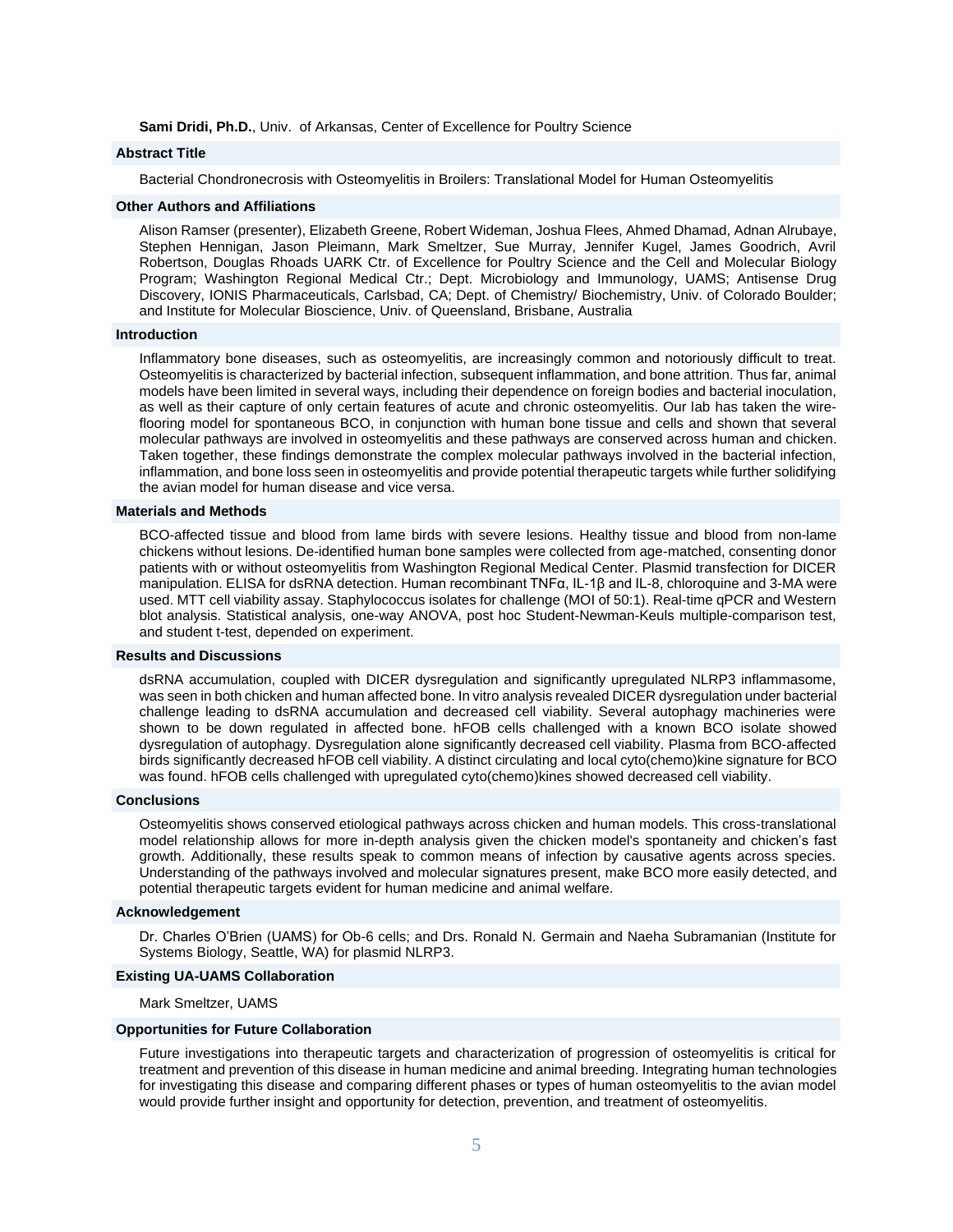**Laura Gray, PhD**, Instructor, Fulbright UA

# **Abstract Title**

HealthcARE for All

# **Other Authors and Affiliations**

Dr. Karl Schubert, Dr. Carol Gattis, and the following undergraduate students: Isabel Powers, Lina Patel, Heather Mahoney, Medha Guribelli, Christopher deBin, Mackenzie Hayward

#### **Introduction**

We are part of a research group with the Alpha Research Program at the Univ. of Arkansas. This is a volunteer honors undergraduate student research project based in Engineering Philanthropy to find out what Healthcare is available in Arkansas and to whom it is accessible. We want to study adequate healthcare availability and usage for underserved populations, particularly immigrants, those living in rural areas, and veterans. We are including student volunteers to join us from across campus.

#### **Materials and Methods**

We are collecting data from the population directly. To accomplish this, we have created a survey being given in interviews and distributed electronically throughout the local region and state using volunteers, word of mouth, non-profits and other affiliations, as well as posters.

#### **Results and Discussions**

We have worked with faculty and administrators across campus to create a survey that is sensitive to the needs of underrepresented populations in our state and to those without access to computers and technology; and, we have translated these surveys into languages to match populations we will encounter and hope to serve to support understanding. We have also addressed the possible distrust of the medical system by working with organizations who serve these groups to gain support for the distribution and collection of data through interviews and partnerships. We have placed paper surveys in non-profits, churches, community spaces, along the trail system and public libraries, as examples of ways to be more accessible to reaching our desired targets and to capture more diversity.

#### **Conclusions**

We have 617 surveys submitted from yesterday's count, and we are just beginning the collection this fall. We are using volunteers now to expand beyond our regional area and across the state. We are gaining momentum to include more volunteers over Fall and Thanksgiving breaks for paper surveys and posters in more community spaces during these times.

#### **Acknowledgement**

Our volunteers and an internal grant from the COE is supporting incidentals from this work

#### **Opportunities for Future Collaboration**

The study data will be public and could be a rich planning resource for underrepresented groups for increased medical care and studies for our state.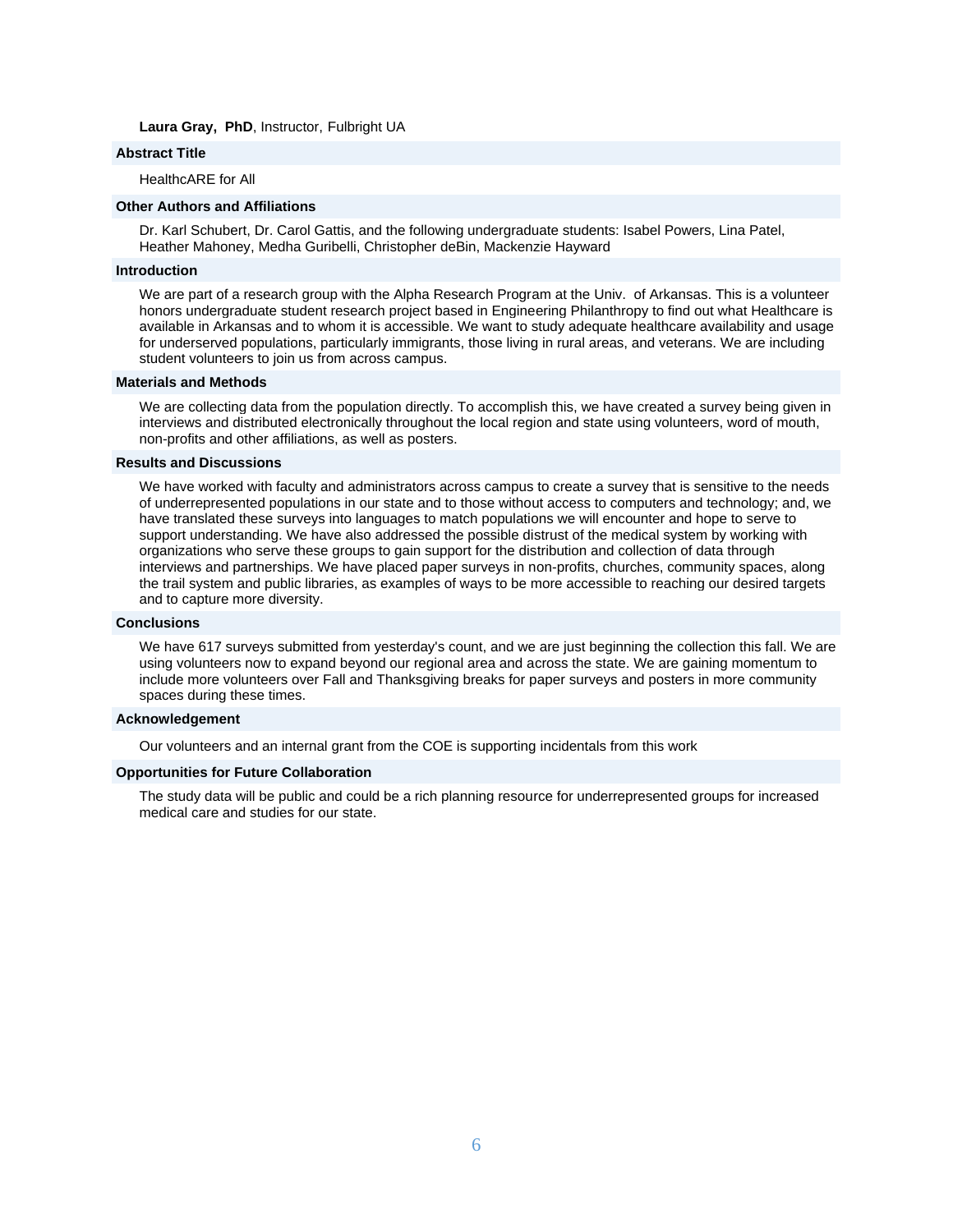**Michael Thomsen, PhD,** Professor; Governor Sidney S. McMath Endowed Chair in Obesity Prevention; Fay W. Boozman College of Public Health, UAMS, Little Rock

#### **Abstract Title**

Schools are Protective Against Excess Weight Gain among Early Elementary Children

#### **Other Authors and Affiliations**

Di Fang, Assoc. Professor, Dept. of Agricultural Economics and Agribusiness, UARK, Rodolfo M. Nayga, Jr., Professor, Head, Dept. of Agricultural Economics, Texas A&M Univ. Kanna Lewis, Assist. Professor, Dept. of Family and Preventive Medicine, UAMS and Assist. Director of Health Policy Research, Arkansas Center for Health Improvement

#### **Introduction**

School environment may protect against excess childhood weight gain while providing nutritionally balanced, low-cost/free lunches to children/school day. Meals that meet dietary guidelines are especially helpful for children with poor home food environments. School lowers childhood food insecurity, provides structure, and physical activity. A school's role in preventing weight gain is really important during pandemic-related school closures/disrupted schedules. Understanding childhood obesity is difficult since randomized controlled trials and longitudinal datasets don't provide exogenous variation in school exposure. We study this gap by exploiting an unique Arkansas-based data resource to better understand obesity prevention in schools.

#### **Materials and Methods**

BMI data were collected from a legislatively mandated statewide BMI screening program for Arkansas public school children. Measurements were taken by trained personnel in the public schools. In addition to BMI, data from the screening program contain information on race, ethnicity, sex, age, grade in school, and school of attendance. The Arkansas Center for Health Improvement facilitated the development of the dataset used in this research. We focus on kindergartners in academic years 2003/2004 through 2018/2019. The outcome variable is %BMI95: the child's BMI as a percent of the BMI at the age-sex specific 95th percentile on age-sex specific reference growth charts from the Centers for Disease Control and Prevention. The treatment variable of interest is length of exposure to school in kindergarten on the date of BMI measurement. The natural experiment arises because this measure is driven by differences in the date of BMI measurement during the academic year leading to differences in the length of school exposure among kindergartners of the same age (in months). Data from 465,235 Arkansas kindergartners over 16-year study period. Statistical models estimated with lfe package v 2.8-6 in R v 4.1.0. Robust standard errors are two-way clustered by year and census tract.

#### **Results and Discussions**

Over the full 16-year period, we found negative (beneficial) effects of school exposure that were especially pronounced among lower-income children, those who qualify for free and reduced-price meals. Among these children, a full year of exposure was equivalent to a 0.49 percent reduction in %BMI95 compared to a child of the same age with no exposure. The beneficial effects of school exposure were amplified after improved meal standards mandated by the Healthy, Hunger-Free Kids Act (HHFKA) went into effect with the 2012/2013 academic year with estimates of 0.65 and 0.80 percent reductions in %BMI95 among full and lower-income samples of children, respectively. Finally, school exposure was especially beneficial during the post-HHFKA period among Hispanics and African American children.

# **Conclusions**

Early elementary school is an important age for prevention of excess childhood weight gain and differences in timing of BMI measurement in Arkansas public schools provided an opportunity to assess differences in school exposure. This study provides strong quasi-experimental evidence that schools are non-obesogenic and protective against excess weight gain during kindergarten. While not tested directly, it is likely that school meals are playing a crucial role because we found more pronounced effects among children qualifying for free or reduce-price meals. We also found more pronounced effects after implementation of the HHFKA meal standards. Our findings provide evidence that schools can help reduce disparate rates of childhood obesity that are observed over the socioeconomic gradient. One troubling implication of these findings is that pandemicrelated disruptions to school are likely to have further accentuated disparities in childhood obesity as our data indicate schools are especially beneficial to lower-income and minority children in our sample.

# **Existing UA-UAMS Collaboration**

This work spans 12-years and multiple funded projects. Thomsen, new Center for the Study of Obesity director seeks further UARK partnerships to prevent/reverse Arkansas obesity.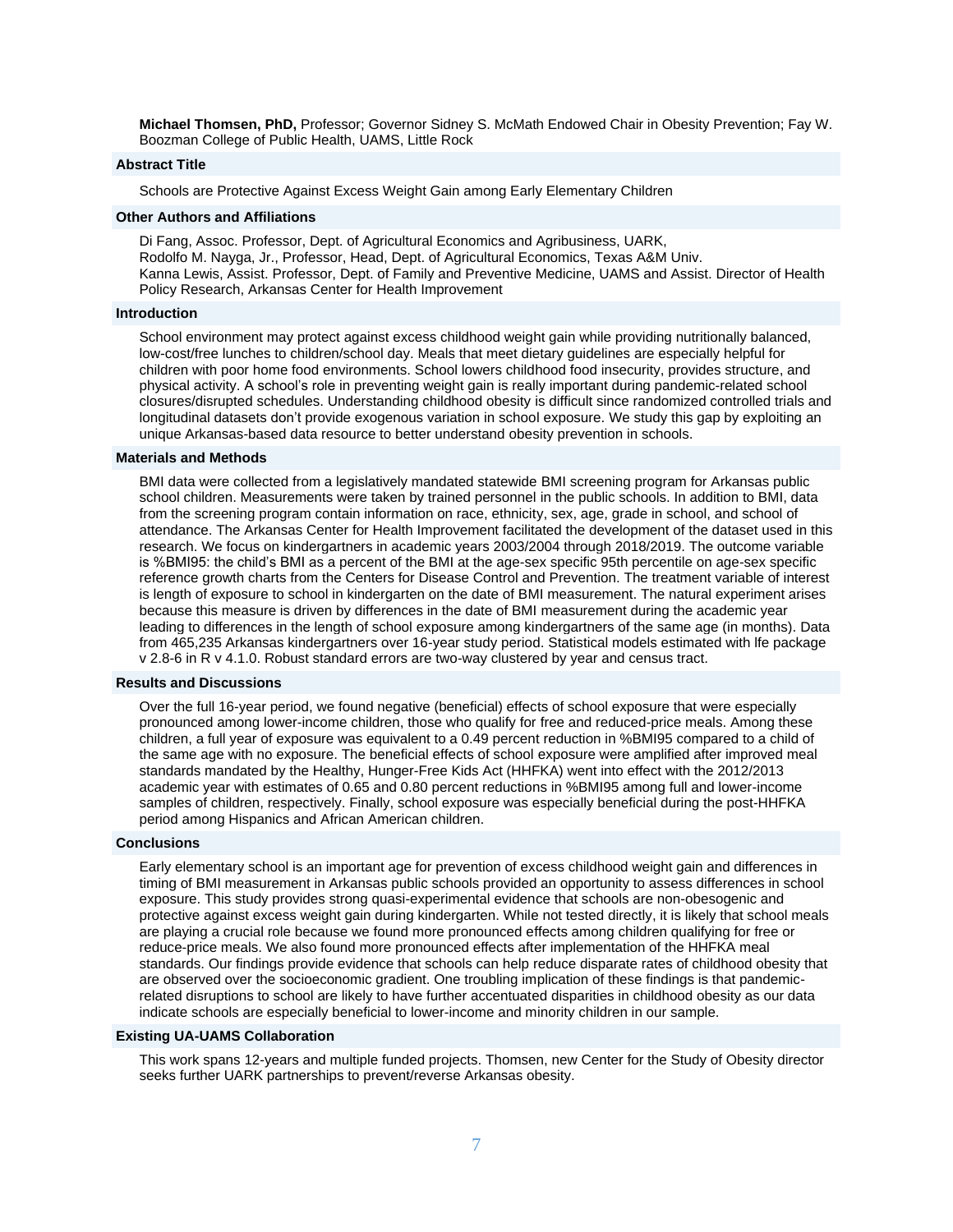#### **Isabelle Racine Miousse, PhD**, Assistant Professor, UAMS/Little Rock

# **Abstract Title**

Dietary Methionine Restriction Sensitizes Melanoma to Immune Checkpoint Inhibitors

#### **Other Authors and Affiliations**

Lauren C.E. Morehead, Katie Wallis, Tripti Shukla, Alan J. Tackett, Isabelle R. Miousse UAMS, Dept. of Biochemistry and Molecular Biology, Little Rock, AR

#### **Introduction**

Immune checkpoint inhibitors (ICIs) are used in patients with metastatic melanoma to allow the immune system to clear tumor cells. However, only half of the patients respond to therapy. Dietary methionine restriction has been shown to improve the response to chemo- and radio-therapy, but has not been tested in combination with ICIs.

# **Materials and Methods**

We used a syngeneic tumor model to assess the effect of combining dietary methionine restriction with ICIs. C57BL/6 mice were injected with MC38 tumor cells. Mice were then injected with either ICIs or sham, and received a standard laboratory diet or an otherwise identical diet with 83% less methionine. We compared tumor size as well as gene and protein expression in cancer cells in vitro and in vivo.

#### **Results and Discussions**

Methionine restriction increases the gene expression of two markers of responsiveness to immune checkpoint inhibitors; MHC-I and PD-L1. This was associated with an increase in the response to ICIs five-fold compared to ICIs alone in the tumor model. In addition to immune markers, our proteomic analysis also identified oxidative stress as a key pathway in the response to methionine restriction both in vitro and in vivo.

#### **Conclusions**

Methionine dependence is found in most cancers and our results may apply to multiple cancer types. Accordingly, dietary methionine restriction may improve response rates in metastatic melanoma and expand the use of ICI therapy to multiple other cancer types.

#### **Acknowledgement**

The project described was supported by the UAMS Translational Research Institute grant TR003108/UL1 TR003107 (NCATS) and by the Arkansas Integrative Metabolic Research Center grant P20GM139768 (NIGMS). We would like to acknowledge Drs. Issam Makhoul and Brian Koss for helpful advice.

#### **Existing UA-UAMS Collaboration**

Kyle Quinn - Arkansas Integrative Metabolic Research Center

#### **Opportunities for Future Collaboration**

Tim Muldoon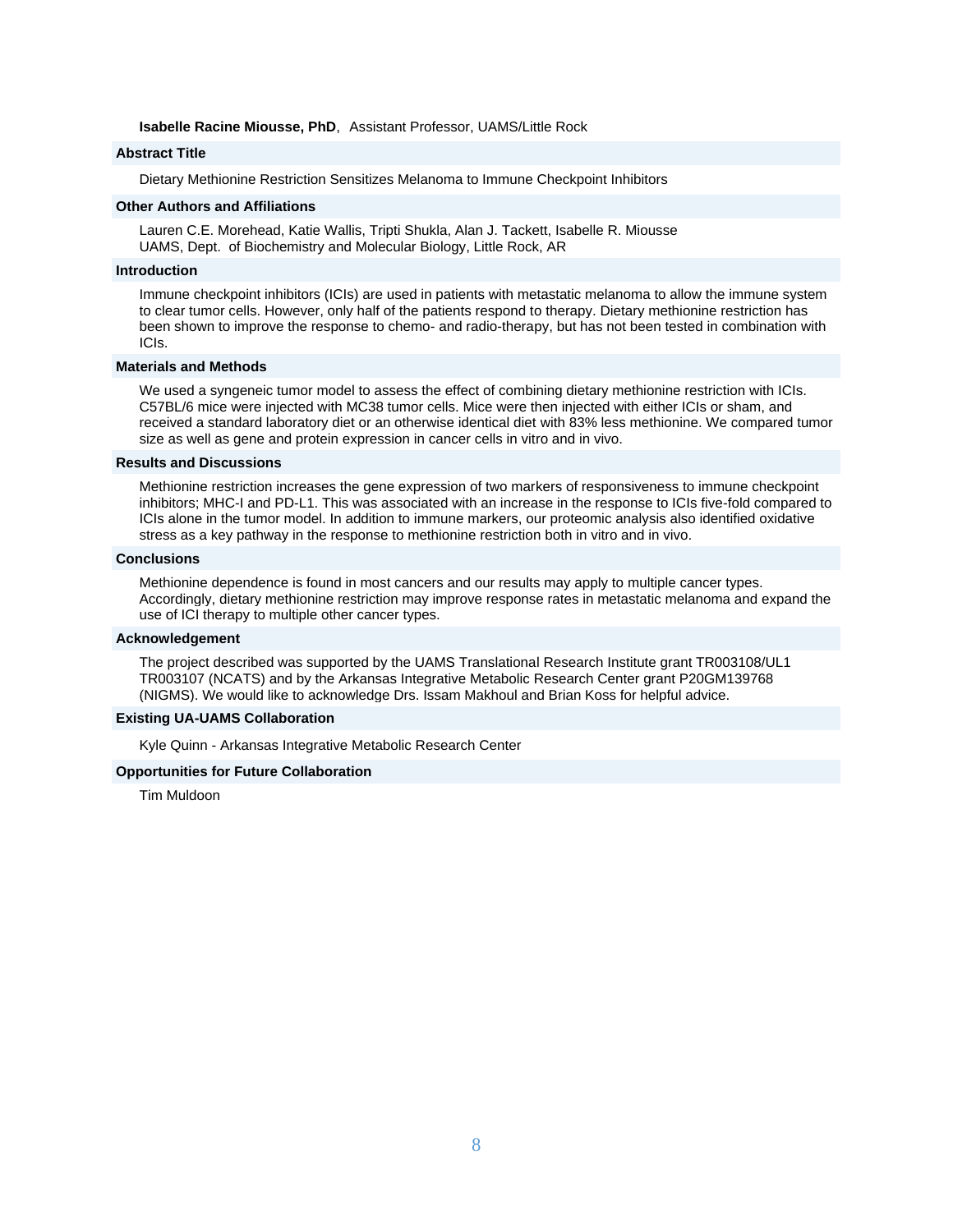**Elijah Bolin, MD**; Associate Professor, Pediatric Cardiology; UAMS and Arkansas Children's Research Institute

# **Abstract Title**

In-hospital Mortality Among Infants of Diabetic Mothers with Hypertrophic Cardiomyopathy

#### **Other Authors and Affiliations**

Elizabeth G. Bond, M.S., UAMS and Arkansas Children's Hospital Research Institute Peter M. Mourani, M.D., UAMS and Arkansas Children's Hospital Research Institute Craig Porter, Ph.D., UAMS and Arkansas Children's Hospital Research Institute R. Thomas Collins, II, M.D., Stanford Univ. School of Medicine and Lucile Packard Children's Hospital

#### **Introduction**

Infants of diabetic mothers (IDMs) suffer from higher mortality compared to children born to nondiabetic mothers. Hypertrophic cardiomyopathy (HCM) is often observed in IDMs, although it is unclear if HCM contributes to risk of higher mortality in IDMs.

#### **Materials and Methods**

We performed a retrospective cohort study of IDMs admitted at ≤ 14 days-old to hospitals in the Pediatric Health Information System (years 2004 – 2019). Multivariable logistic regression was used to evaluate the association between HCM and mortality.

# **Results and Discussions**

Among 32,993 IDMs, there were 204 (0.6%) with HCM. Mortality in patients with HCM was higher than in those without HCM (4.9% vs. 1.3%, p < 0.001). Odds of mortality were also higher among those with HCM (adjusted odds ratio [aOR] 2.10, 95% confidence interval  $\text{[CI]}$ : 1.04 – 4.25; p = 0.038). Other factors independently associated with higher mortality were pulmonary hypertension (aOR 7.40, 95% CI: 5.91 – 9.27, p < 0.001), prematurity (aOR 2.71, 95% CI: 2.21 – 3.33; p < 0.001), moderate/severe congenital heart disease (aOR 2.04, 95% CI: 1.49 – 2.79; p < 0.001), and malformations of either the central nervous system (aOR 4.40, 95% CI: 3.24 – 5.96; p < 0.001), genitourinary system (aOR 2.24, 95% CI: 1.63 – 3.07, p < 0.001), or musculoskeletal system (aOR 1.90, 95% CI: 1.36 – 2.65, p < 0.001).

#### **Conclusions**

In the largest study to date of IDMs with HCM, we identify HCM as a contributor to mortality . These data reinforce the need both for better prevention of maternal diabetes and effective therapies for HCM in IDMs.

#### **Acknowledgement**

The authors wish to thank Julie Nick, who was instrumental in performing data acquisition from the PHIS database.

#### **Opportunities for Future Collaboration**

The present study establishes HCM as is a significant contributor to in-hospital mortality among IDMs. Further studies are needed to discover effective treatments for HCM, as well as to elucidate its biological underpinnings. Preliminary studies in murine models from other investigators have suggested that mitochondrial dysfunction is present in the cardiomyocytes of IDMs, although links between maternal diabetes, mitochondrial dysfunction, and HCM have not investigated.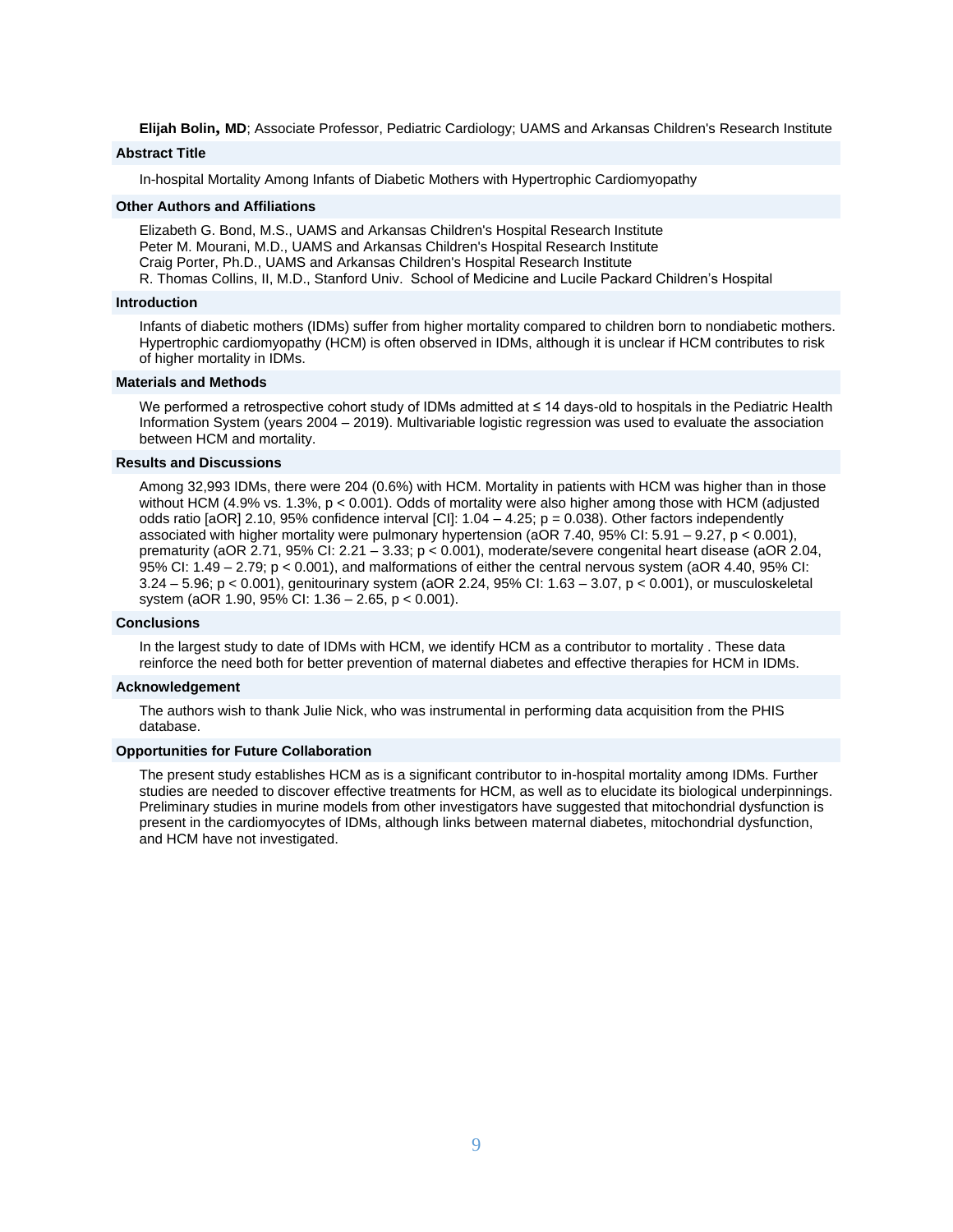#### **Marjan Boerma, PhD**, Professor, UAMS College of Pharmacy

# **Abstract Title**

Metabolomics in the identification of radiation biomarkers

# **Other Authors and Affiliations**

Vijayalakshmi Sridharan, UAMS College of Pharmacy Amrita Cheema, Georgetown Univ. Keith Unger, Georgetown Univ. Brian Fish, Medical College of Wisconsin Heather Himburg, Medical College of Wisconsin

#### **Introduction**

Accidental exposure to ionizing radiation can cause early and delayed adverse health effects. Moreover, patients who receive radiation therapy may develop early and late toxicities due to normal tissue exposure to radiation. Current treatment of these toxicities is mainly symptomatic and starts only when the toxicities are advanced. Methods that identify individuals at risk for normal tissue radiation toxicities may aid in starting treatment early and tailoring treatment to the individual patient and the type of toxicities that are expected. We perform studies in animal models and cancer patients to identify panels of metabolites in plasma or urine that can be used in early diagnosis of radiation toxicities.

#### **Materials and Methods**

Plasma and/or urine samples are collected from male and female mice and rats before and after exposure to whole body irradiation or localized irradiation of certain organ systems, or from cohorts of cancer patients who receive radiation therapy. Plasma and urine samples are subjected to metabolomics, and metabolite panels are related to functional and tissue endpoints of normal tissue radiation toxicities.

#### **Results and Discussions**

Early post-irradiation biomarker panels are identified that predict or diagnose normal tissue toxicities with high sensitivity and specificity.

#### **Conclusions**

Metabolomics is a powerful tool in the prediction and early diagnosis of normal tissue radiation toxicities. Studies are ongoing to identify the influence of species, sex and age on these biomarker panels.

#### **Acknowledgement**

Funding is provided by NIGMS P20 GM109005 (COBRE Center for Studies of Host Response to Cancer Therapy), NIAID R43 AI149850-01, and NIAID U01 AI148308.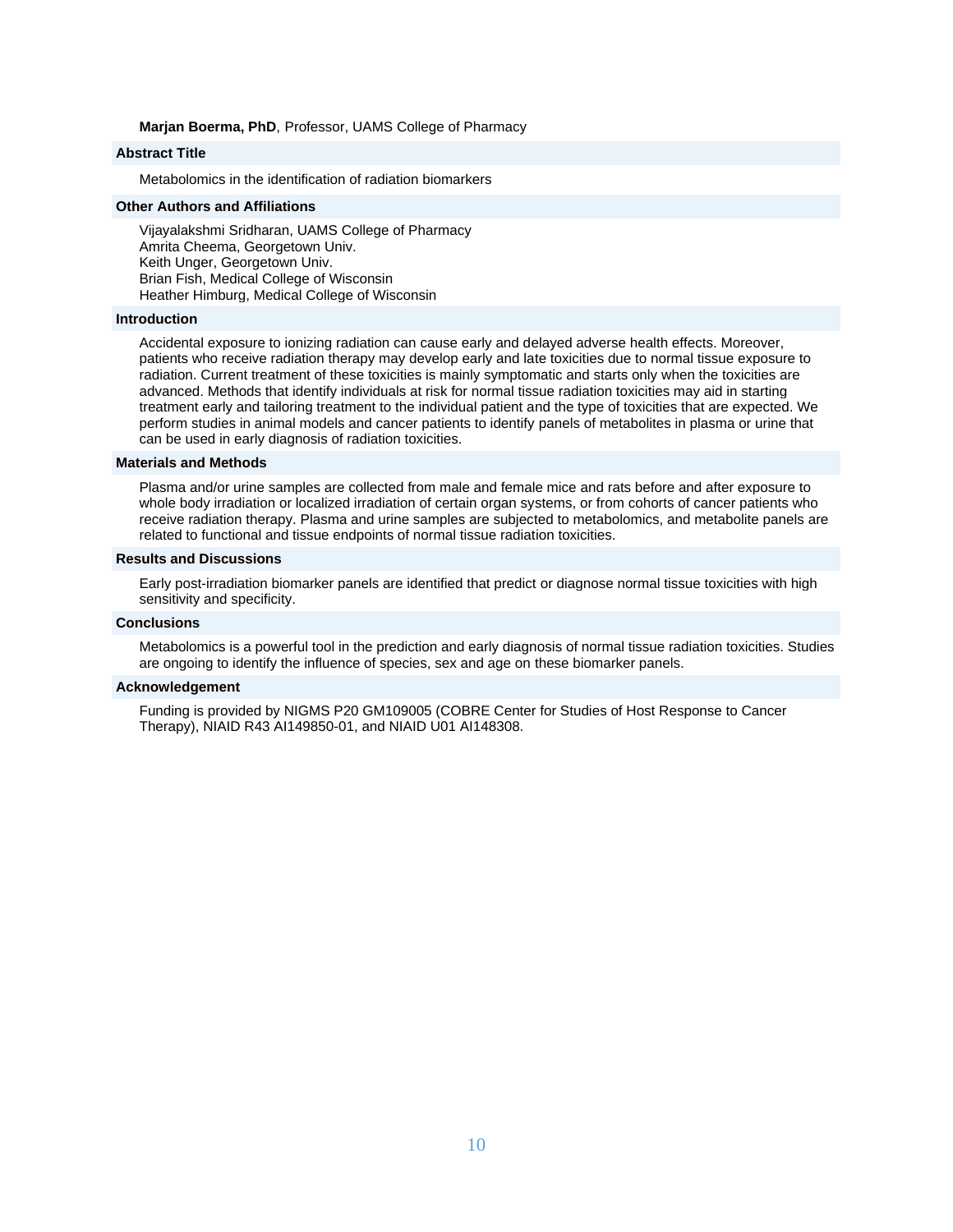**Gunnar Boysen, PhD**, Associate Professor, UAMS College of Public Health

# **Abstract Title**

Glutamine drives glutathione synthesis and contributes to radiation sensitivity of A549 and H460 lung cancer cell lines.

#### **Other Authors and Affiliations**

Eric R. Siegel, Azemat Jamshidi-Parsian, Robert J. Griffin. Univ. of Arkansas for Medical Science, Little Rock AR 72205

## **Introduction**

Increased glutamine uptake is known to drive cancer cell proliferation, making tumor cells glutamine-dependent. Studying lymph node aspirates with malignant lung tumor cells showed a strong correlation between glutamine consumption and glutathione (GSH) excretion. Subsequent validation in A549 and H460 lung tumor cell lines gave evidence that glutamine drives GSH synthesis and excretion at μmolar amounts. We studied GSH metabolism to understand the possible mechanistic link between glutamine consumption and GSH excretion.

# **Materials and Methods**

Using cell culture/mouse xenograft models, the efficacy of glutaminase inhibitors, BPTES and CB-839, are found based on colonic viability and tumor growth delay. Effects on GLS activity and glutamine metabolism are determined by mass spectrometry-based metabolomic and our stable isotope labelled glutamine (trace metabolite).

# **Results and Discussions**

Inhibition of glutaminase with BPTES and CB-839, two known inhibitors, essentially abolished GSH synthesis and excretion in lung tumor cells. Surprisingly, using stable isotope labeled glutamine as tracer metabolite, demonstrated that the glutamate group in GSH is directly derived from glutamine, linking glutamine utilization to GSH syntheses. Effect of GLS inhibitor could be rescued using GSH ester, the bio-available form of GSH demonstrating the importance of GSH synthesis for cell viability. Inhibition of glutaminase markedly radiosensitizes the lung tumor cell lines, suggesting an important role of glutamine-derived GSH in determining radiation sensitivity. In subsequent mouse xenografts, short term CB-839 treatment reduced serum GSH by >50% and increases response to radiation therapy of H460 derived tumors by 30%, suggesting a clinical relevant mechanism. Inhibition of glutaminase with BPTES and CB-839, two known inhibitors, essentially abolished GSH synthesis and excretion in lung tumor cells. Surprisingly, using stable isotope labeled glutamine as tracer metabolite, demonstrated that the glutamate group in GSH is directly derived from glutamine, linking glutamine utilization to GSH syntheses. Effect of GLS inhibitor could be rescued using GSH ester, the bioavailable form of GSH demonstrating the importance of GSH synthesis for cell viability. Inhibition of glutaminase markedly radiosensitizes the lung tumor cell lines, suggesting an important role of glutamine-derived GSH in determining radiation sensitivity. In subsequent mouse xenografts, short term CB-839 treatment reduced serum GSH by >50% and increases response to radiation therapy of H460 derived tumors by 30%, suggesting a clinical relevant mechanism. GSH is the most abundant and most widely studied endogenous antioxidant and concentrations in tumor tissue have been reported to be as high a 10 mM. Extracellular GSH is metabolized by γ-glutamyl-transferase (GGT) to various γ-glutamyl-amino acid derivates.

#### **Conclusions**

Results offer evidence that lung tumors utilize glutamine to promote GSH synthesis to increase defense against radiation injury and excrete GSH to recruit neighboring cells producing a heterogeneous tumor phenotype.

## **Acknowledgement**

Support provided in part by NIH Clinical and Translational Science Award (CTSA) program, grants UL1TR000039 and KL2TR000063, the Arkansas Bioscience Institute, and the Envoys, an advocacy group of the UAMS Cancer Institute Foundation. Further, we are grateful to Calithera Biosciences for providing CB-839.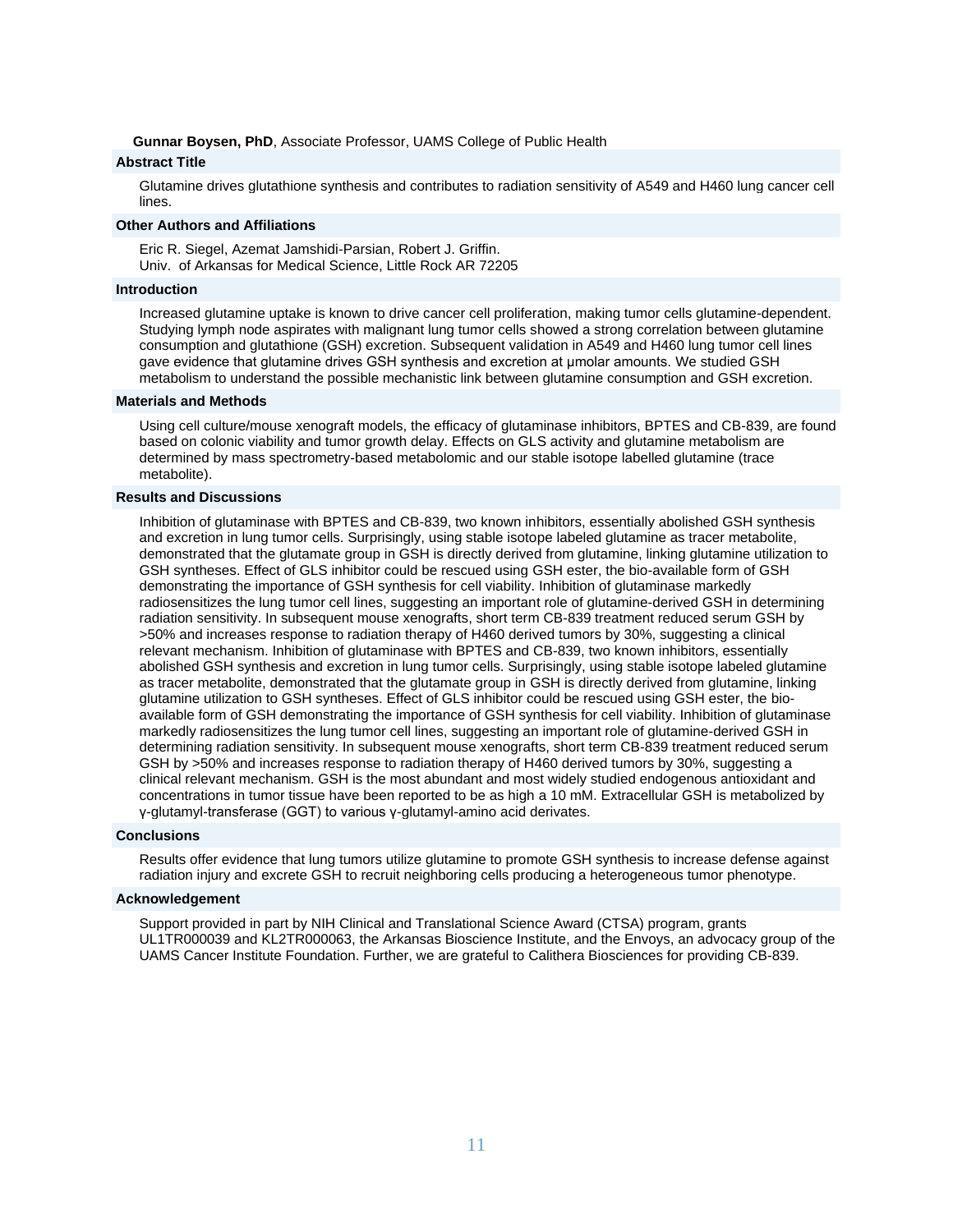#### **Kyle Quinn, PhD**, Associate Professor, UA Fayetteville

#### **Abstract Title**

Deep Learning Segmentation of Cutaneous Skin Wound Sections and In Vivo Images

#### **Other Authors and Affiliations**

Jake D. Jones, Marcos R. Rodriguez, Kyle P. Quinn

#### **Introduction**

Histological analysis is a gold standard technique for studying impaired skin wound healing. Label-free multiphoton microscopy (MPM) can provide natural image contrast similar to histological sections and quantitative metabolic information using NADH and FAD autofluorescence. However, MPM analysis requires time-intensive manual segmentation of specific wound tissue regions limiting the practicality and usage of the technology for monitoring wounds. The goal of this study was to train a series of convolutional neural networks (CNNs) to segment MPM images of skin wounds to automate image processing and quantification of wound geometry and metabolism.

#### **Materials and Methods**

CNNs with a 4-layer U-Net architecture were trained to segment unstained skin wound tissue sections and in vivo z-stacks of the wound edge. The wound section CNN used 380 distinct MPM images while the in vivo CNN used 5,848 with both image sets being randomly distributed to training, validation, and test sets following a 70%, 20%, and 10% split. The accuracy of each network was evaluated on the test set of images, and the effectiveness of automated measurement of wound geometry and optical redox ratio were compared with hand traced outputs of six unstained wound sections and 69 wound edge z-stacks from eight mice.

## **Results and Discussions**

The MPM wound section CNN had an overall accuracy of 92.83%. Measurements of epidermal/dermal thickness, wound depth, wound width, and % re-epithelialization were within 10% error when evaluated on six full wound sections from days 3, 5, and 10 post-wounding that were not included in the training set. The in vivo wound z-stack CNN had an overall accuracy of 89.66% and was able to isolate the wound edge epithelium in zstacks from eight mice across post-wound time points to quantify the optical redox ratio within 5% of what was recorded by manual segmentations.

## **Conclusions**

The CNNs trained and presented in this study can accurately segment MPM imaged wound sections and in vivo z-stacks to enable automated and rapid calculation of wound geometry and metabolism. Although MPM is a noninvasive imaging modality well suited to imaging living wound tissue, its use has been limited by timeintensive user segmentation. The use of CNNs for automated image segmentation demonstrate that it is possible for MPM to deliver near real-time quantitative readouts of tissue structure and function.

#### **Acknowledgement**

This research was funded by NIH grant numbers R00EB017723 and R01AG056560, as well as the Arkansas Biosciences Institute.

#### **Existing UA-UAMS Collaboration**

Several through the COBRE-funded Arkansas Integrative Metabolic Research Center.

## **Opportunities for Future Collaboration**

Several through the COBRE-funded Arkansas Integrative Metabolic Research Center.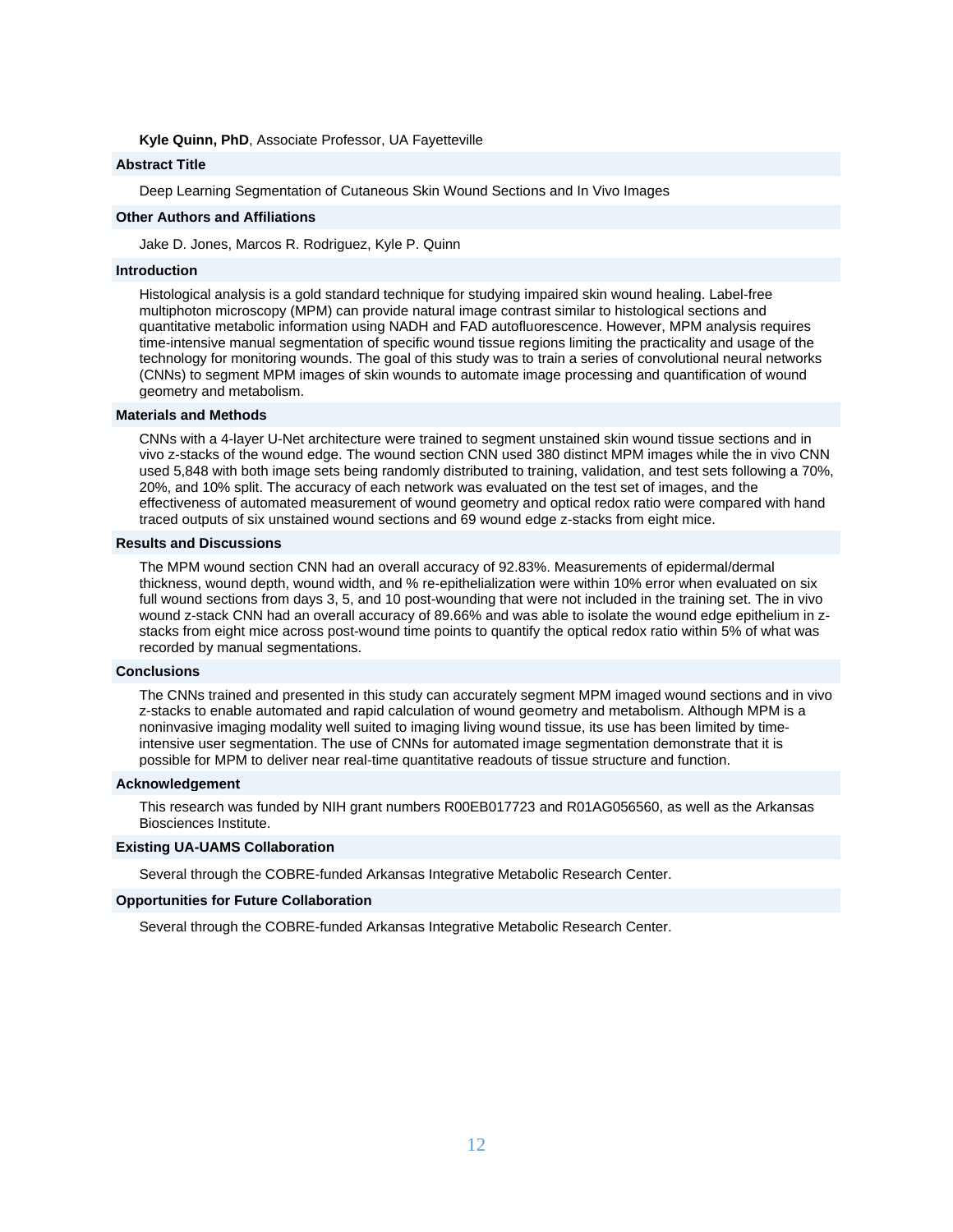**Kyle Quinn, PhD**, Associate Professor, UA Fayetteville

# **Abstract Title**

Monitoring skin wound healing through non-invasive metabolic imaging

## **Other Authors and Affiliations**

Jake D. Jones, Hallie E. Ramser, Alan E. Woessner, Kyle P. Quinn

#### **Introduction**

With advanced age, skin wound healing is often delayed, leaving patients at risk for developing chronic wounds. However, it is challenging to discriminate age-related delays from the numerous possible etiologies of wound chronicity. We have recently identified quantitative biomarkers capable of discriminating delayed healing in diabetic and non-diabetic wounds based on the autofluorescence of metabolic cofactors (NADH and FAD). With the increasing prevalence of non-healing wounds in the elderly, there is also a critical need to understand how these metrics are sensitive to altered healing due to intrinsic aging. The objective of this study is to utilize in vivo label-free multiphoton microscopy (MPM) to characterize differences in wound metabolism between aged and young wounds.

# **Materials and Methods**

All procedures were approved under Univ. of Arkansas IACUC Protocol #17063. Male and female C57BL/6J mice at 24 months and 4 months of age were given 6 mm full-thickness excisional wounds. On days 1, 3, 5, 7, and 10 post-wounding, in vivo multiphoton microscopy was performed to non-invasively quantify cell metabolism within the epithelium at the wound edge. Multiphoton microscopy was performed using a Bruker laser-scanning microscope equipped with a Ti:Sapphire laser. NAD(P)H autofluorescence was isolated using 755nm excitation and a 460±20nm emission filter, while FAD was isolated using 900nm excitation and a 525±25nm emission filter. Multiphoton image z-stacks were acquired at the wound edge and an optical redox ratio of FAD/(NADH+FAD) autofluorescence was computed as in previous work. NAD(P)H fluorescence lifetime images were also acquired to evaluate the ratio of free to protein-bound NADH. After day 10 post-wounding, tissue was harvested and sectioned for direct ex vivo comparisons between autofluorescence imaging and histology.

## **Results and Discussions**

In vivo MPM enabled the spatial isolation of epithelial keratinocytes in both aged (24 month) and young (4 month) mice. Temporal changes in the optical redox ratio were consistent with previous findings with a decrease in redox ratio from day 1 to days 3 and 5 (p < 0.01), followed by an increase in redox ratio by day 10 (p < 0.05) for both groups. However, aged mice exhibited a higher overall redox ratio ( $p < 0.001$ ) than the young mice, and females had a higher redox ratio than males (p < 0.01). NADH fluorescence lifetime images also revealed temporal changes in the mean lifetime, which correlated (R=0.78, p<0.01) with the optical redox ratio. These findings indicate an optical sensitivity to the accumulation of free NADH caused by the biosynthetic demands of epithelial proliferation, and that aged skin may have reduced proliferative capacity leading to delays in healing.

#### **Conclusions**

Our work demonstrates label-free MPM is sensitive to age-related changes in wound metabolism. These findings suggest that MPM can distinguish age-related delays from the hyperproliferative epidermis of diabetic wounds and may be used to guide specific treatment strategies in the clinic. Future studies will be aimed at exploring the underlying biological mechanisms that drive the differences in wound metabolism produced by age, sex, and the multiple phases of the wound healing process.

#### **Acknowledgement**

Supported by NIH grant numbers R01AG056560 and R00EB017723.

## **Existing UA-UAMS Collaboration**

Several through the COBRE-funded Arkansas Integrative Metabolic Research Center.

#### **Opportunities for Future Collaboration**

Several through the COBRE-funded Arkansas Integrative Metabolic Research Center.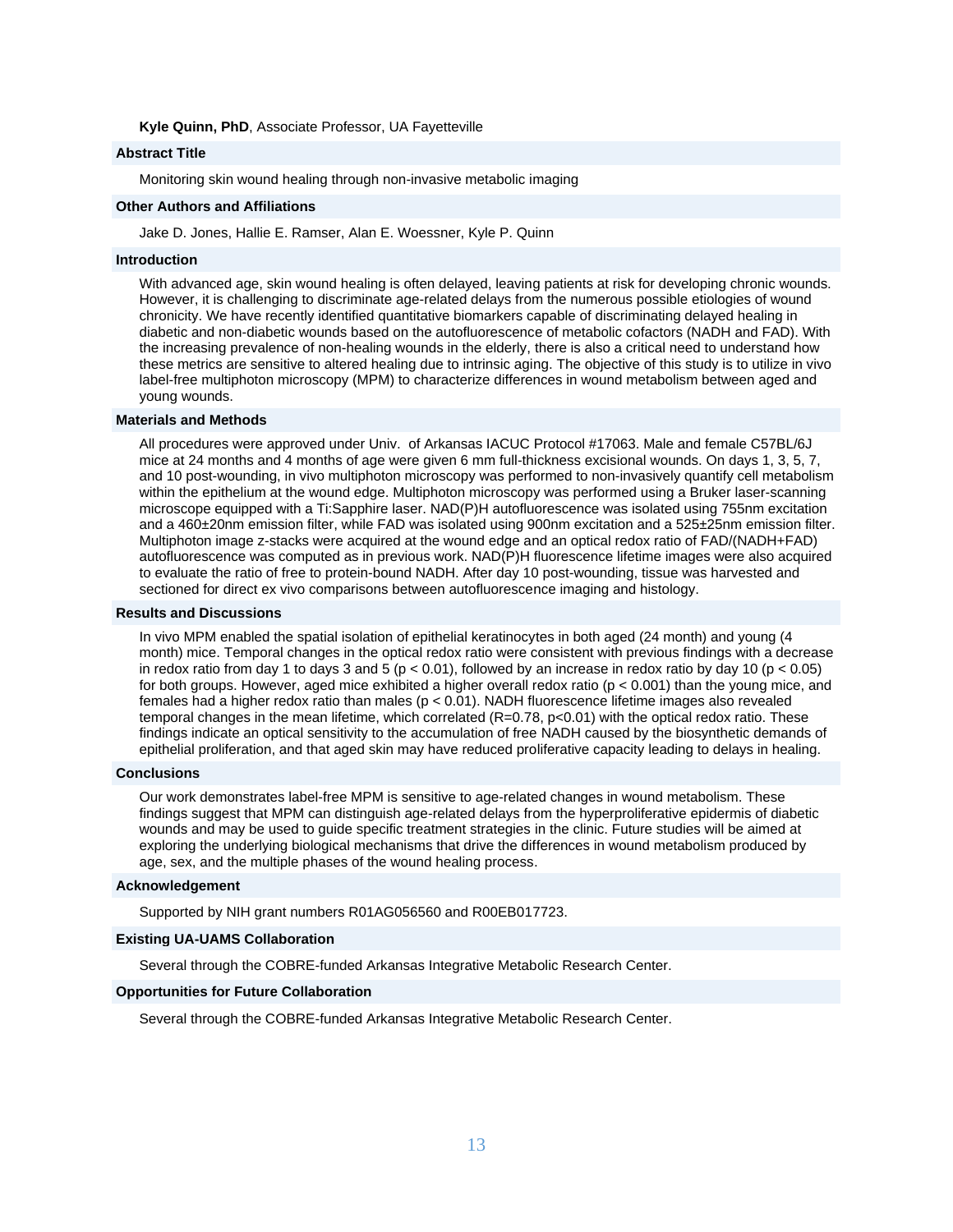#### **Kyle Quinn, PhD**, Associate Professor, UA Fayetteville

# **Abstract Title**

Quantitative metabolic imaging through label-free multiphoton microscopy

# **Introduction**

Label-free multiphoton microscopy can provide a variety of non-invasive quantitative biomarkers of cell metabolism, collagen fiber organization, and tissue composition. By quantifying the naturally present fluorescence of NADH and FAD without our cells, we can non-invasively measure dynamic changes in the metabolism of live cells, tissues, and organisms.

#### **Materials and Methods**

Our primary efforts focus on developing quantitative biomarkers for non-invasive, real-time assessments of tissue structure and function to diagnose disease or trauma and guide therapies. Our research efforts span a wide range of biomedical applications, but we have a strong interest in skin wound healing and aging. To investigate the different dynamic processes involved in skin aging, disease, and tissue repair, we utilize a combination of labelfree multiphoton microscopy and advanced image analysis algorithms, such as deep learning convolutional neural networks.

#### **Results and Discussions**

Through the use of these technologies, we can obtain quantitative readouts from three-dimensional images of live cells and tissue at the microscale without the need for fixation, mechanical sectioning, or staining.

#### **Conclusions**

I will cover recent results that detail dynamic changes in mitochondrial structure and function in a variety of applications.

#### **Acknowledgement**

Support provided by NIH grant numbers R00EB017723, R01AG056560, R21HD094394, R01EB031032, P20GM139768, NSF CAREER grant 1846853, and the Arkansas Biosciences Institute.

#### **Existing UA-UAMS Collaboration**

Several UAMS faculty participate in our COBRE-funded Arkansas Integrative Metabolic Research Center.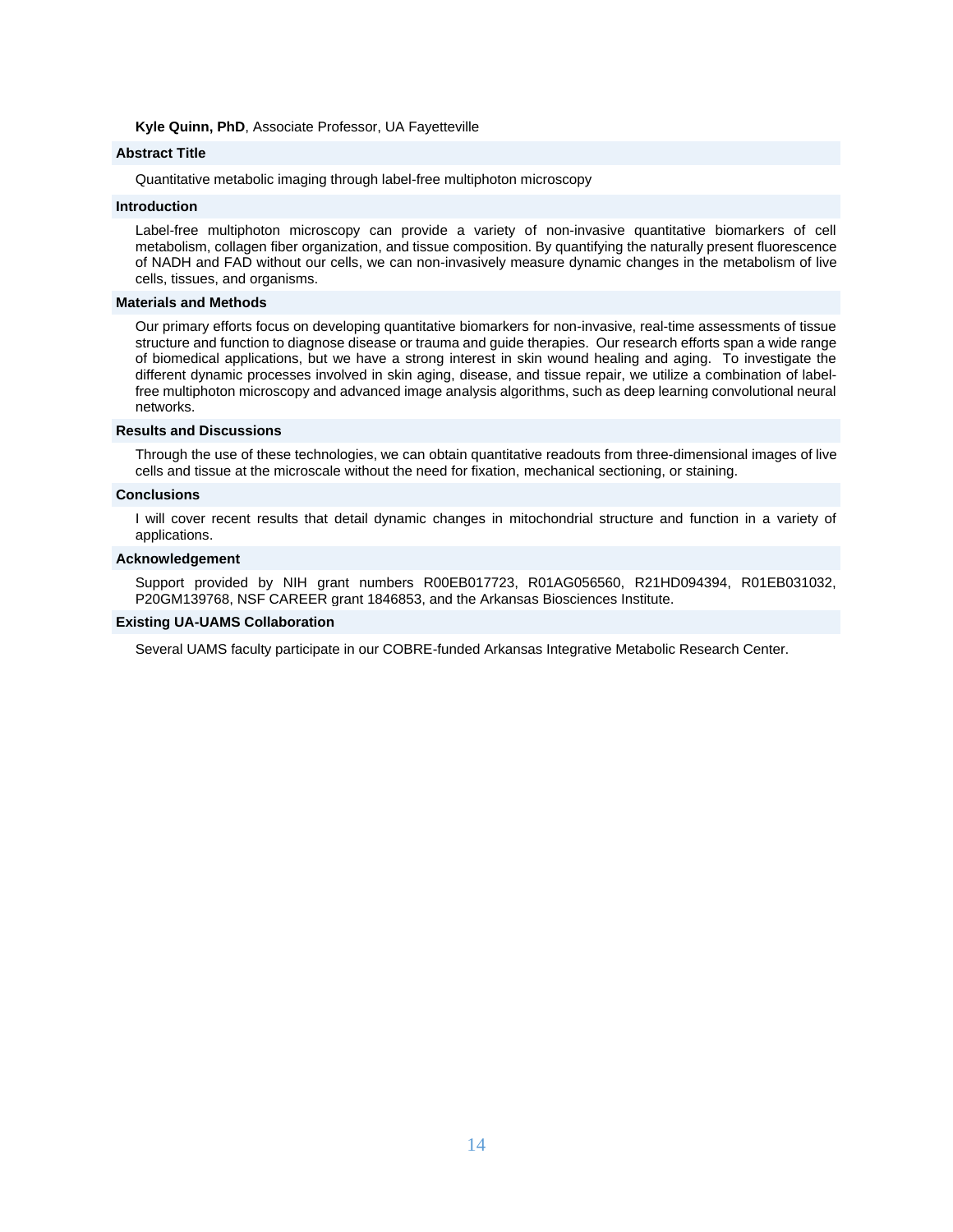**Jesus Delgado-Calle, PhD**, Assistant Professor, College of Medicine, UAMS, Little Rock

#### **Abstract Title**

Targeting Notch Inhibitors to the Myeloma Bone Marrow Niche Decreases Tumor Growth and Bone Destruction without Gut Toxicity

## **Other Authors and Affiliations**

Hayley M. Sabol<sup>1\*</sup>, Adam J. Ferrari<sup>2\*</sup>, Manish Adhikari<sup>1</sup>, Tânia Amorim<sup>2</sup>, Kevin McAndrews<sup>3</sup>, Judith Anderson<sup>2</sup>, Michele Vigolo<sup>4,</sup> Rajwinder Lehal<sup>4</sup>, Meloney Cregor<sup>1</sup>, Sharmin Khan<sup>1</sup>, Pedro L. Cuevas<sup>5,</sup> Jill A. Helms<sup>5</sup>, Noriyoshi Kurihara<sup>2</sup>, Venkat Srinivasan6<sup>,</sup> Frank H. Ebetino<sup>6,7,</sup> Robert K. Boeckman Jr<sup>6,</sup> G. David Roodman<sup>2,8</sup>, Teresita Bellido<sup>1,9,10,</sup> and Jesus Delgado-Calle<sup>1,10</sup>

1Dept. of Physiology and Cell Biology, UAMS, Little Rock, AR, US; 2Dept. of Medicine, Hematology/Oncology, Indiana Univ. School of Medicine, Indianapolis, IN, US; 3Dept. of Anatomy, Cell Biology & Physiology, Indiana Univ. School of Medicine, Indianapolis, IN, US; 4Cellestia Biotech, Basel, Switzerland; 5Division of Plastic and Reconstructive Surgery, Dept. of Surgery, Stanford Univ. School of Medicine, Palo Alto, CA, US; 6Dept. of Chemistry, Univ. of Rochester, Rochester, NY, US; 7Biovinc LLC, Pasadena, CA, US; 8Roudebush VA Medical Center, Indianapolis, IN, US; 9John L. McClellan Memorial Veterans', Hospital, Little Rock, AR, US; 10Winthrop P. Rockefeller Cancer Institute, UAMS, Little Rock, AR, US.

\*Contributed equally

# **Introduction**

Multiple myeloma (MM) is a plasma cell malignancy characterized by the growth of clonal plasma cells in the bone marrow (BM) and is currently incurable. Crosstalk between MM cells and host cells in the bone/BM niche plays a critical role in MM onset and progression (2). Communication via Notch signaling favors MM progression by increasing MM proliferation, promotes chemotherapy resistance, and stimulates angiogenesis. The multifunctional role of Notch communication in MM provides a strong rationale to block Notch signaling in the MM tumor niche. However, the specific role of Notch components in MM is poorly defined, and Notch receptors can have distinct functions. Thus, signaling inhibition downstream of the four Notch receptors with γ-secretase inhibitors (GSIs) has been used to inhibit Notch in MM. GSIs decrease MM growth and mitigate the bone disease in animal models of MM. Despite these promising results, the use of GSIs in the clinic has been prevented because of undesirable, dose-limiting severe toxicities, particularly gastrointestinal toxicity, derived from the systemic inhibition of Notch in different tissues.

#### **Materials and Methods**

To circumvent the unwanted side-effects of GSI while retaining its ability to block Notch communication in the MM niche, we generated a bone-targeted Notch inhibitor (BT-GSI). We used a modified bisphosphonate with a high affinity for bone as a bone-targeting moiety and linked it to GSI-XII using a hydrazine acid-sensitive linker designed to be cleaved in areas of the bone/BM with low pH. We characterized BT-GSI using in vitro, ex vivo, and in vivo models of MM disease.

#### **Results and Discussion**

BT-GSI administration decreased Notch target gene expression in the bone marrow, but it did not alter Notch signaling in intestinal tissue or induce gut toxicity. In mice with established human or murine MM, treatment with BT-GSI decreased tumor burden and prevented the progression of MM-induced osteolytic disease by inhibiting bone resorption more effectively than unconjugated GSI at equimolar doses.

#### **Conclusion**

In summary, we show here that targeted inhibition of Notch signaling to the MM niche with BT-GSI is a promising therapeutic approach with dual anti-MM and anti-resorptive properties, enabling simultaneous inhibition of tumor growth and prevention of bone destruction in MM. Because BT-GSI is tissue-specific and selectively blocks Notch signaling in bone, it lacks gut toxicity and circumvents the deleterious side effects that limit the clinical use of GSIs for MM and potentially other cancers that grow in bone.

#### **Opportunities for Future Collaboration**

We are interested in collaborations related to drug development, cancer, and bone biology.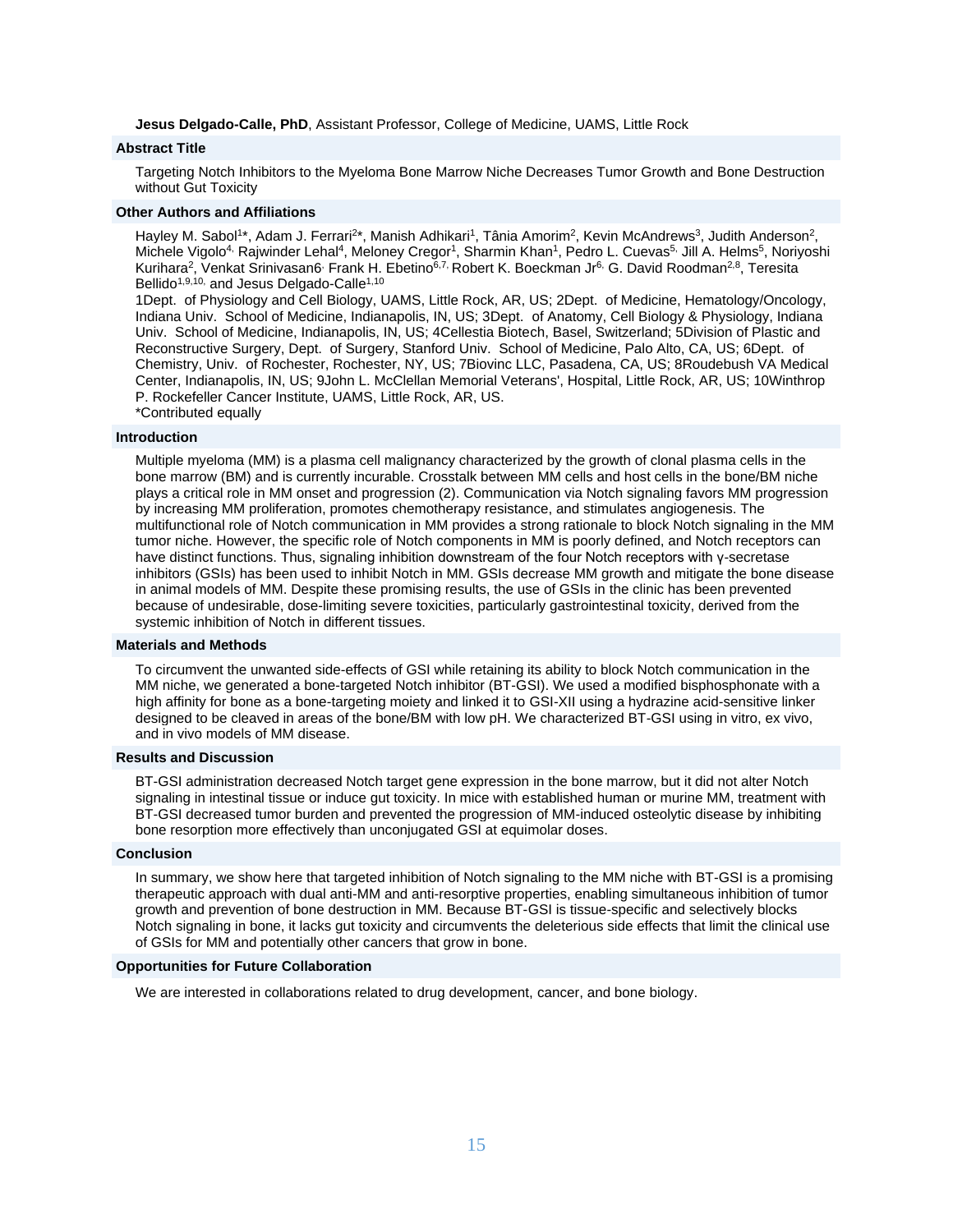**Kartik Balachandran, PhD**, Associate Professor, Dept. of Biomedical Engineering, Univ. of Arkansas

# **Abstract Title**

Label-free metabolic metrics are sensitive to early calcific aortic valve disease progression

# **Other Authors and Affiliations**

Ishita Tandon (1), Ngoc Thien Lam (1), Olivia I. Kolenc (1), Shelby Johns (1), Delaney Cross (1), Alan Woessner (1), Isaac Vargas (1), Asya Ozkizilcik (1), Jessica Perez (1), Srikanth Vallurupalli (2), Timothy J. Muldoon (1), Kyle P. Quinn (1), Kartik Balachandran (1)

1 Univ. of Arkansas 2 UAMS

#### **Introduction**

Heart valves are elegant dynamic structures that maintain a unidirectional flow in the heart, and experience harsh hemodynamic and mechanical forces. The most common heart valve disease - calcific aortic valve disease (CAVD) is a progressive disease with a complex pathophysiology. CAVD is associated with 50% elevated risk of fatal cardiovascular pathologies resulting in 15,000 annual deaths in North America alone. The only standard of care currently available is valve replacement surgery as early detection, prevention, and mitigation strategies are still lacking. There is a critical need to develop strategies to detect and monitor early CAVD progression. Twophoton excited fluorescence (TPEF) microscopy has shown potential in providing label-free, non-invasive, quantitative metrics that have been extensively employed in stem cell and cancer research. TPEF metrics have shown potential in detecting CAVD markers like osteogenic differentiation, calcification, and collagen remodeling. We hypothesized that TPEF metrics will correlate with the pathophysiological changes during early CAVD progression in simple in vitro and ex vivo models.

# **Materials and Methods**

For in vitro assessment, Porcine aortic valve interstitial cells (VICs) were cultured on 2D substrates and in 3D collagen-based hydrogels to simulate healthy and diseased conditions. For ex vivo assessment, A novel wild-type early CAVD model was developed by feeding 20-week old C57BL/6J mice a control vs pro-calcific diet. TPEF imaging was used to obtain autofluorescence intensities at 755nm and 860nm excitation with 460nm±40nm and 525nm±45nm emission wavelengths to assess TPEF 755-860 ratio ((A860/525) / (A755/460) + (A860/525). The 755-860 ratio was then correlated with established biomarkers of VAD progression.

# **Results and Discussions**

TPEF 755-860 ratio decreased by day 14 for 2D osteogenic cultures and correlated with functional and phenotypic markers like osteocalcin, RUNX2, TGFβR1, and osteopontin gene expression. Mitochondrial clustering, quantified from A755/460 intensity maps correlated with structural markers like RhoA and nuclear morphology. TPEF 755-860 ratio was also reduced with pathological stretching of the VICs and correlated with increased proliferation. Additionally, VICs in 3D cultures under elevated cyclic stretch showed reduced TPEF 755- 860 ratio and had increased proliferation which was mediated by Akt/mTOR pathway. The pro-calcific mice showed lipid deposition and calcium deposition, collagen remodeling, proliferation, osteogenesis, and inflammation in aortic valves but did not show altered left ventricular function. TPEF 755-860 ratio decreased with disease progression and correlated with increased calcium deposition, proliferation, and RUNX2 expression.

#### **Conclusions**

These in vitro and ex vivo studies show that the TPEF autofluorescence markers identified the pathological changes and correlated with the early CAVD progression suggesting it is a promising tool to look at the structural, functional, and metabolic changes occurring in cells and tissues during the CAVD progression.

#### **Acknowledgement**

This work was supported by the National Science Foundation [CMMI-1452943 to K.B., CBET-1846853 to K.P.Q.], and the American Heart Association [18AIREA33900098 to K.B., 19PRE34370061 to I.T.]. This work was also supported by funding from National Institutes of Health [R00EB017723, R01AG056560 to K.P.Q.]. The custombuilt multiphoton imaging setup was supported by the Arkansas Biosciences Institute to T.J.M.

#### **Existing UA-UAMS Collaboration**

Collaborations with Dr. Vallurupalli (Division of Cardiology).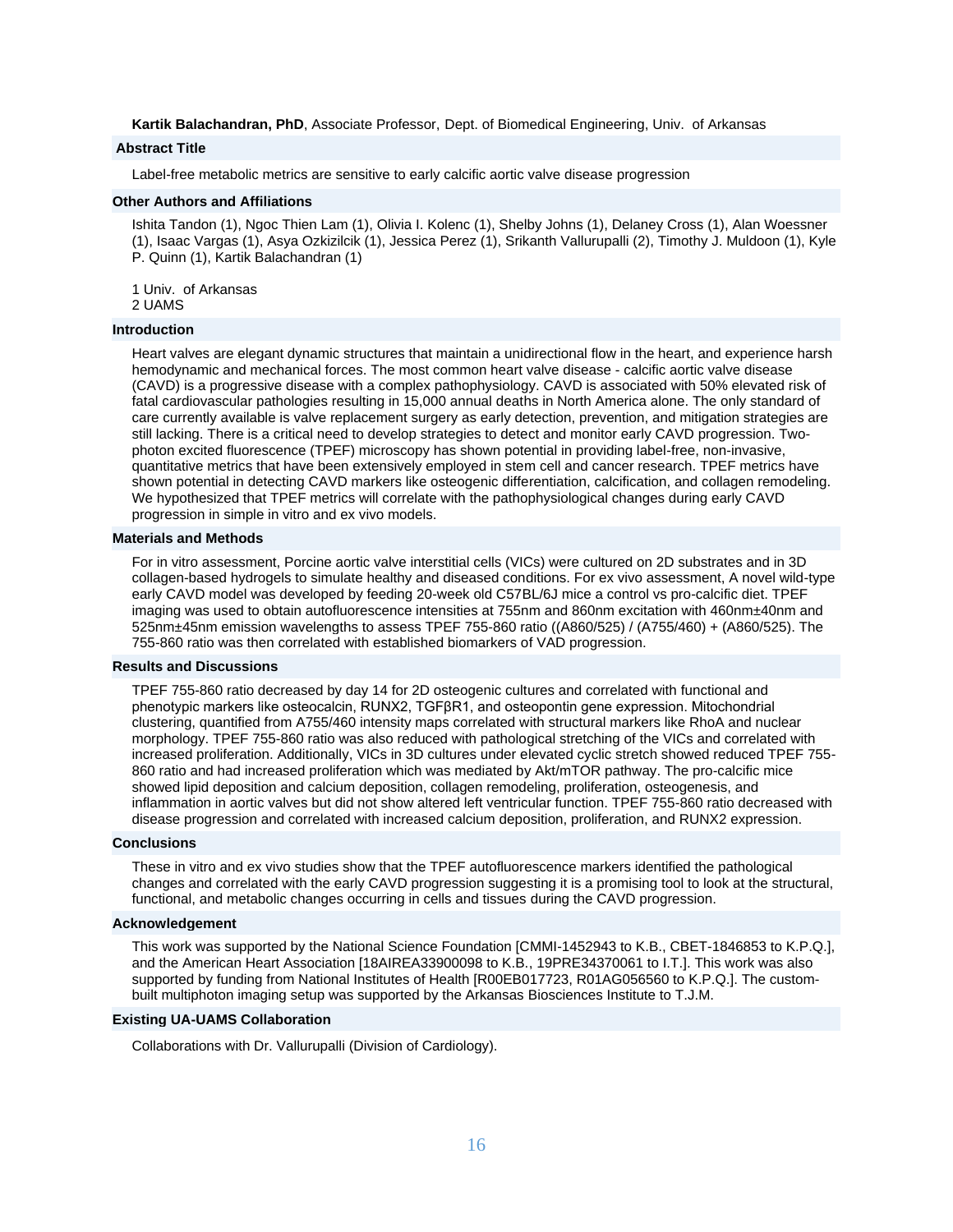#### **Ana Regina Cabrera**, PhD Student, UARK - Fayetteville, AR

# **Abstract Title**

A Biological Sex Comparison of Muscle Contractile Function in the Onset of Colorectal Cancer-induced Cachexia

#### **Other Authors and Affiliations**

J. William Deaver<sup>1</sup>, Seongkyun Lim<sup>1</sup>, Francielly Morena da Silva<sup>1</sup>, Eleanor Schrems<sup>2</sup>, Landen Saling<sup>2</sup>, Tyrone A. Washington<sup>2</sup>, Nicholas P. Greene<sup>1</sup>

<sup>1</sup>Cachexia Research Laboratory, Dept. of Health, Human Performance, and Recreation, UARK <sup>2</sup>Exercise Muscle Biology Laboratory, Dept. of Health, Human Performance, and Recreation, UARK

#### **Introduction**

Cancer cachexia (CC) represents 20-40% of mortality among cancer patients. It is clinically defined by involuntary loss of >5% weight in a six-month window, despite nutritional interventions. Skeletal muscle is one of the primarily affected tissues in CC and is associated with weakness and fatigue. Impaired muscle function is associated with lower quality of life in cancer patients. During CC, muscle mass and fiber cross-sectional area are controlled by protein turnover, among others. Protein imbalance via exceeding protein degradation of myofibrillar proteins, over synthesis will result in muscle wasting. In addition, evidence from our research group suggests biological sex differences. No effective therapies are yet available to treat CC, and to date, it remains an untreated condition. The critical mechanisms of how this pathology evolves and how it affects muscle function remain incompletely known.

#### **Materials and Methods**

Eight-weeks old BALB/c mice (69 male and 60 female) were separated into 5 groups (PBS, 10-, 15-, 20-, and 25 day). The 10-25-day groups received colorectal cancer cell injections at day 0 and while control mice received a PBS administration. Forty-eight hours prior to tissue harvest, skeletal muscle contractility measures (in vivo peak isometric torque and fatigability) were performed of the anterior crural muscles, in which TA is the largest muscle component of the group for this type of contraction. Torque frequency curves were determined across frequencies from 10-300 Hz. Afterward, fatigability was measured at 40 Hz with 120 continuous stimuli. TA muscle was collected at each time point and mRNA content of REDD1, Atrogin, and Deptor were measured as part of protein turnover markers. A one way-ANOVA across time points within each sex was performed as the global analysis with  $\alpha$ =0.05

## **Results and Discussions**

Male mice had lower body weights and higher fatigue than females. Before normalization, both male and female mice presented less force at higher torque frequencies. mRNA content of REDD1, atrogin, and muRF1 in TA muscle were elevated after 25 days of tumor implantation.

#### **Conclusions**

Male mice waist more skeletal muscle and have more fatigue than female mice during C26 induced-CC. Our results reinforce the theory that muscle weakness can be attributed to the decline in muscle mass and may not be attributed to alterations in the intrinsic contractile properties of the myofibers, while markers for ubiquitin proteolysis are increased and synthesis repressed.

#### **Acknowledgement**

This study was funded by the National Institutes of Health, Award: 5 R01 AR075794-02.

#### **Existing UA-UAMS Collaboration**

With the Center for Musculoskeletal Disease Research and Isabelle Racine-Miousse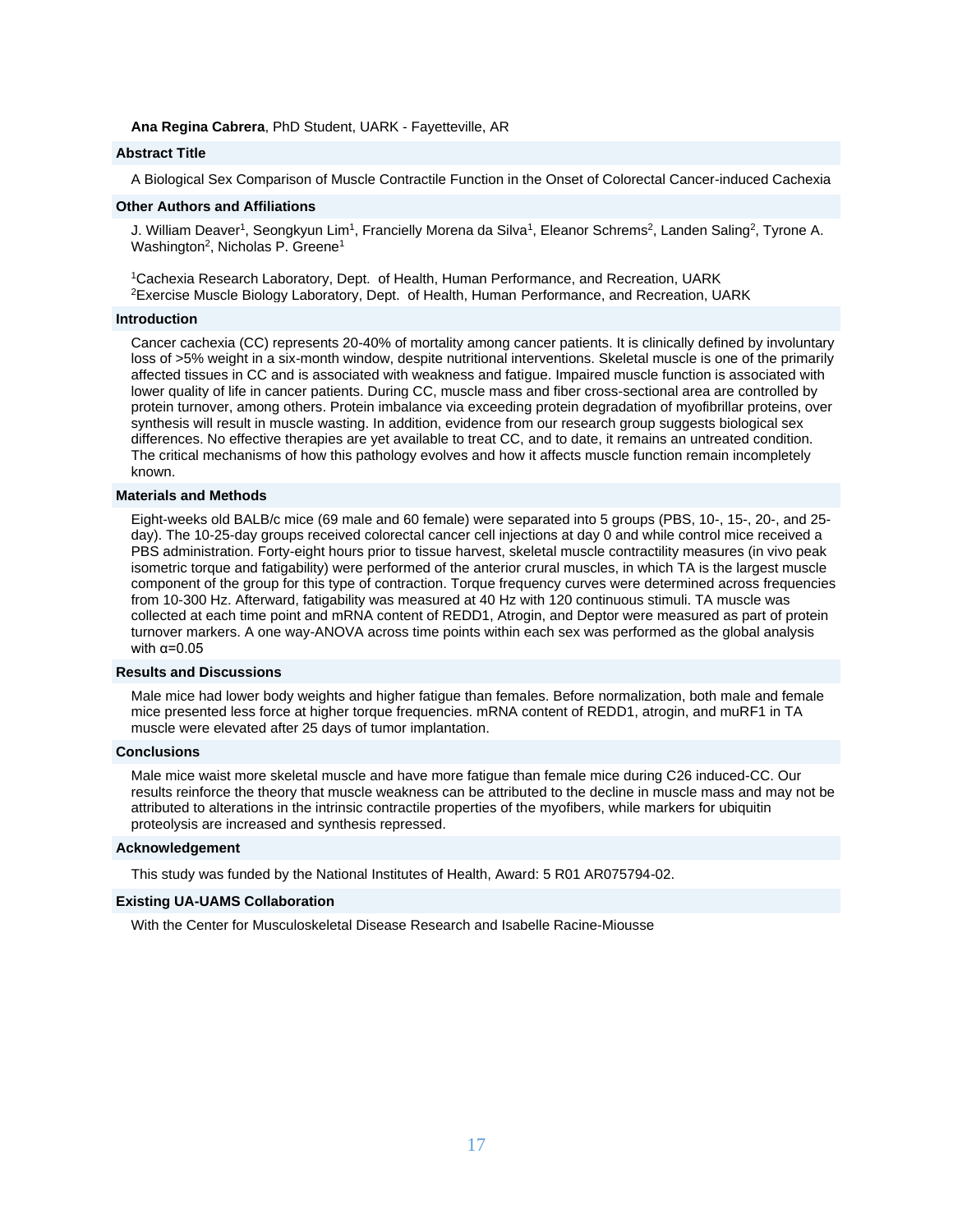**Nicholas Greene, PhD**, Assoc. Professor, Interim Director - Exercise Science Research Center; College of Education and Health Profession / UARK

## **Abstract Title**

Mechanisms in Onset of Cancer-Induced Cachexia

#### **Introduction**

Our laboratory's primary research goal is to characterize key steps in the initial development of cancer-induced cachexia to determine mechanisms in onset of this condition which can then be utilized to target efficacious therapies. Cancer cachexia, is defined primarily by an ongoing loss in skeletal muscle mass, which may be accompanied by losses in total body and fat mass. Cachexia occurs in up to 80% of patients and can account for 20-40% of the cancer related mortality depending upon type of cancer. We utilize time course approaches in preclinical models of cancer cachexia to assess the pre-cachectic signature of muscle, which identifies changes to the muscle prior to development of overt muscle loss. Subsequently, this signature is utilized to test mechanisms of cachexia using genetic and pharmacologic approaches to mitigate cachexia.

#### **Existing UA-UAMS Collaboration**

Current collaborations with UAMS:

Center for Musculoskeletal Disease Research Isabelle Racine-Miousse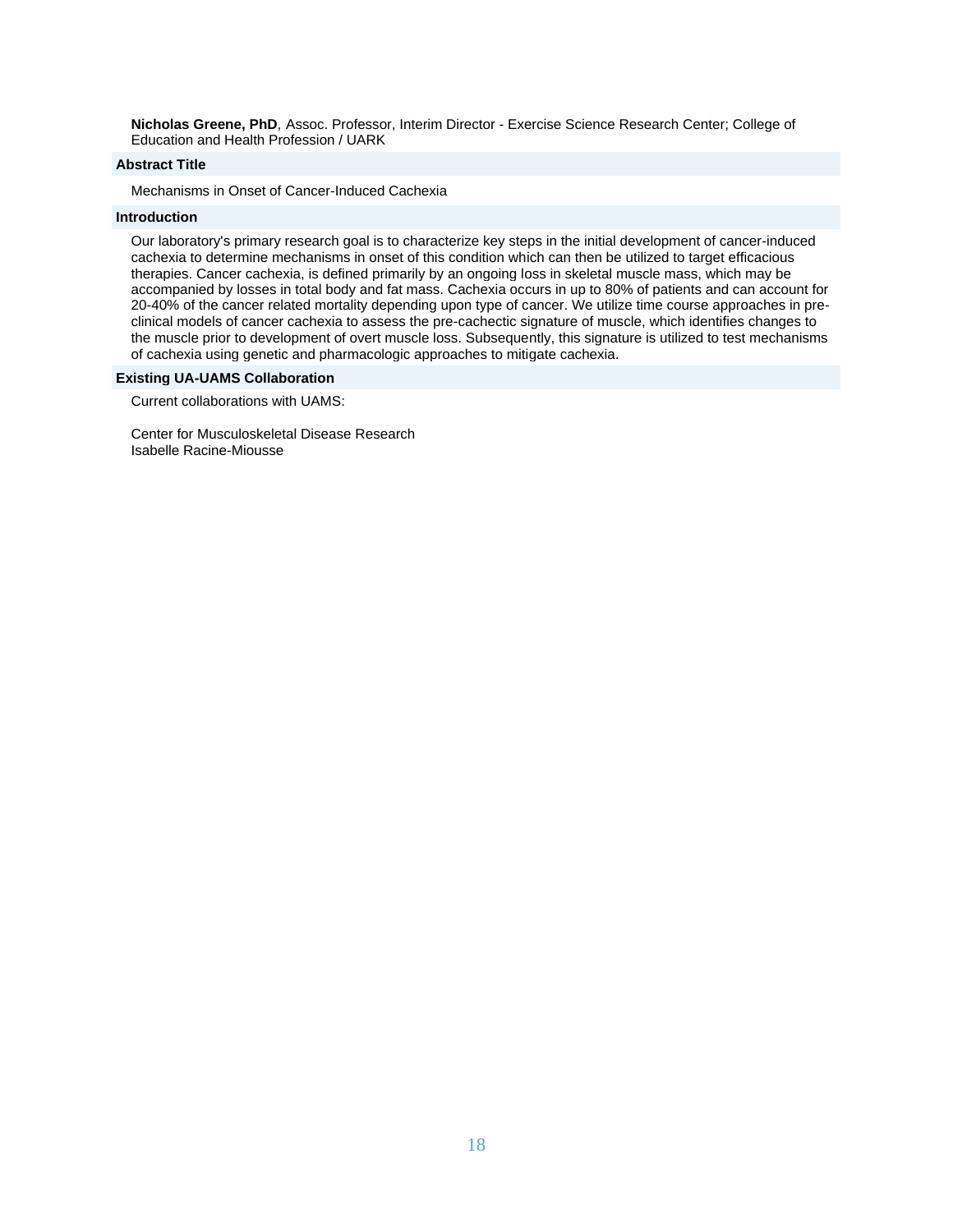#### **Francielly Morena da Silva**, PhD Student, Univ. of Arkansas, Fayetteville

# **Abstract Title**

Comparison of the Phenotypic Development of C26 Colorectal Cancer-induced Cachexia between Biological Sexes

#### **Other Authors and Affiliations**

J. William Deaver<sup>1</sup>, Seongkyun Lim<sup>1</sup>, A. Regina Cabrera<sup>1</sup>, Eleanor Schrems<sup>2</sup>, Landen Saling<sup>2</sup>, Tyrone A. Washington<sup>2</sup>, Nicholas P. Greene<sup>1</sup>

<sup>1</sup>Cachexia Research Laboratory, Dept. of Health, Human Performance, and Recreation, UARK <sup>2</sup>Exercise Muscle Biology Laboratory, Dept. of Health, Human Performance, and Recreation, UARK

#### **Introduction**

Cachexia is a multifactorial syndrome commonly experienced by cancer patients. Cachexia is clinically defined by involuntary weight loss greater than 5% in six-months and is generally not responsive to nutritional interventions alone. Cancer cachexia (CC) is associated with resistance to anti-cancer treatment and is responsible for 20-40% of cancer-associated deaths. Atrophy, muscle weakness, and fatigue are the primary hallmarks of CC. Mechanisms of cachexia are not fully understood, and current interventions lack efficacy. Studies from our group and others suggest differences in CC between biological sexes. However, direct comparisons of the phenotypic development of cachexia between biological sexes are scarce. PURPOSE: Therefore, the purpose of this study was to characterize phenotypic differences between biological sexes during the development of CC in a time-course manner in a preclinical C26 colorectal cancer model.

#### **Materials and Methods**

A total of 129 (69 males and 60 female) 8-wk old BALB/c mice were separated into PBS control, 10-, 15-, 20 and 25-day of tumor-bearing group (~10-12 animals/group). Cancer groups were injected with a total 1 million C26 cells bilaterally to the hind flanks, while equal volume of PBS was injected in PBS control (age-matched with 25-day animals). Tissue collection was performed at each designated time point represented by each group; Gonadal-Fat, Liver, Spleen, Heart, Soleus, Plantaris, Gastrocnemius, EDL and TA muscles were weighed and snap frozen in liquid nitrogen. All tissue weights were normalized to tibia length to account for differences in body size. A one way-ANOVA across timepoints within each sex was performed as the global analysis with α=0.05.

# **Results and Discussions**

Tumor free body weight was significantly lower in male 25-day mice by 15% (p<0.0001) when compared to PBS control, while no differences in body weight were noted in female mice across groups. For muscle weights: soleus, gastrocnemius, and TA muscle weights were 9.4%, 16.8%, and 19.4% (p<0.0001) lower in male 25-day mice compared to PBS group, respectively. No statistical differences in muscle weights were observed in female mice. In males, 25- and 20-day groups showed 49% (p<0.0001) and 23% (p=0.0165) lower fat content compared to PBS control. Accordingly, female 25-day fat content was reduced by 55% compared to PBS control (p=0.0136). Spleen weight was significantly greater in 20- (87%, p<0.0001) and 25-day (155%, p<0.0001) groups when compared to PBS control in males. In females, a similar pattern was noted, 20- and 25-day had a significantly heavier spleen by 61% and 118% respectively, compared to PBS control (p<0.0001).

#### **Conclusions**

Despite demonstrating classic cachexia phenotypes regarding splenomegaly and losses in fat mass, female mice appear to protect skeletal muscle wet weights relative to males during development of cancer cachexia.

#### **Acknowledgement**

This study was funded by the National Institutes of Health, Award: 5 R01 AR075794-02.

#### **Existing UA-UAMS Collaboration**

Existing collaboration with the Center for Musculoskeletal Disease Research and Isabelle Racine-Miousse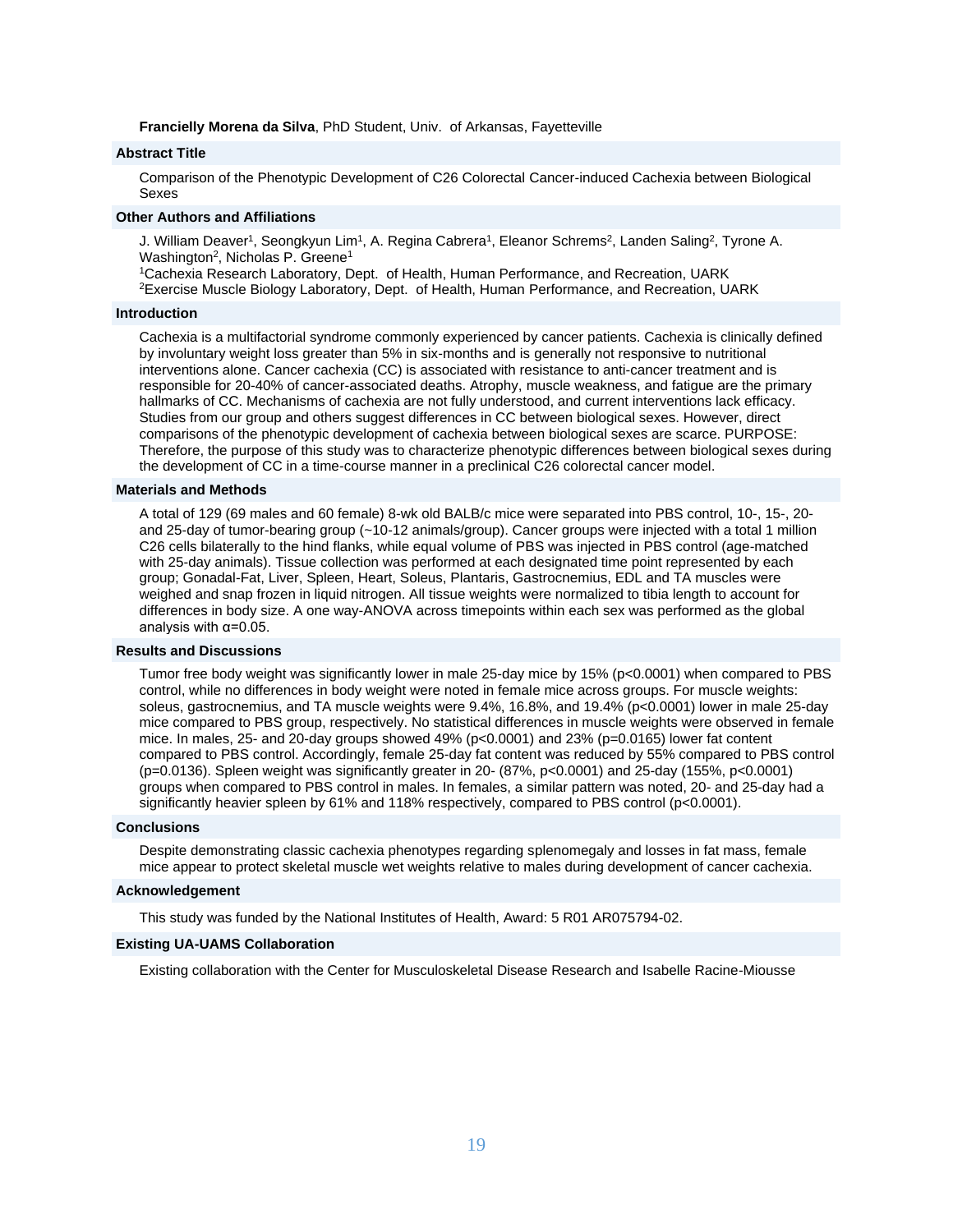**Emory Gregory**, Senior Graduate Assistant, College of Engineering, Univ. of Arkansas, Fayetteville

# **Abstract Title**

Examining Breast Cancer Response to Metformin Using Tissue-Engineered *in vitro* Testbeds

#### **Other Authors and Affiliations**

Gregory E<sup>1</sup>, Gu I<sup>2</sup>, Atwood C<sup>2</sup>, Pinzón-Herrera L<sup>3</sup>, Almodovar J<sup>3</sup>, Lee SO<sup>2</sup>, Song YH<sup>1</sup> <sup>1</sup>Biomedical Engineering, <sup>2</sup>Food Science, <sup>3</sup>Chemical Engineering, UARK

#### **Introduction**

In the United States, 1 in every 8 women will develop breast cancer in their lifetime. Sadly, the American Cancer Society estimates 280,000 new cases of invasive breast cancer will occur in 2021 alone [1]. Recent studies show that breast tumor innervation, in which nerves invade adjacent breast tumors, plays a critical role in the acceleration of cancer invasiveness and contributes to poor patient prognosis [2,3]. Metformin has been identified as a breast cancer therapy; however, this treatment contributes to patient vitamin B12 deficiency [4]. In response, doctors prescribe supplementation, but vitamin B12 over-supplementation is linked to special cases of increased neural cell survival and neurite outgrowth [5, 6]. While there lacks evidence of vitamin B12-induced axonal outgrowth in breast cancer, we hypothesize that this event promotes breast tumor innervation and cancer metastasis [7]. Here, we establish a tissue-engineered platform for modeling breast cancer in vitro, evaluate the effect of Metformin on cancer cell viability, and determine the concentration needed to deplete cancer cell metabolism and cytokine secretion most significantly. These discoveries will aid in future studies investigating dose-dependent vitamin B12-induced neurite outgrowth and metastatic potential in breast cancer and the potential identification of viable targets for prospective breast cancer therapies.

#### **Materials and Methods**

Subcutaneous adipose tissue from male Sprague Dawley rats was harvested, decellularized based on a previously described protocol [8], and digested into a hydrogel to create a biomimicking platform of mammary extracellular matrix (ECM). This gel was combined with a rat tail collagen-I hydrogel 1:1 to fabricate a model more relevant to the stiffness of fibrous breast tumor tissue. Gelation kinetics and immunofluorescence were performed to establish collagen fibril polymerization. Normal (HC11) and cancerous (4T1) mammary epithelial cells were embedded in the engineered hydrogel with and without 3T3-L1 preadipocytes to replicate the environment of early- and late-stage breast cancer, respectively. The cell-containing hydrogels were cultured for 1 week in complete media supplemented with either 0, 1, 2.5, 5, or 10mM of Metformin. Cell metabolism after Metformin treatment was evaluated using alamarBlue, and VEGF secretion was determined via Luminex. Immunofluorescence was performed using anti-N-cadherin and anti-alpha-SMA primary antibodies. Preliminary co-cultures with BALB/c mouse dorsal root ganglia (DRG) were conducted to establish neurite outgrowth before vitamin B12 supplementation, and immunofluorescence against beta-III tubulin was performed.

#### **Results and Discussions**

The composite hydrogel undergoes complete thermal polymerization, making it a viable platform for cell culture. Cultures with 3T3-L1 cells show stable cell metabolism and significantly increased VEGF levels with increased Metformin dosage. Moreover, 3T3-L1 cells exhibit higher alpha-SMA and significantly higher N-cadherin levels in cultures with 4T1 cancer cells and with increased Metformin dosage. This data can be used to determine that 3T3-L1 cells express myofibroblastic phenotypes with 4T1 culture and increased Metformin concentration, and the cells act as cancer-associated fibroblasts (CAF) to support cancer cells. Immunofluorescence against beta-III tubulin indicated early neurite outgrowth of DRGs after 3 days of culture, predicting the ability for future successful neurite outgrowth studies.

# **Conclusions**

Here, we demonstrated the successful models of normal and malignant breast tissue in vitro using an engineered ECM-mimicking hydrogel, the differentiation of 3T3-L1 cells into CAFs in 4T1 cultures and increased Metformin treatment, and the ability to perform successful neurite outgrowth studies. Future studies should determine how vitamin B12 supplementation affects neurite outgrowth via DRG co-cultures and whether vitamin B12 supplementation leads to a brain metastatic phenotype via breast tumor innervation.

#### **Acknowledgement**

We would like to thank the Univ. of Arkansas Chancellor's Innovation Fund and NIH award #1P20GM139768-01 for funding this research. We thank Drs. Kartik Balachandran and Raj Rao for access to their equipment.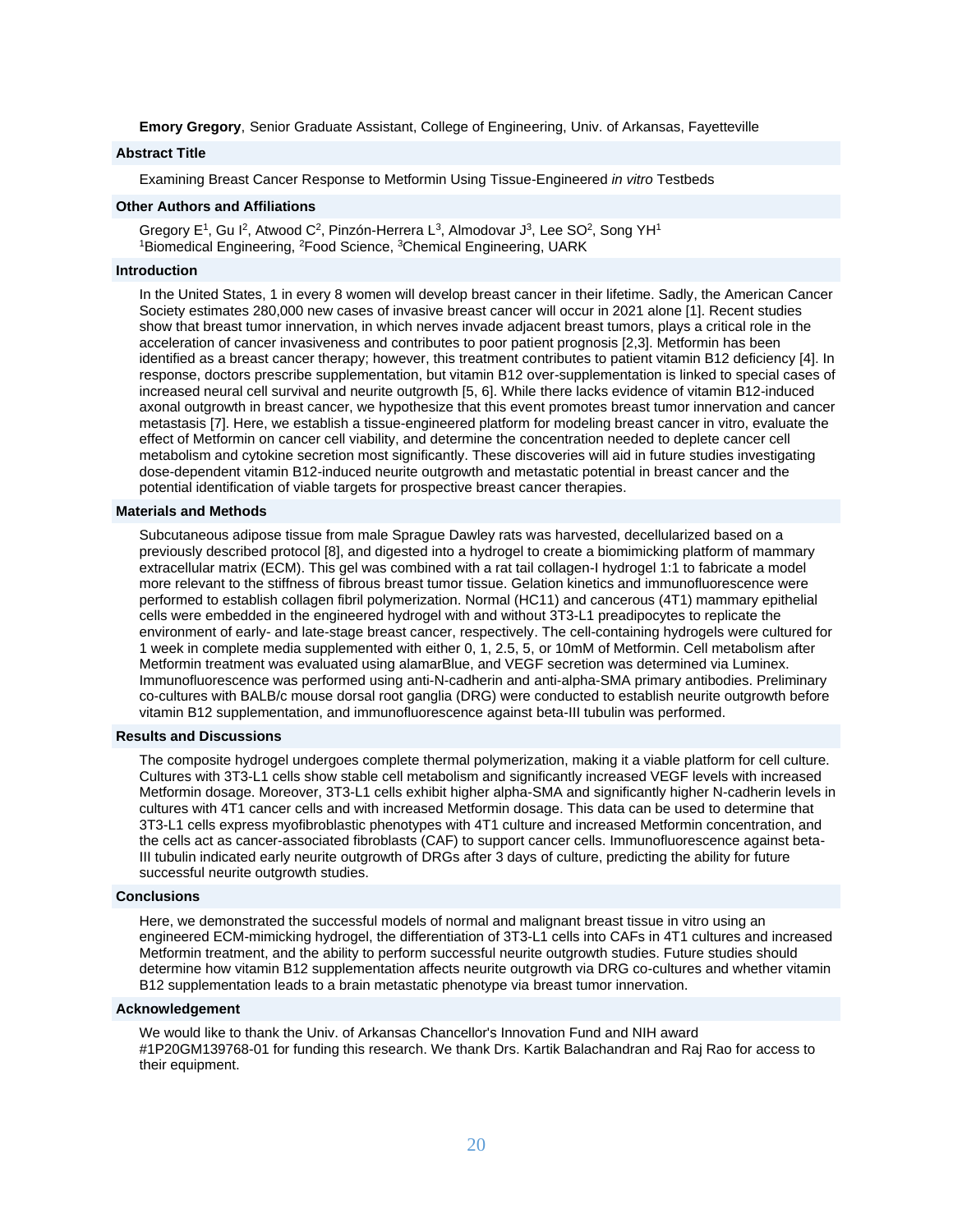#### **Young Hye Song, PhD**, Assistant Professor, Engineering/Fayetteville

# **Abstract Title**

Tissue engineering strategies to modulate extracellular matrix presentation in vitro

#### **Other Authors and Affiliations**

Inha Baek, Nikolas Ala-Kokko, Gabriel David, Mackenzie Lewis, Luis Pinzón-Herrera, Alan Woessner, Kyle Quinn, Jorge Almodovar

Pinzon-Herrera and Almodovar: Chemical Engineering, Univ. of Arkansas, Fayetteville, AR everyone else: Biomedical Engineering, Univ. of Arkansas, Fayetteville, AR

#### **Introduction**

Tissue engineering approaches provide valuable tools and techniques to study cell behavior in a physiologically relevant manner in vitro. This can be used to develop combinatorial therapeutics to promote tissue repair/regeneration, as well as unravel novel mechanisms of disease or injury progression. This talk provides an overview of tissue engineering strategies utilized in my lab to vary extracellular matrix (ECM) presentation in vitro, and how different aspects of cell behavior are modulated. The examples in this talk focus on nerve injury and repair, and can be utilized to study ECM effects on cell metabolism in various healthy and diseased/injured conditions.

#### **Materials and Methods**

To create three-dimensional (3D) cell culture platforms, murine and porcine sciatic nerves and spinal cords were decellularized using previously established methods. Afterwards, the acellular tissue matrices were digested in enzymatic-acidic solution to create pre-gel solutions. After pH neutralization and cell encapsulation, ECM composition, fiber thickness, and orientation were varied during gelation. Cell secretome profile, broad metabolic activity (alamarblue assay), phenotypic changes, and ECM deposition were assessed.

#### **Results and Discussions**

Preliminary findings from our lab show differential responses by cells to ECM presentations in vitro. Higher concentration of spinal cord ECM to sciatic nerve ECM resulted in higher broad metabolic activity of embedded adipose-derived stem cells (ASCs) in early time points. Thicker ECM fibers generated through temperaturemediated hydrogel formation resulted in significant reactive phenotypic changes of astrocytes. Finally, aligned collagen fiber led to alignment of embedded ASCs and significant modulation of secretome profiles. Further studies are currently ongoing to corroborate these results and identify molecular and cellular mechanisms.

# **Conclusions**

Tissue engineering approaches to modulate ECM presentation provide unique tools to study cell behavior in healthy and diseased/injured microenvironments. These 3D cell culture systems can be used to assess metabolic changes in (patho)physiological contexts as a function of ECM changes.

#### **Acknowledgement**

NIH (1R15NS121884-01), PhRMA Foundation, Arkansas Biosciences Institute, Univ. of Arkansas Women's Giving Circle

# **Existing UA-UAMS Collaboration**

Dr. Rob Griffin through Arkansas Integrative Metabolic Research Center

#### **Opportunities for Future Collaboration**

Analyses of patient samples, assessing patient-derived cell behavior in controlled, bioengineered 3D culture platforms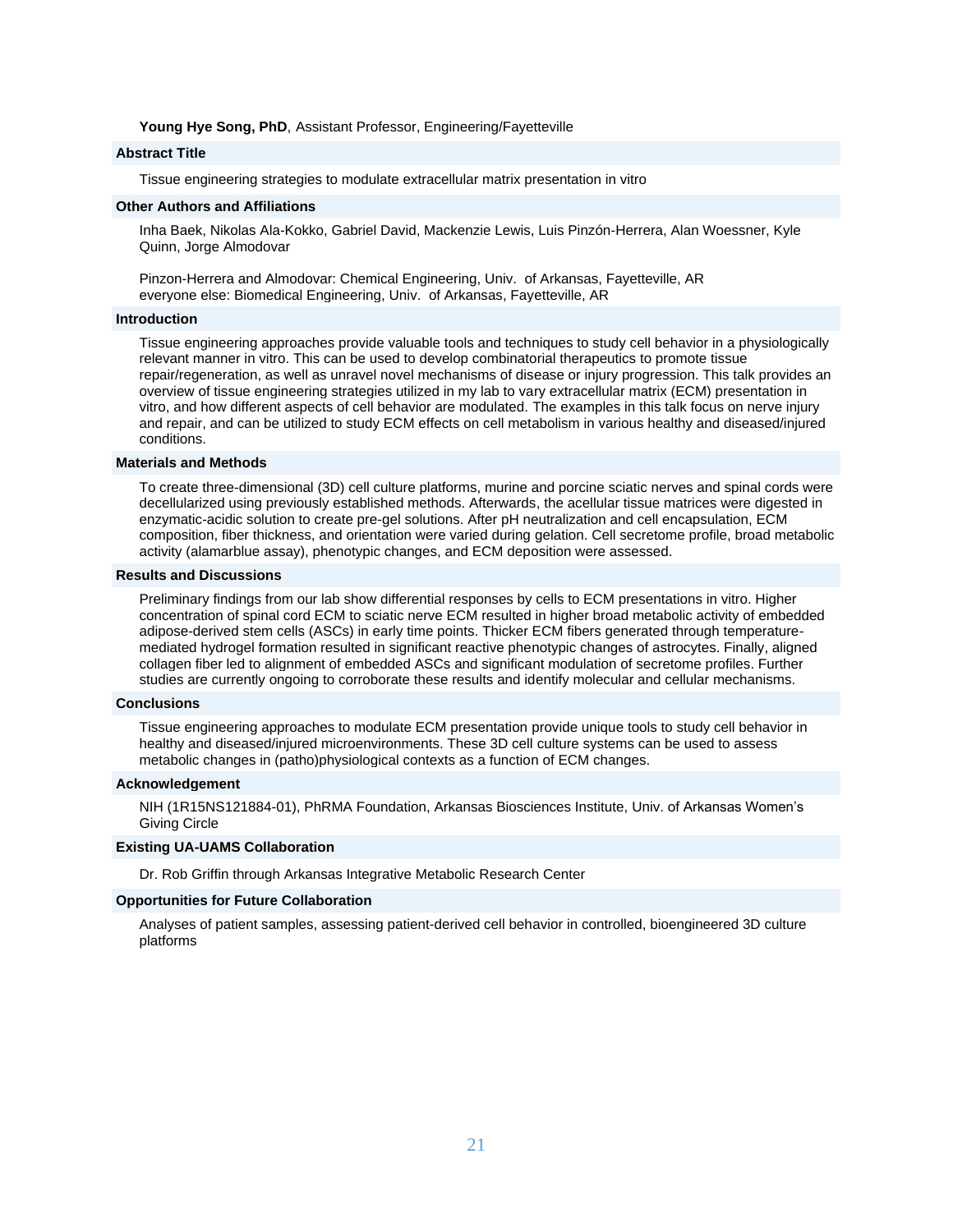**Teresita Bellido, PhD**, Professor and Chair, Dept. Physiology & Cell Biology, UAMS

#### **Abstract Title**

Distinct mechanisms regulate the response of female and male skeletons to sex steroid deficiency and to the bone protective effects of blueberry containing diets.

## **Other Authors and Affiliations**

Sato AY,<sup>1,7</sup> (Presenting), Nakatsu CH,<sup>2</sup> Cregor M,<sup>1,7</sup> McAndrews K,<sup>1</sup> Pellegrini GG,<sup>1</sup> Ferruzzi M,<sup>3</sup> Lila MA,<sup>3</sup> Weaver CM,<sup>4</sup> Bellido T.<sup>1,5,6,7,8</sup>

<sup>1</sup>Department of Anatomy, Cell Biology, and Physiology, Indiana University School of Medicine, Indianapolis, IN <sup>2</sup>Dept. of Agronomy, Purdue University, West Lafayette, IN

<sup>3</sup>Dept. of Food Bioprocessing and Nutrition Sciences, North Carolina State University, Kannapolis, NC

<sup>4</sup>Dept. of Nutrition, Purdue University, West Lafayette, IN

<sup>5</sup>Dept. of Medicine, Division of Endocrinology, Indiana University School of Medicine, Indianapolis, IN

<sup>6</sup>Richard L. Roudebush Veterans Affairs Medical Center, Indianapolis, IN

<sup>7</sup>Dept. of Physiology and Biophysics, UAMS, Little Rock, AR

<sup>8</sup>Central Arkansas Veterans Healthcare System, John L. McClellan Little Rock, AR

#### **Introduction**

There is an unmet need for non-sex steroid interventions that prevent bone loss induced by sex steroid deficiency with better compliance and lower side effects than current approaches. Loss of sex steroids causes accumulation of reactive oxygen species (ROS) in bone. ROS, in turn, activate the transcription factor Nrf2 and increase the endogenous antioxidant response (EAR), in an attempt to mitigate damaging oxidative effects.

#### **Materials and Methods**

We investigated the ability to prevent bone loss due to sex steroid deficiency of diets containing 10% of 3 types of blueberries rich in antioxidant metabolites fed to 4 mo-old female (F) or male (M) WT and Nrf2 KO littermate mice (N=19-26).

# **Results and Discussions**

In mice fed control diet, ovariectomy (OVX) or orchidectomy (ORX) induced the expected bone loss, which was similar in WT and KO mice, as quantified by % change BMD/month or final BMD. Only the diet with Montgomery berries decreased the rate of bone loss, either fully in F or partially in M. Whereas the berry diet prevented bone loss in both WT and KO F, it only prevented bone loss in WT M. OVX decreased expression of the estrogen response element (ERE)-containing gene C3 and ORX decreased expression of the androgen ARE-containing gene Rhox5 in bone, in WT and KO mice fed control diet. And, C3 or Rhox5 expression remained low in OVX or ORX mice fed the berry diet, indicating that bone protection is not due to estrogenic/androgenic actions of the diet. OVX increased the EAR in bone, but ORX did not. Moreover, the berry diet prevented the increase in EAR induced by OVX in both WT and KO mice, but it did not alter EAR in ORX mice.

#### **Conclusions**

In summary, (1) bone loss induced by estrogen/androgen deficiency is independent of Nrf2; (2) only Montgomery berry diet decreased bone loss rate; (3) berry diet-induced skeletal protection depends on sex (full in F vs partial in M) and is exerted by a mechanism independent of canonical ERE or ARE signaling; and (4) bone EAR in sex steroid deficiency (OVX-increased vs ORX-not altered) or in response to the berry diet (prevention of OVX-induced increases vs not altered-ORX) also depends on sex. We conclude that distinct mechanisms underly the response of the F and M skeletons to (a) sex steroid deficiency, as bone EAR is increased in F but not M, or to (b) bone protection by the berry diet, as Nrf2 is required in M but not in F. Thus, optimal skeletal benefits might be achieved by tailoring antioxidant-rich diets to patients of either sex.

#### **Acknowledgement**

This work was supported by NIH-NCCAM R01-AT008754 and O2S1-AT008754; NIH/NIAMS R01- AR059357, and I01 BX002104-05A1 from the Veterans Administration.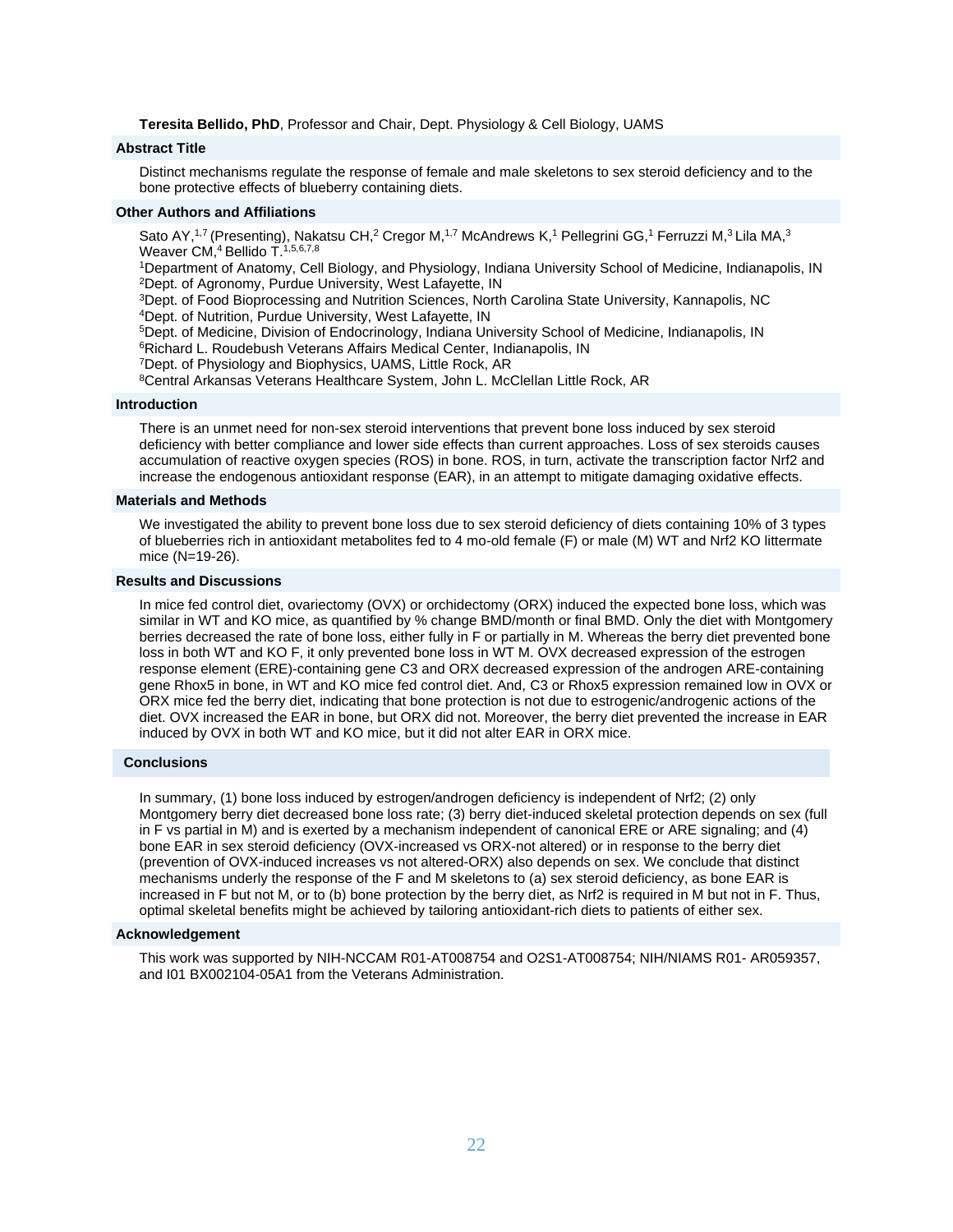**Teresita Bellido, PhD**, Professor and Chair, Dept. Physiology & Cell Biology, UAMS

#### **Abstract Title**

Sost- and Dkk1-mediated inhibition of LRP5 signaling contributes to diabetes-induced bone disease

# **Other Authors and Affiliations**

Serra Ucer Ozgurel<sup>1,2</sup>, Kevin McAndrews<sup>1,2</sup>, David Halladay<sup>1,2</sup>, Meloney Cregor<sup>1,2</sup>, Amy Y. Sato<sup>3,4</sup>, Alexander Robling<sup>1,2</sup>, Teresita Bellido<sup>3,4</sup>

<sup>1</sup>Department of Anatomy, Cell Biology and Physiology, Indiana University School of Medicine, Indianapolis, IN, USA, <sup>2</sup>Roudebush Veterans Administration Medical Center, Indianapolis, IN, USA, <sup>3</sup>Dept. of Physiology and Cell Biology, UAMS, Little Rock, AR, USA, <sup>4</sup>Central Arkansas Veterans Healthcare System, Little Rock, AR

# **Introduction**

Diabetes induces bone fragility by complex and poorly understood mechanisms. Earlier evidence demonstrated increased expression of the antagonists of Wnt signaling SOST/sclerostin and Dkk1 in bones of mice with type 1 diabetes (T1D). Sclerostin and Dkk1 are also detected at higher levels in the serum of T1D patients.

# **Materials and Methods**

To investigate the role of these antagonists, diabetes was induced with streptozotocin (STZ) in mice expressing the LRP5 high bone mass (HBM) mutation pG171V, which is refractory to Sost- and Dkk1-mediated inhibition of Wnt/βcatenin signaling, or control littermate mice (C). Skeletally mature 12-wk old mice randomized by spinal BMD were injected with STZ (45 mg/kg/d, T1D) or vehicle for 5 days. Diabetes was confirmed in both genotypes 10 days after the last STZ injection by measuring blood glucose.

# **Results and Discussion**

LRP5 HBM mice exhibited the expected higher BMD compared to C mice, regardless of the diabetes status. After 4 wks of established T1D, both LRP5 HBM and C diabetic mice exhibited similar reduction in body weight. In addition, diabetic C mice exhibited lower spinal and total BMD compared to C mice receiving vehicle. In contrast, diabetic LRP5 HBM mice exhibited similar BMD compared to vehicle-injected LRP5 HBM mice. Protection from the decrease in BMD induced by T1D was maintained in LRP5 HBM mice even after 8 wks of established diabetes. At this time, both genotypes maintained similar levels of hyperglycemia.

# **Acknowledgement**

This work was supported by Veterans Affairs. VA-IK6BX004596 and VA I01 BX002104-05 and by National Institute of Health NIH R01 CA209882 and NIH R01AR059357-06 to TB. 5T32AR065971-06 to SUO. Authors have no conflict of interest. The contents do not represent the views of the U.S. Department of Veterans Affairs or the United States Government.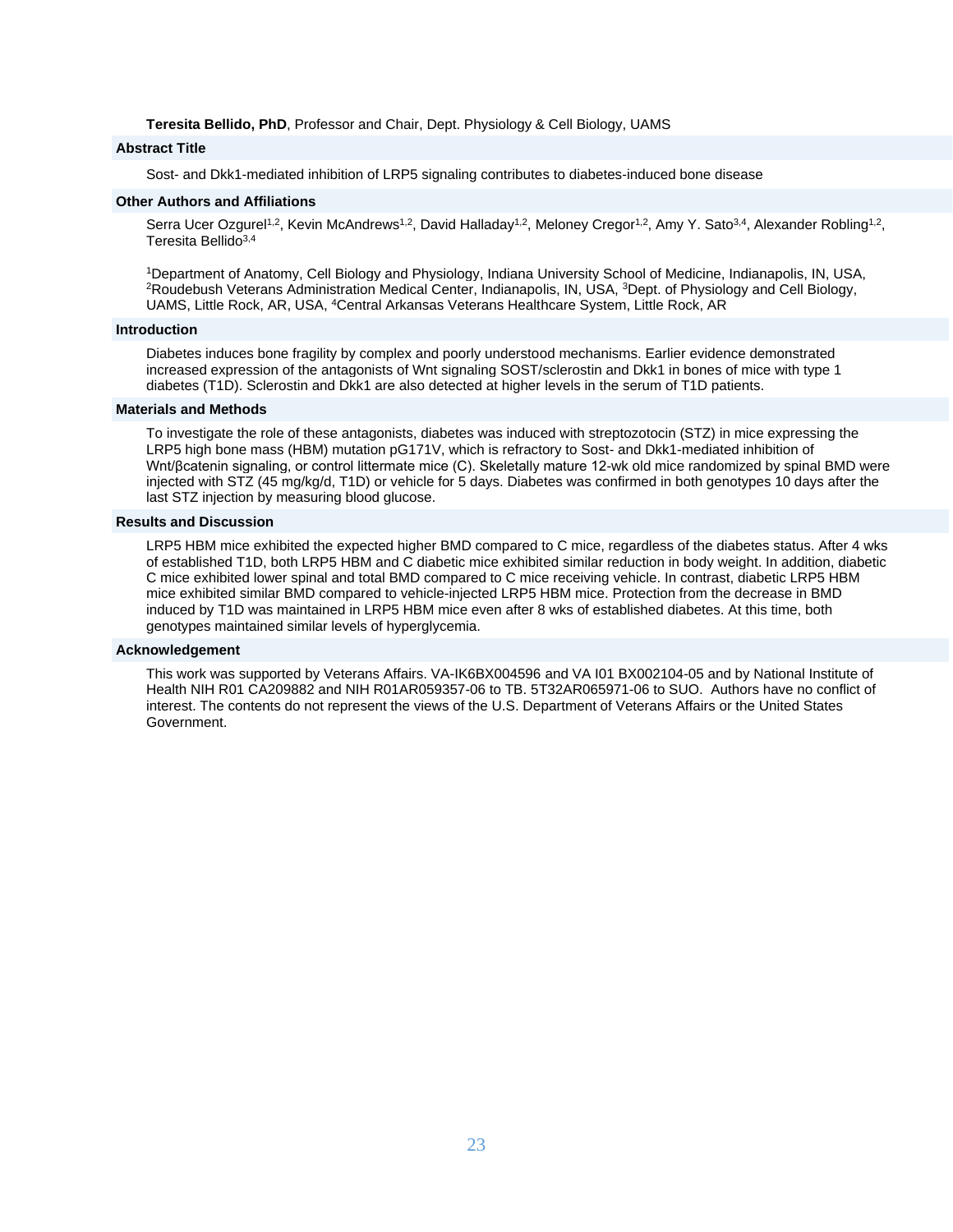**Teresita Bellido, PhD**, Professor and Chair, Dept. Physiology & Cell Biology, UAMS

#### **Abstract Title**

Pharmacologic inhibition of the proteasome prevents GC-induced loss of both bone and skeletal muscle, but the atrogene MuRF1 is responsible only for muscle atrophy.

#### **Other Authors and Affiliations**

Sato AY<sup>1</sup>, Cregor M<sup>1</sup>, Akel NS<sup>1</sup>, Li S<sup>1,2</sup>, Bellido T<sup>1,2</sup> 1-Department of Physiology and Cell Biology, University of Arkansas for Medical Sciences, Little Rock, AR; 2-Central Arkansas Veterans Healthcare System, John L. McClellan Little Rock, AR

#### **Introduction**

Excess of glucocorticoids (GC), either endogenous as in aging or due to glucocorticoid administration as immunosuppressants, leads to loss of bone and muscle mass, i.e. atrophy. Muscle atrophy, in turn, reduces body balance and increases the propensity to fall thus increasing the risk of bone fractures. Atrophy could be due to decreased protein synthesis and/or increased protein degradation. In particular, muscle atrophy induced by GC is associated with increased expression of the E3 ubiquitin ligases like MuRF1 (or Trim63), named atrogene, followed by increased protein ubiquitination and proteasomal degradation, leading to reduced total protein content (1, 2).

We recently showed that GC also increase atrogene expression not only in skeletal muscle but also in bone, in vivo, ex vivo, and in vitro (3). These findings suggest that atrogene upregulation is a common mechanism by which GC induce bone and muscle atrophy.

Objective: To examine whether interference with proteasomal activity or the expression or function of the atrogene MuRF1 prevents GC harmful actions in bone and muscle

### **Materials and Methods**

To assess the role of atrogenes in the musculoskeletal effects of GC, we inhibited the pathway by pharmacologic or genetic means in skeletally mature 4 month-old mice implanted with prednisolone (GC, 2.1 mg/kg/d) or placebo pellets. For pharmacologic means, mice were treated with vehicle or the proteasomal inhibitor carfilzomib (CF) 5mg/kg/d twice a week starting 3 days before pellet implantation. For genetic means, wild type littermate control mice of mice lacking MuRF1 mediated ubiquitination activity due to genetic deletion of the RING domain (∆R) were also utilized.

# **Results and Discussions**

GC administration to C57Bl/6 mice for 2 weeks caused the expected reduction in bone mineral density (total BMD -3; femoral BMD -1% change) and muscle weight (quadriceps -22; tibialis anterior -14% change of placebo) in vehicle-treated mice. In contrast, mice treated with the proteasomal inhibitor carfilzomib (CF) 5mg/kg/d twice a week starting 3 days before pellet implantation, were protected from GC-induced loss of bone (total BMD 0%; femoral BMD +3% change) as well as skeletal muscle/body weight (quadriceps -1.7; tibialis anterior -1.8% change of placebo). CF also preserved the strength of the entire posterior musculature compartment (comprising 8 muscles), quantified in vivo by plantarflexion torque testing at all frequency stimulations (10-300Hz). Further, GC administration for 4 weeks induced the expected reduction in muscle weight and function in wild type littermate control mice but not in mice lacking MuRF1-mediated ubiquitination activity due to genetic deletion of the RING domain (∆R): quadriceps -18 vs +1% and tibialis anterior -8 vs -1% for control and ∆R, respectively (% change of placebo). In contrast, GC administration induced bone loss in both ∆R and control mice to a similar extent (total BMD -2 vs -2.5%; femoral BMD -6.1 vs -6.6% change, for control and ∆R, respectively)

#### **Conclusions**

Overall, these results demonstrate that pharmacologic inhibition of the proteasome prevents GC-induced atrophy in both bone and skeletal muscle, and also identify MuRF1 as the sole atrogene responsible for GC-induced atrophy in skeletal muscle, but not in bone.

#### **Acknowledgement**

This work was supported by NIH/NIAMS R01-AR059357, T32-AR065971; and from IK6BX004596 and I01 BX002104 Veterans Administration. The contents do not represent the views of the U.S. Dept. of Veterans Affairs or the United States Government. Authors have no conflict of interest.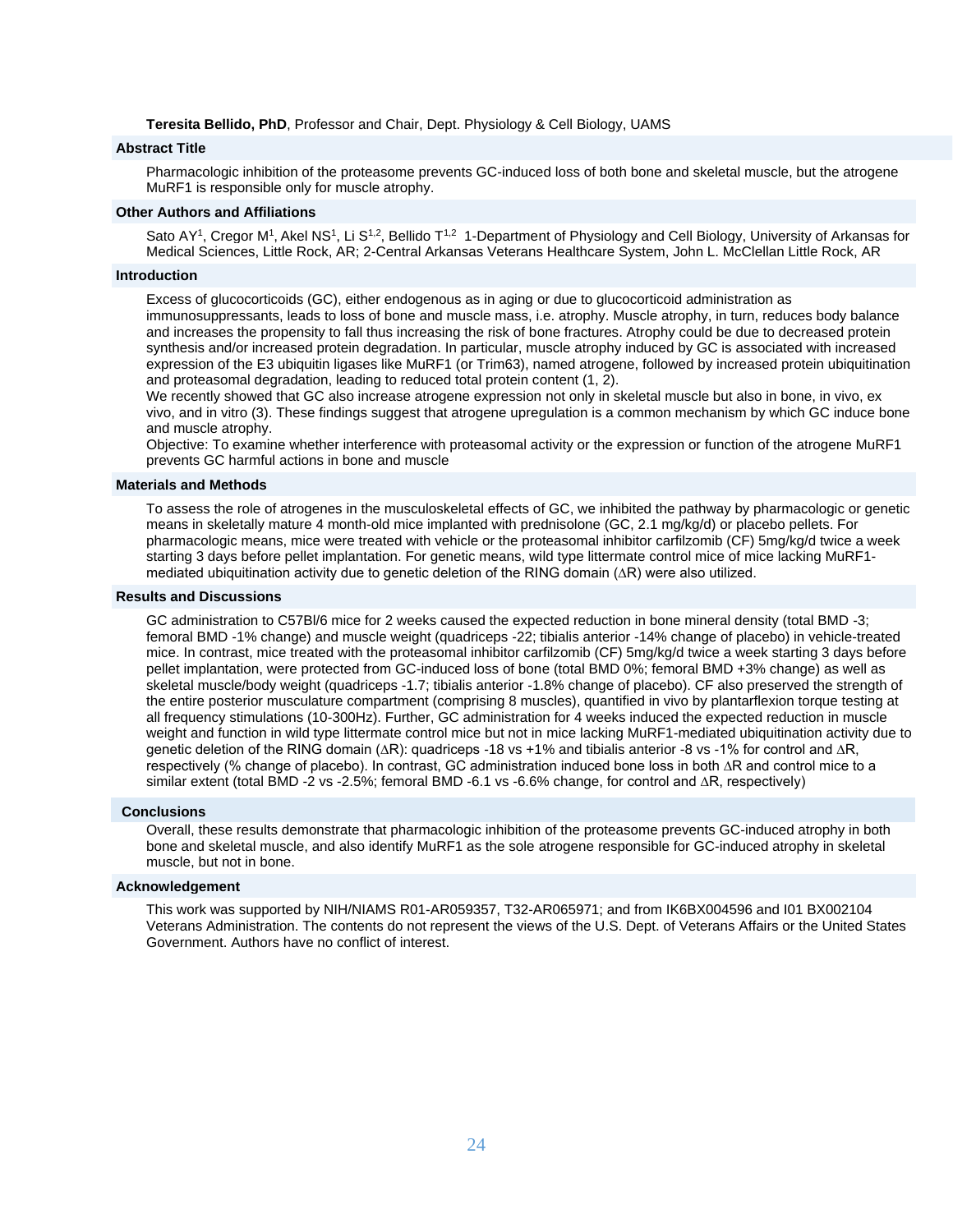**Leonard Harris, PhD,** Assistant Professor, University of Arkansas, Fayetteville, AR

#### **Abstract Title**

Drug tolerant BRAF-mutant melanoma populations are characterized by ion channel dysregulation and susceptibility to ferroptosis

#### **Other Authors and Affiliations**

Corey E. Hayford<sup>1</sup>, B. Bishal Paudel<sup>1,2</sup>, Philip E. Stauffer<sup>1</sup>, Blake Baleami<sup>1</sup>, Amir Mahari<sup>3</sup>, Darren R. Tyson<sup>4</sup>, and Vito Quaranta4,5

1-Chemical and Physical Biology Graduate Program, Vanderbilt University School of Medicine, Nashville, TN; 2-Dept. of Biomedical Engineering, University of Virginia, Charlottesville, VA; 3-Dept. of Biomedical Engineering, University of Arkansas, Fayetteville, AR; 4-Dept. of Biochemistry, Vanderbilt University School of Medicine, Nashville, TN; 5-Dept. of Pharmacology, Vanderbilt University School of Medicine, TN

#### **Introduction**

We recently reported on a non-genetic, drug-tolerant state of balanced division and death, termed "idling," in BRAF-mutant melanoma cell populations under prolonged BRAF inhibition. The idling state is reversible, i.e., removing drug restores the proliferation rate to that of untreated cells and reapplication of drug reestablishes the idling behavior. Moreover, idling cells are not quiescent but actively divide and die, evidenced by experiments using a genetically encoded cell cycle indicator. By continuing to divide and, hence, replicate DNA, idling cells are believed to have an increased chance of acquiring genetic resistance mutations. It is hypothesized that following drug treatment, a residual tumor mass may be highly enriched in idling cells and that from these acquired drug resistance arises. As such, a window of opportunity might exist between the onset of idling and the acquisition of drug resistance during which a targeted secondary treatment can be deployed to further reduce, or even eliminate, the residual disease.

#### **Results and Discussions**

Prior metabolic analyses of untreated and idling melanoma subclones showed that metabolic activity is dramatically reduced in idling cells. Here, we show that RNA sequencing of the same subclones show that expression levels of inositol trisphosphate (IP3) receptors, which regulate metabolic processes via Ca<sup>2+</sup> flux between the endoplasmic reticulum (ER) and mitochondria, also fall significantly over time under BRAF inhibition. A gene enrichment analysis based on both transcriptomic and epigenomic (chromatin accessibility) data from untreated and idling cell populations, suggests impaired ion channel activity is a characteristic of idling cells, pointing to a role for mitochondrial metabolism in the idling phenotype. This is supported by calcium flux assays that show store-operated calcium entry (SOCE) is significantly altered in idling cells. Finally, idling cell populations are shown to have increased sensitivity to ferroptotic cell death, supporting the idea that residual disease can be targeted by rational secondary treatments.

#### **Conclusions**

Our long-term goal is to uncover the molecular drivers of the idling phenotype, which we believe is a common phenomenon across cancer types, and to identify novel targets that can kill idling cells and, hence, improve patient outcomes. Toward this end, we have begun building a computational model incorporating  $Ca^{2+}$  handling in the ER,  $Ca^{2+}$  flux between the ER and mitochondria, mitochondrial metabolism, reactive oxygen species (ROS), and the ferroptosis programmed cell death pathway. The integrated model is based on sub-models previously published in the literature and on new data being generated by experimental collaborators at Vanderbilt University.

#### **Acknowledgement**

Funding for this work was provided to LAH by a Vanderbilt Biomedical Informatics Training Program postdoctoral fellowship (NLM 5T15-LM007450-14), an NIH/NCI K22 Transition Career Development Award to Promote Diversity (1K22CA237857- 01A1), a subaward from the Center for Cancer Systems Biology at Vanderbilt (1U54CA217450-01A1), a Pilot Project award from the Arkansas Integrative Metabolic Research Center (1P20GM139768-01), and startup funds from the Division of Research and Innovation, the College of Engineering, and the Department of Biomedical Engineering at the University of Arkansas. LAH also acknowledges support from the Quantitative Systems Biology Center at Vanderbilt.

#### **Opportunities for Future Collaboration**

Our lab is excited about the prospect of forming new collaborations with UA/UAMS researchers. We have extensive experience working side-by-side with experimental collaborators to build computational models that can provide insight into experimental data and suggest new experiments. In addition to this project, we are also currently working on building computational models of intracellular signaling pathways and microenvironmental cell-cell interactions in small cell lung cancer and tumor-induced bone disease.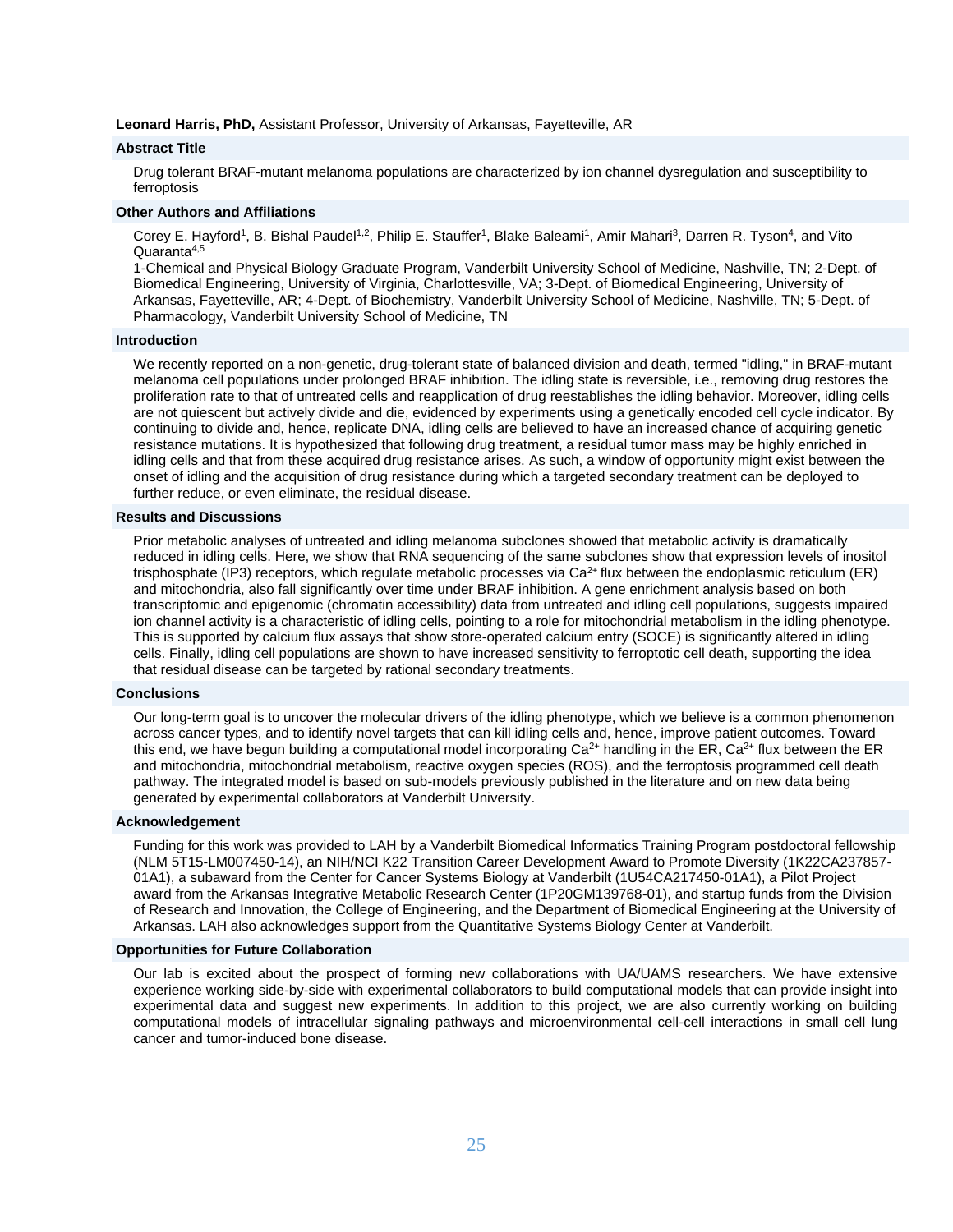**Ruben Michael Ceballos, PhD**, Assistant Professor, Cell and Molecular Biology, UARK

# **Abstract Title**

Differential susceptibility of neuronal neurotransmitter phenotypes to HHV6 infection

# **Other Authors and Affiliations**

Elham Bahramian<sup>1</sup> and Ruben Michael Ceballos<sup>2</sup>; 1-Dept. of Biological Sciences, University of Arkansas, Fayetteville;

2-Cell and Molecular Biology Program, University of Arkansas, Fayetteville, AR

#### **Introduction**

Three human β-herpesviruses are described: HHV-6A, HHV-6B, and HHV-7. Initially, HHV-6A/HHV-6B were considered 2 strains of the same virus (i.e., HHV6). However, despite having a high level of overall genomic sequence identity (~90 %), HHV-6A and HHV-6B are now classified as 2 distinct viruses due to limited sequence similarity (e.g., 70%) in critical coding regions and critical physiological/biochemical differences (e.g., preferential use of distinct receptors for viral entry into hosts). HHV-6A/HHV-6B play a role in several neurological disorders, including multiple sclerosis, epilepsy, and chronic fatigue syndrome. Although identified as causal agents in nervous system dysfunction, the contribution/mechanism HHV6-induced epileptogenesis action is unknown. Regarding cell tropism/pathogenicity of HHV-6A vs. HHV-6B would aid understanding of viruses' role in seizure induction. Although HHV-6A/HHV-6B are known to infect glia and cerebellar Purkinje cells, cell tropism of HHV-6A vs. HHV-6B neuronal neurotransmitters phenotypes is unknown.

#### **Materials and Methods**

Human embryonic stem cells were plated and grown in CELLStart™ coated vessels as a monolayer. Cells were passaged every 7 days. Different media types were used during re-plating to differentiate cells along specified routes. To prepare virus, HHV-6A strain GS-infected HSB2 cells and HHV-6B strain Z29-infected MOLT-3 cells (courtesy NIH) were thawed and used to infect uninfected HSB2 and MOLT-3 cells. HHV6 infected cells (10<sup>6</sup>) were mixed with uninfected cells in a 1:10 ratio. The HHV6-specific U22 gene was targeted for qPCR-based viral titers from cell lines (i.e., HSB2 and MOLT-3 cells) and infected differentiated hNSCs. The existence of intact, fully assembled virions from host cells (e.g., HSB2 cells, MOLT-3 cells, and dHNSCs) was confirmed via transmission electron microscopy (TEM). Morphological changes in infected cultures were examined via light microscopy. Images were obtained from dHNSCs at post-differentiation day (PDD) 7 and PDD 14 at 2 hours post-infection (HPI) and 24 HPI. Fluorescent antibodies and the nuclear dye 4,6-diamidino2 phenylindole dihydrochloride (DAPI) were used to differentiate distinct cell types.

#### **Results and Discussions**

Our results confirm that HHV-6A/HHV-6B can infect glia derived from the differentiation of human neural stem cells (i.e., H-9 cells). Results show that both HHV-6A and HHV-6B can also infect neurons derived from differentiated hNSCs. Immunofluorescence indicates that both viruses infect VGluT1-containing cells (i.e., glutamatergic neurons). Likewise, both viruses infect dopamine-containing cells (i.e., dopaminergic neurons). However, it appears that neither virus establishes productive infection in GAD67-containing cells (i.e., GABAergic cells). The explanation for GABAergic cell resistance to HHV-6A and HHV-6B infection remains to be elucidated. According to image analyses of neurite extension and retraction dynamics, cell death during infection, and time-course of cell clumping events (e.g., syncytia formation), it appears that HHV-6A produces more severe CPEs than HHV-6B at the same endpoint during infection assays and under equivalent conditions (i.e., the same multiplicity of infection, MOI). The data suggest that HHV-6A has higher virulence than HHV-6B on differentiated HNSCs into distinct neuronal neurotransmitter phenotypes. Apparent resistance of GABAergic dHNSCs (i.e., resistant to infection by either virus) is the exception.

#### **Conclusions**

Characterizing potential differences in neuronal neurotransmitter phenotype susceptibility to HHV-6A vs. HHV-6B provides critical information to understanding the potential mechanisms for HHV6-induced epileptogenesis. There are several proposed mechanisms for HHV6-induced seizures. Understanding cell tropism, relative virulence, and the genetics/-omics substrates of infection outcomes will allow us to determine the validity of each proposed model.

#### **Acknowledgement**

NIH provided HHV6 strains and cell lines for virus propagation. The authors thank the Arkansas Bioscience Institute for 2 one-year grants in 2020 & 2021 to support this work.

#### **Opportunities for future Collaboration**

We seek human brain tissue samples for immunofluorescence staining and would like to work with a neurologist specializing in epilepsy who could provide patient blood/CSF samples to test HHV6 ( HHV7).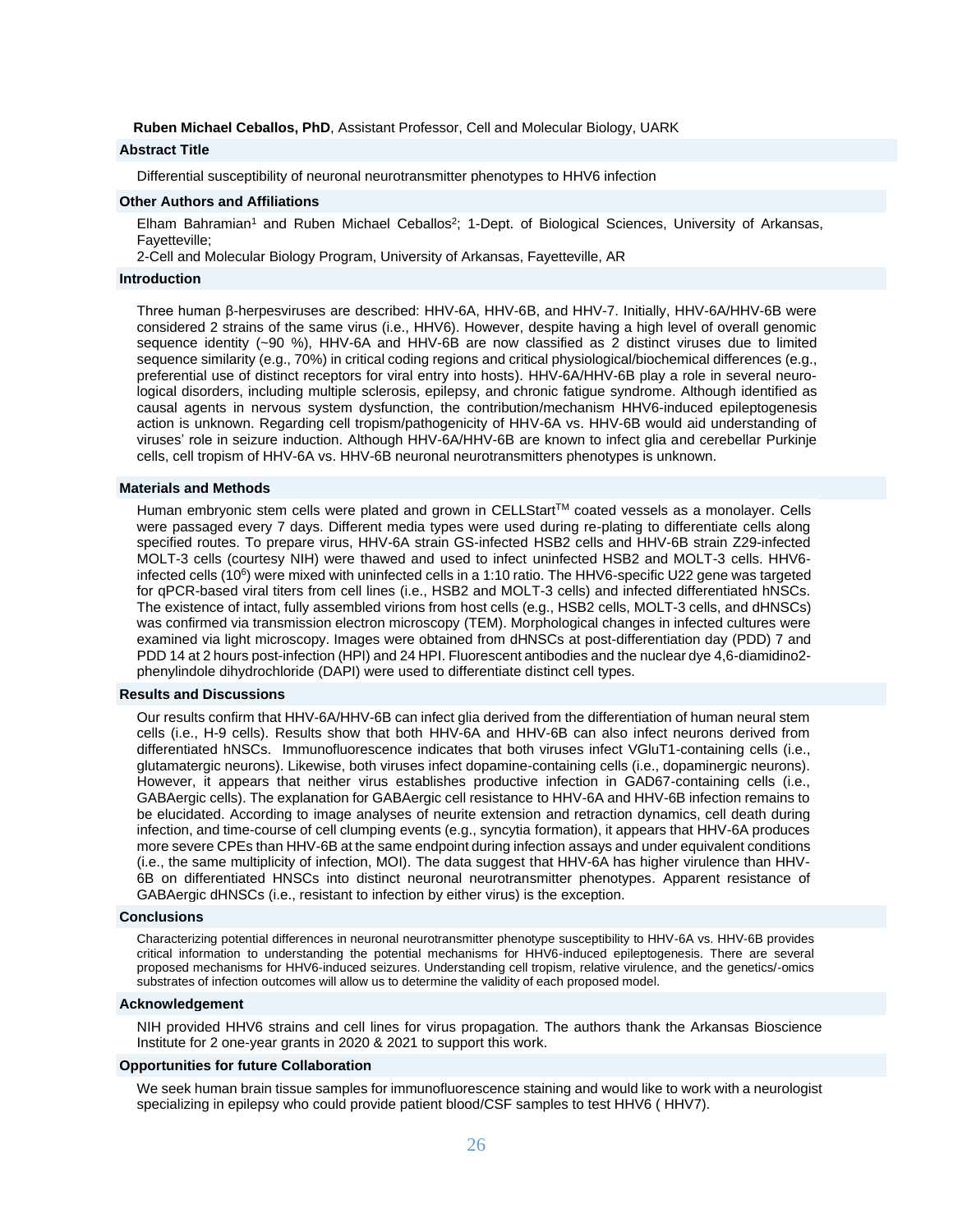**Haven Griffin,** UAMS/Little Rock **Giulia Baldini, MD, PhD**, Professor, UAMS/Little Rock

# **Abstract Title**

Cholesterol depletion changes localization of MC4R and Gs in Neuro2A cells and primary hypothalamic neurons

# **Other Authors and Affiliations**

Sarah Sullivan and Susan Russell UAMS, Dept. of Biochemistry and Molecular Biology, Little Rock, AR

#### **Introduction**

Control of glucose homeostasis is disrupted in diabetic patients; however, little is known about the mechanism of glucose regulation by neuronal signaling in the brain. In the central nervous system, the melanocortin system is a well-known neuronal pathway that regulates not only energy homeostasis, but also glucose homeostasis. The melanocortin 4 receptor (MC4R) expressed in cholinergic neurons is of particular interest as it is required to maintain normal levels of glucose and insulin in blood. To avoid episodes of hyperglycemia and hypoglycemia, restoration of proper MC4R signaling may be required.

#### **Materials and Methods**

Using standard confocal microscopy and airyscan imaging, we measured association and colocalization, respectively, of HA-MC4R-GFP with Gas and clathrin at the cell surface of Neuro2A cells. To better understand the mechanism of MC4R signaling in vivo, we generated mice that express MC4R-HA and established a protocol for preparing cultures of primary hypothalamic neurons. For measuring functional changes in MC4R in primary neurons, we cultured hypothalamic neurons from mice expressing a Forster Resonance Energy Transfer (FRET)-inducible cAMP sensor under the MC4R promoter. These studies offer tools to determine whether cholesterol reduction, to the same extent as that taking place in diabetes, impairs signaling of MC4R by preventing pre-coupling of MC4R to Gs and/or localization of MC4R to clathrin.

#### **Results and Discussions**

Our preliminary data indicate that HA-MC4R-GFP associates with G $\alpha$ s and clathrin at the cell surface of Neuro2A cells, and that cholesterol depletion leads to the accumulation of receptor at the plasma membrane. To confirm whether MC4R associates with G $\alpha$ s at the plasma membrane of hypothalamic neurons and whether cholesterol depletion affects the distribution of MC4R, we have established a protocol for culturing primary hypothalamic neurons from MC4R-HA mice and visualizing HA protein using immunofluorescence microscopy. Using FRET microscopy, we have confirmed that MC4R-Cre x CAMPER mice express a functional cAMP sensor, which will allow us to measure changes in cAMP signaling in MC4R-Cre-expressing cells.

#### **Conclusions**

Our preliminary data suggest that MC4R and Gs are pre-coupled, and that cholesterol depletion, as occurs in the diabetic brain, leads to the accumulation of inactive MC4R at the cell surface of Neuro2A cells. We have developed methods to test whether these effects of cholesterol depletion also apply in primary hypothalamic neurons. Future studies will examine whether replenishing cholesterol and/or promoting MC4R activity by delivery of mRNA encapsulated into nanoparticles promotes signaling of MC4R through Gs to control glucose metabolism.

#### **Acknowledgement**

Provost's Innovator Award Sturgis Award

#### **Existing UA-UAMS Collaboration**

Ryan Tian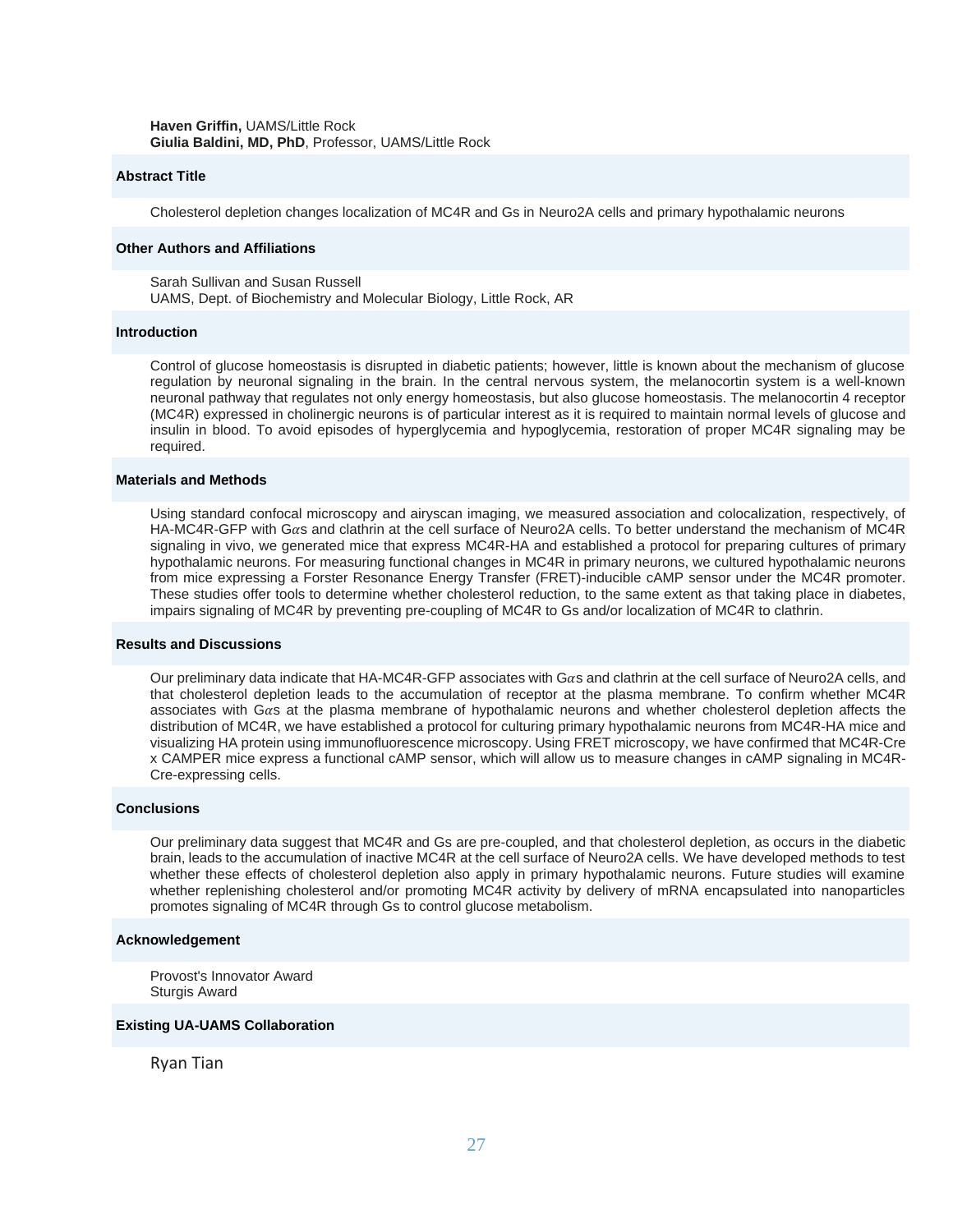**Narasimhan Rajaram, PhD,** Associate Professor, Biomedical Engineering, UAF

# **Abstract Title**

Optical imaging strategies to determine tumor fate

# **Introduction**

My lab is interested in studying the relationship between tumor oxygenation and metabolism and the role that this relationship plays in promoting cancer progression, metastasis, and treatment resistance. To study this relationship, we develop clinically translational quantitative optical imaging technologies that can not only enable basic science discovery in the lab but also translate these discoveries to measurable optical biomarkers in the clinic to significantly impact cancer treatment. In this talk, I will discuss some of our recent work using different optical imaging strategies to uncover key changes in the tumor microenvironment that are indicative of treatment resistance and the critical partnerships with UAMS that enable these studies.

# **Existing UA-UAMS Collaboration**

Ongoing collaborations - Ruud Dings and Rob Griffin - UAMS Radiation Biology Alan J Tackett - UAMS Biochemistry and Molecular Biology Analiz Rodriguez - UAMS Neurosurgery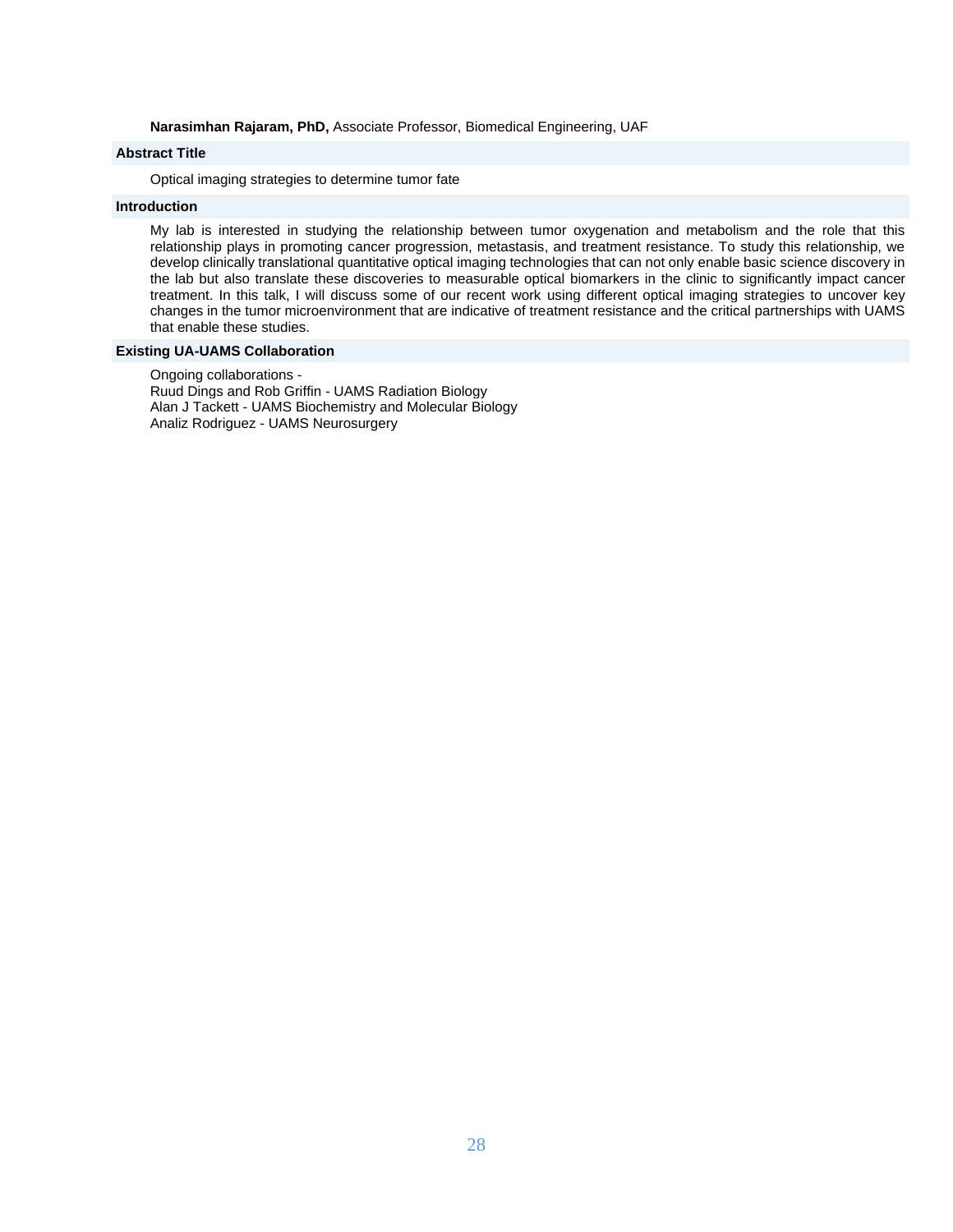#### **Chenguang, Fan, Ph.D.**, Assistant Professor, ARSC/UAF

# **Abstract Title**

Site-Specific Studies of Lysine Acetylation of Aminoacyl-tRNA Synthetases

# **Introduction**

Aminoacyl-tRNA synthetases (AARSs) charge their cognate tRNAs with corresponding amino acids, playing key roles in ribosomal protein synthesis. A series of proteomic studies have demonstrated that AARSs have much higher levels of lysine acetylation than other proteins in Escherichia coli. But the impact of acetylation on AARSs has not been studied extensively.

#### **Materials and Methods**

To study AARS acetylation, 20 site-specifically acetylated variants of three AARSs were generated by the genetic code expansion strategy. Kinetic analyses were performed to biochemically characterize the impact of site-specific acetylation on AARS functions, including amino acid activation, tRNA aminoacylation, and editing activities.

#### **Results and Discussions**

The results showed that impacts of acetylation were different between class I and class II AARSs, and also varied among the same class of AARSs.

# **Conclusions**

The results showed that acetylation of threonyl-tRNA synthetase (ThrRS) could affect its editing function.

#### **Acknowledgement**

NIH, ABI, UAF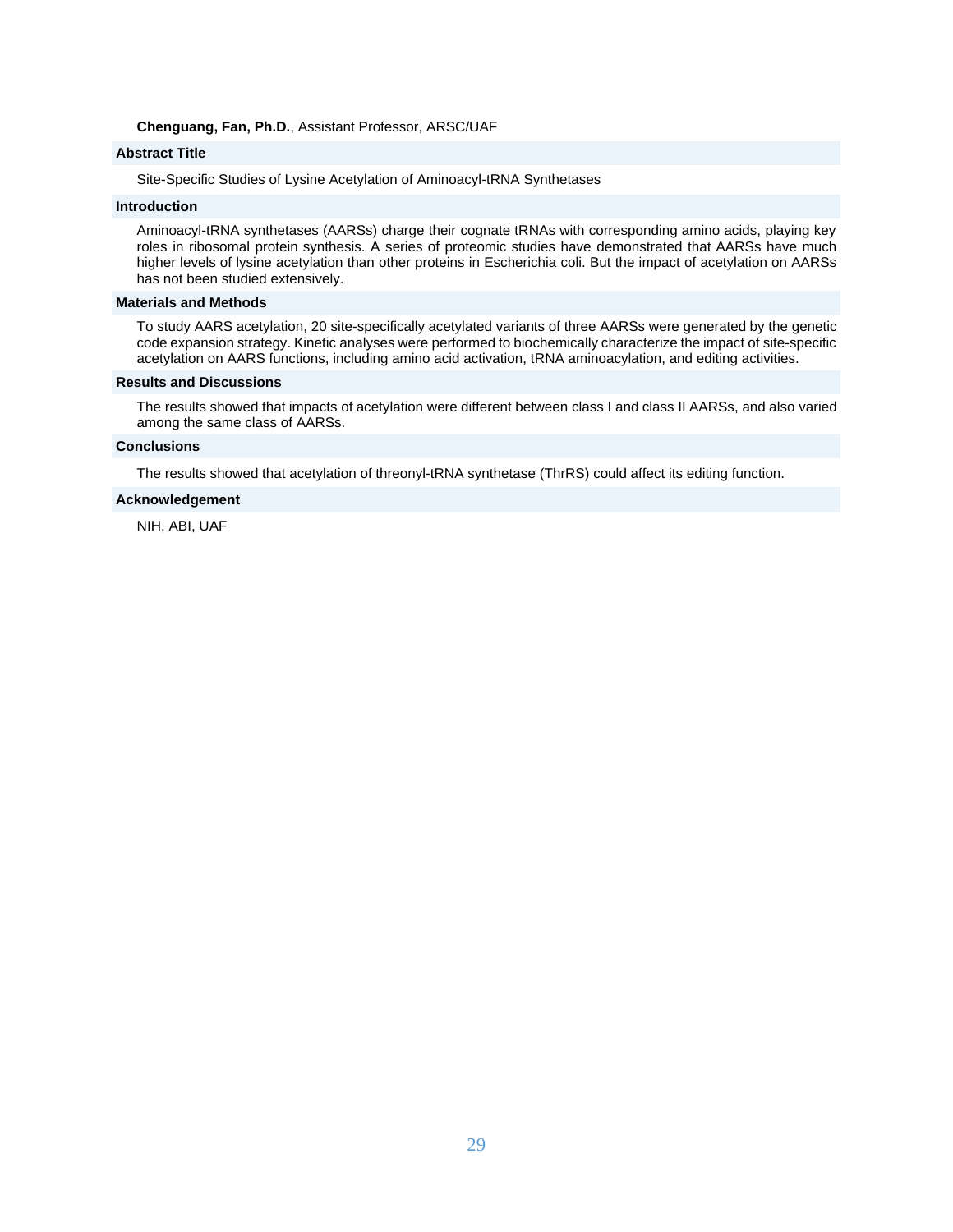**Robert J Griffin, Ph.D.**, Professor, Dept. of Radiation Oncology, UAMS.

# **Abstract Title**

Biocompatible Delivery of Nanomedicine Using Exosomal Membrane Coatings

# **Other Authors and Affiliations**

- Robert J Griffin<sup>1</sup>, Hayden Carlton<sup>2</sup>, Samir V Jenkins<sup>1</sup>, Lauren P. Greenlee<sup>2</sup>, David Huitink<sup>2</sup>
- 1- University of Arkansas for Medical Science
- 2- University of Arkansas Fayetteville

# **Introduction**

Nanoparticle platforms have been investigated for local tumor ablation in a variety of modalities, yet targeted particle delivery remains a challenge. A new approach to particle design with magnetic cores encapsulated in a membrane from harvested exosomes will be described based on a new collaboration between our laboratory at UAMS and two UARK laboratories in mechanical and chemical engineering.

#### **Materials and Methods**

Our approach diverges from functionalization efforts to instead enable cell-like membranes around each NP that are expected to improve the uptake and trafficking of the nanoparticle inside of cells in vitro and in vivo. This approach could transform the field of tumor oncology, using cell mimicry to enable stability in the circulation and targeted delivery to tumors. It will build on our previous studies in exosomes and cell to cell communication and help us learn more about how exosomes from varying sources and environments can modify recipient cell gene expression and induced effects on proliferation, metabolism and treatment resistance.

#### **Results and Discussions**

The research activities include nanoparticle synthesis, characterizing of the heating efficacy using magnetic of photoactivation of the novel membrane-coated particles, measurement of transport and tumor targeting in a living system, and demonstrating cancer cell killing potential.

## **Conclusions**

We hope to establish a solid preliminary data foundation for pursuing funding from NIH or NSF via demonstration of the innovative effects of using naturally occurring membranes for increased biocompatibility.

# **Existing UA-UAMS Collaboration**

See above.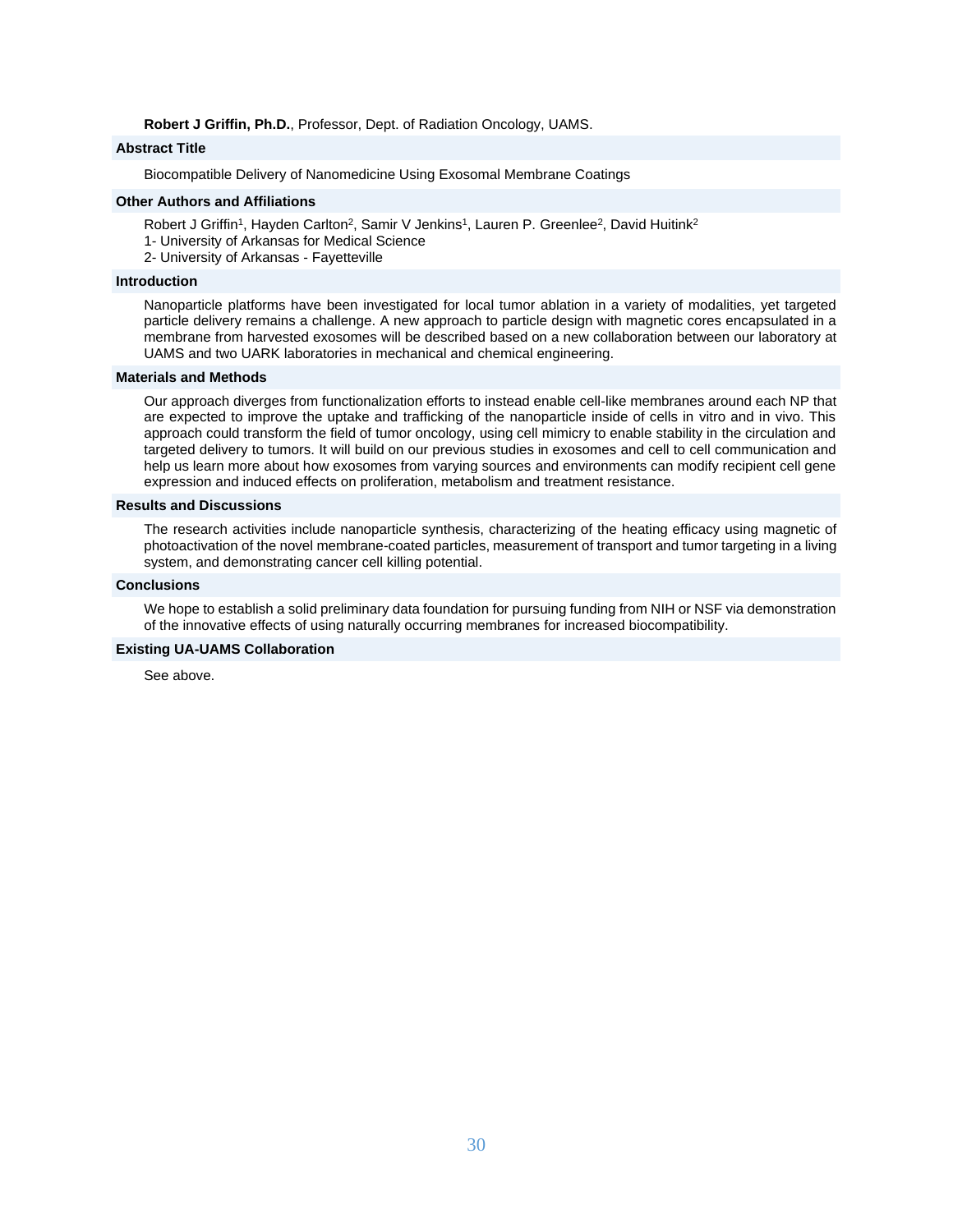**Shilpa Iyer, Ph.D.**, Assistant Professor, Fulbright College of Arts and Sciences/ UAF, Fayetteville

# **Abstract Title**

Evaluating the bioenergetics health index ratio in Leigh syndrome fibroblasts to understand disease severity

#### **Other Authors and Affiliations**

Ajibola B. Bakare<sup>1,2</sup>, Joseph Dean<sup>3</sup>, Qun Chen<sup>4</sup>, Vedant Thorat<sup>5</sup>, Yimin Huang<sup>5</sup>, Thomas LaFramboise<sup>5</sup>, Edward J. Lesnefsky 3,4,6, and Shilpa Iyer<sup>1,2</sup>

1-Dept. of Biological Sciences, J. William Fulbright College of Arts and Sciences, University of Arkansas, Fayetteville, AR

2-Cell and Molecular Biology Program, University of Arkansas,

3-Cardiology Section Medical Service, McGuire Veterans Affairs Medical Center, Richmond, VA,

4-Pauley Heart Center, Division of Cardiology, Dept. of Internal Medicine, Virginia Commonwealth University, Richmond, VA

5-Dept. of Genetics and Genome Sciences, Case Western Reserve University School of Medicine, Cleveland, OH 6-Dept. of Biochemistry and Molecular Biology, Virginia Commonwealth University, Richmond, VA

#### **Introduction**

Several pediatric mitochondrial disorders, including Leigh syndrome (LS), impact mitochondrial (mt) genetics, development, and metabolism, leading to complex pathologies and energy failure. The extent to which pathogenic mtDNA variants regulate disease severity in LS is currently not well understood.

#### **Materials and Methods**

To better understand this relationship, we computed a glycolytic bioenergetics health index (BHI) for measuring mitochondrial dysfunction in LS patient fibroblast cells harboring varying percentages of pathogenic mutant mtDNA (T8993G, T9185C) exhibiting deficiency in complex V or complex I (T10158C, T12706C).

#### **Results and Discussions**

A high percentage (> 90%) of pathogenic mtDNA in cells affecting complex V and a low percentage (< 39%) of pathogenic mtDNA in cells affecting complex I was quantified. Levels of defective enzyme activities of the electron transport chain correlated with the percentage of pathogenic mtDNA. Subsequent bioenergetics assays showed cell lines relied on both OXPHOS and glycolysis for meeting energy requirements.

## **Conclusions**

We conclude that whereas the precise mechanism of LS has not been elucidated, a multi-pronged approach taking into consideration the specific pathogenic mtDNA variant, glycolytic BHI, and the composite BHI (average ratio of oxphos to glycolysis) can aid in better understanding the factors influencing disease severity in LS.

# **Acknowledgement**

This research was supported in part by NIHR15NS080157-01A1 (S.I.), NIH R21HD094394-02 (S.I), DoD W81XWH-16-1-0181 (E.J.L and S.I.), NIHR01LM013067 (T.L), NIH R21CA248138 (T.L), NIH R01CA217992 (T.L) and NIH 1P20GM139768-01 (S.I). We thank Johannes A. Mayr and Wolfgang Sperl from the Medical University of Salzburg Austria, and Daniela Karall from the Medical University of Innsbruck, Austria, for kindly providing us fibroblasts used in the study. We also thank Bibhuti Saikia and Joshua Stabach for kind assistance with sample preparation for use in next-generation sequencing analysis. We thank Myrna Serrano and Gregory Buck at Virginia Commonwealth University, Bibhuti Saikia, Joshua Stabach for kind assistance with sample preparation and for assistance with next-generation sequencing.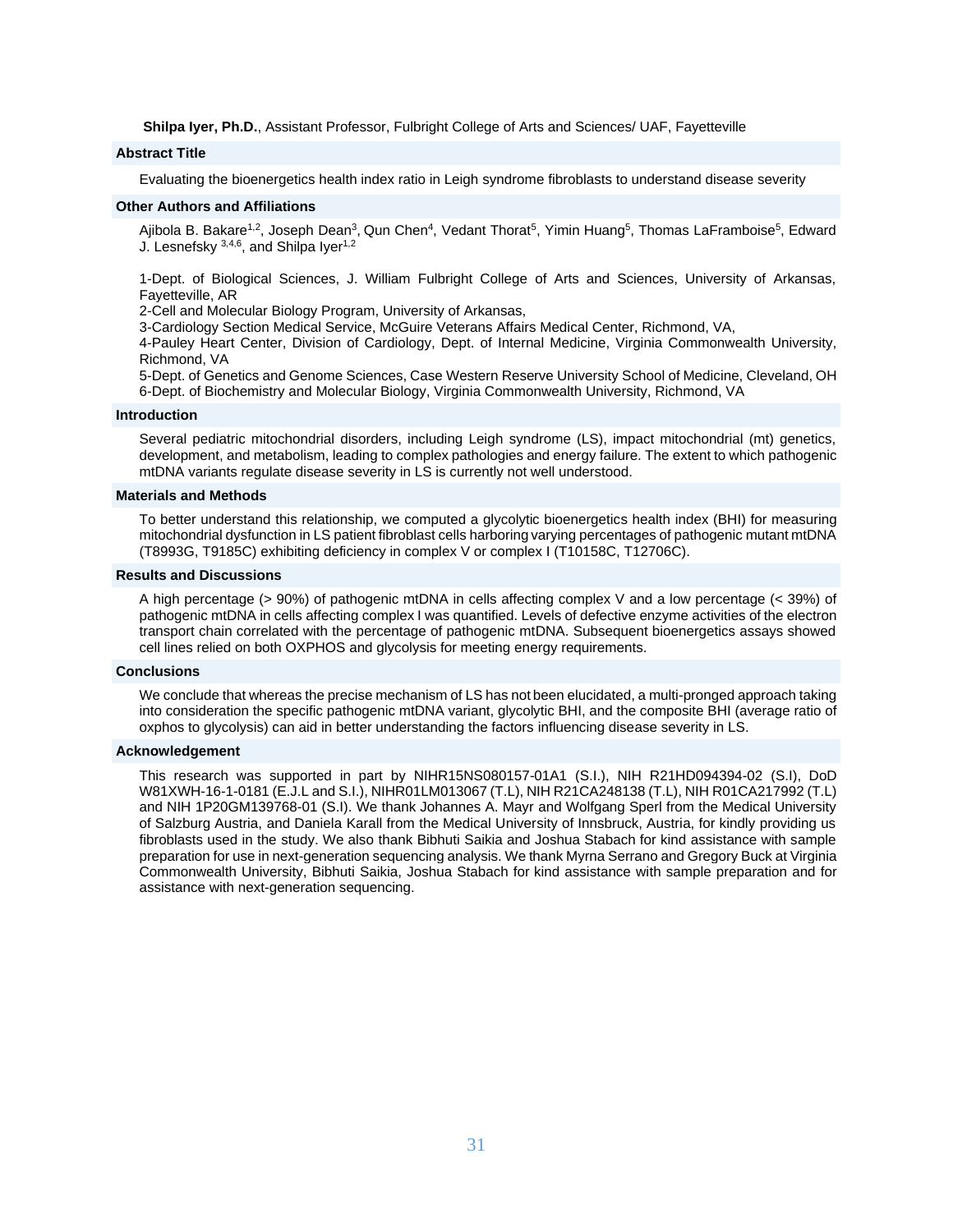**Shilpa Iyer, Ph.D.**, Assistant Professor, Fulbright College of Arts and Sciences/ UAF, Fayetteville

# **Abstract Title**

Pluripotent stem cell models for studying Leigh syndrome

# **Introduction**

Leigh Syndrome (LS) is a classic mitochondrial disease that has no current cure and no adequate cellular model for understanding the rapid fatality associated with the disease (1). Fatality results from excess accumulation of mutant mtDNA leading to failure of mitochondrial-bioenergetics. Other symptoms include developmental, neural, cardiac and muscle impairments. Research in my lab is focused on (a) developing novel metabolic disease biomarkers (2); (b) creating pluripotent stem cell models for studying abnormal development (c) understanding altered mitochondrial dynamics and function towards developing relevant therapies (3). In this talk, I will discuss some of our recent findings in patient fibroblasts and derived human induced pluripotent stem cells for mitochondrial disorders.

# **Acknowledgement**

Thanks to collaborators at UARK (Kyle Quinn, Kartik Balachandran, Raj Rao, Suresh Kumar, Justin Zhan); UGA (Frank West); VA Medical Center (Ed Lesnefsky)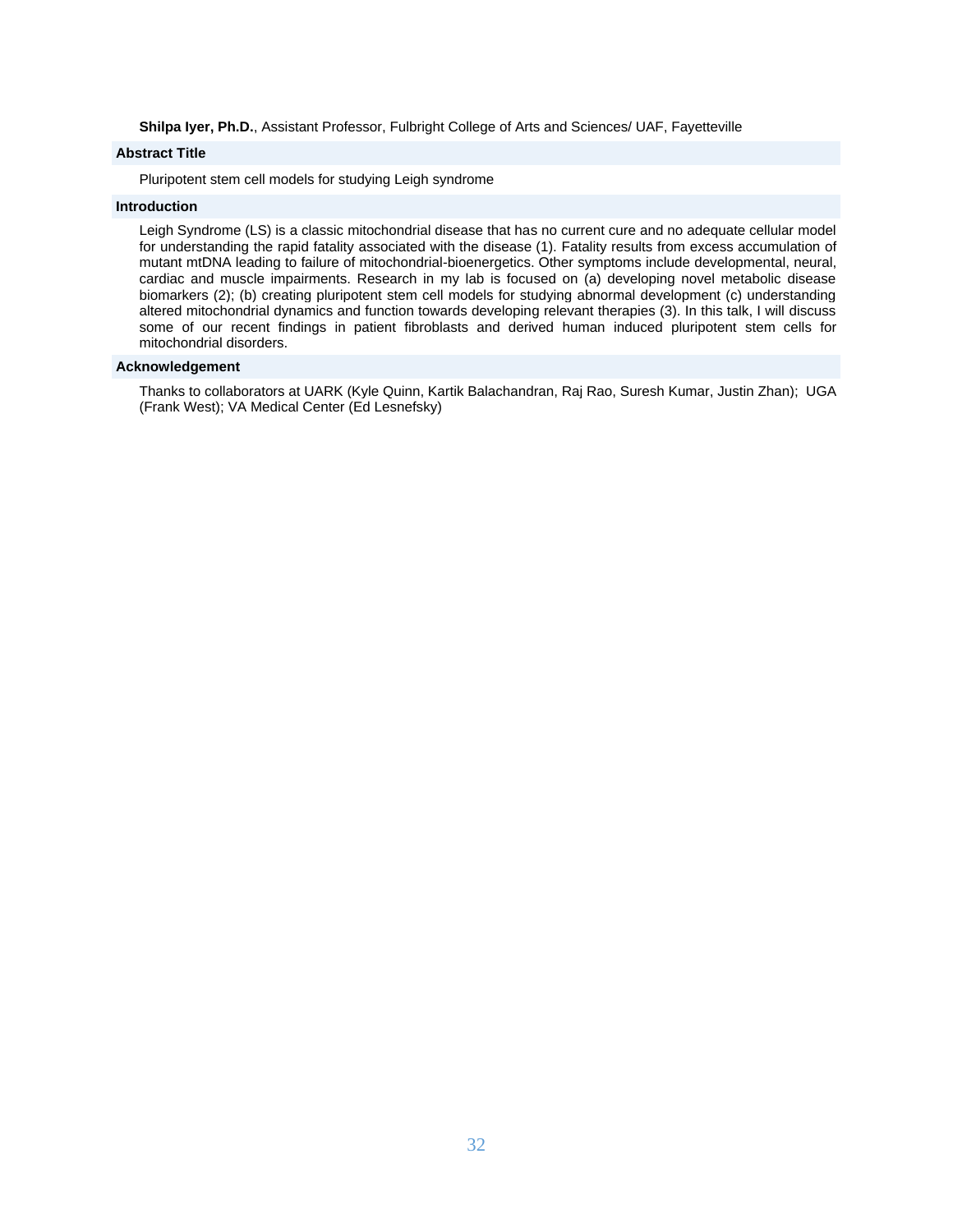#### **Ruud Dings, Ph.D.,** Assistant Professor, Radiation Oncology, UAMS

# **Abstract Title**

Metabolic biomarkers of treatment resistance

#### **Other Authors and Affiliations**

Samir Jenkins - UAMS Lisa Rebello -UA Robert Griffin - UAMS Narasimhan Rajaram - UA

#### **Introduction**

Treatment failure due to intrinsic or acquired resistance remains a significant problem for cancer patients. One of the major challenges is a swift detection of resistance. Namely, currently it can take up to eight (8) weeks before a tumor is deemed resistant in the clinic. So, a rapid and improved detection of treatment resistance facilitates a shift to different treatment modalities to improve clinical outcome and/or optimization of quality of life for the patient.

#### **Materials and Methods**

We generated isogenically matched resistant cell lines to optically identify metabolic biomarkers of treatment resistance, using state of the art label-free two-photon excited fluorescence microscopy.

#### **Results and Discussions**

We identified changes in the optical redox ratio of FAD/(NADH and FAD) following induced radiation resistance. We found a significant ( $p = 0.01$ ) decrease in the optical redox ratio in the radiation-resistant cells after radiation exposure. This change in the redox ratio was indicative of increased catabolism of glucose in the resistant cells after radiation and coincided with the induction of hypoxia-inducible factor 1 alpha (HIF-1 $\alpha$ ), a key promoter of glycolytic metabolism. Moreover, this was also reflected by increased glucose uptake and reduced glutathione levels, as well as reduced reactive oxygen species (ROS) in the resistant tumor cells. However, as sometimes is the case, these changes could not be explained by changes in mitochondrial function/organization.

#### **Conclusions**

Our results demonstrate that the optical redox ratio determination by label-free two-photon fluorescence microscopy holds great clinical promise in the prognosis of treatment resistance.

#### **Acknowledgement**

Past and current lab members of the laboratories of Narasimhan Rajaram, Robert J. Griffin and Ruud P.M. Dings. Funding for presented and related research: NCI R01 CA238025, NCI R01 CA245083, Arkansas Biosciences Institute, UAMS Office of the Vice Chancellor of Research & Innovation and the Winthrop P. Rockefeller Cancer Institute. The study was also supported in part by the COBREs Arkansas Integrative Metabolic Research Center (P20GM139768) and Center for Microbial Pathogenesis and Host Inflammatory Responses (P20GM103625).

#### **Existing UA-UAMS Collaboration**

Narasimhan Rajaram (UA) – Ruud P.M. Dings (UAMS)

#### **Opportunities for Future Collaboration**

We have several validated isogenically-matched treatment resistant cell lines (immortalized normal cells and tumorigenic) against various FDA-approved and experimental therapeutics, as well as matched cell lines with or without adaption to hypoxia.